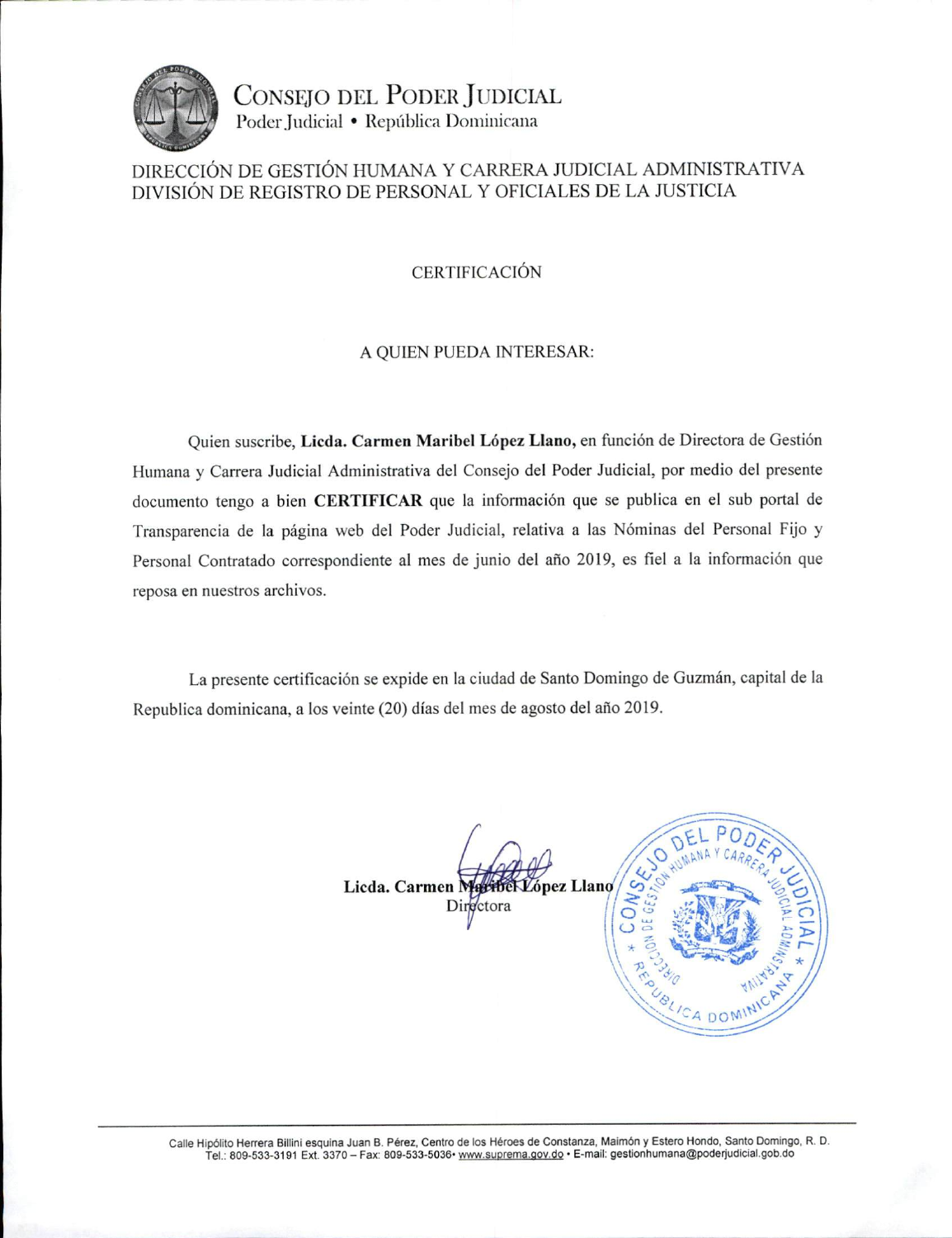

**CONSEJO DEL PODER JUDICIAL** República Dominicana

# Dirección General de Administración y Carrera Judicial Dirección de Gestión Humana y Carrera Judicial Administrativa División Registro de Personal

|                                                       | NUMINA PERSUNAL CUNTRATADO – JUNIO 2019 |                                     |                                                        |                  |                |  |  |  |
|-------------------------------------------------------|-----------------------------------------|-------------------------------------|--------------------------------------------------------|------------------|----------------|--|--|--|
| <b>ESTATUS</b>                                        | <b>NOMBRE</b>                           | <b>CARGO</b>                        | <b>DEPENDENCIA</b>                                     | <b>SUELDO</b>    | IN DE CONTRATO |  |  |  |
| <b>CONTRATADOS</b>                                    | <b>MARIA MEDINA SENA</b>                | <b>CONSERJE</b>                     | DPTO, ADMINISTRATIVO PJ S.C.J.                         | \$14,160.00      | #N/A           |  |  |  |
| <b>CONTRATADOS</b>                                    | RAYSA R. TRINIDAD DE RUIZ               | <b>SECRETARIA</b>                   | CENTRO DE ATENCION AL USUARIO                          | \$.<br>39,992.40 | #N/A           |  |  |  |
| <b>CONTRATADOS</b>                                    | YODENNIS M. DIAZ PEREZ                  | <b>ALGUACIL DE ESTRADO</b>          | JDO. DE LA INSTRUCCION PEDERNALES                      | \$14,760.00      | #N/A           |  |  |  |
| <b>CONTRATADOS</b>                                    | CAROLINA ALT. RODRIGUEZ BRITO           | <b>CONSERJE</b>                     | SALA CIVIL TRIBUNAL N.N.A. DUARTE                      | \$12,444.00      | #N/A           |  |  |  |
| <b>CONTRATADOS</b>                                    | <b>OFELIO SUAREZ HERNANDEZ</b>          | SEGURIDAD EX-JUEZ SCJ               | DIRECCION CENTRAL DE LA POLICIA DE PROTEC              | \$.<br>15,600.00 | #N/A           |  |  |  |
| SERVIDORES JUDICIALES INTERINOSLUIS MARIÑEZ PEÑA      |                                         | <b>SEGURIDAD DE PLANTA</b>          | OFIC. DE SEGURIDAD S.C.J.                              | 19,197.23        | #N/A           |  |  |  |
| <b>CONTRATADOS</b>                                    | <b>ISIDRO CORDERO</b>                   | SEGURIDAD EX-PRESIDENTE SCJ         | OFIC. DE SEGURIDAD S.C.J.                              | 21,360.00        | #N/A           |  |  |  |
| <b>CONTRATADOS</b>                                    | ALEXIS A. RAMIREZ DE LOS SANTOS         | <b>ISEGURIDAD EX-PRESIDENTE SCJ</b> | DIRECCION CENTRAL DE LA POLICIA DE PROTECIS            | 17.943.52        | #N/A           |  |  |  |
| <b>CONTRATADOS</b>                                    | <b>CRUCITO MONTERO VALDEZ</b>           | <b>SEGURIDAD DE JUEZ SCJ</b>        | TERCERA SALA S.C.J.                                    | 26,352.00        | #N/A           |  |  |  |
| SERVIDORES JUDICIALES INTERINOSANA W. LUNA PEÑA       |                                         | ABOGADO AYUDANTE SCJ                | PRIMERA SALA S.C.J.                                    | 88,100.00        | #N/A           |  |  |  |
| <b>CONTRATADOS</b>                                    | SONIA Y. GARCIA POLANCO                 | SECRETARIA (O) PRIMERA INSTANCIA    | 1RA, SALA CAMARA CIVIL JDO, 1RA, INST, SANTIA \$       | 28,860.00        | #N/A           |  |  |  |
| <b>CONTRATADOS</b>                                    | ELAINE F. RODRIGUEZ CRUZ                | INSPECTOR JUDICIAL                  | INSPECTORIA GENERAL DEL CONSEJO DEL PODI \$ 105,720.00 |                  | #N/A           |  |  |  |
| <b>CONTRATADOS</b>                                    | <b>HORACIO GONZALEZ</b>                 | <b>CHOFER</b>                       | SECCION DE TRANSPORTACION                              | 29,580.00        | #N/A           |  |  |  |
| SERVIDORES JUDICIALES INTERINOSADA MA. ESTEVA PERDOMO |                                         | <b>OFICINISTA</b>                   | UNIDAD CITAC, NOTIF, Y COM, J.P. S.D.                  | 24,240.00        | #N/A           |  |  |  |
| <b>CONTRATADOS</b>                                    | <b>GERINELDO MONTAS MONTERO</b>         | SEGURIDAD DE JUEZ SCJ               | SEGUNDA SALA S.C.J.                                    | \$15,600.00      | #N/A           |  |  |  |
| <b>CONTRATADOS</b>                                    | WHANDA J. GERMAN HERNANDEZ              | OFICINISTA J.O.                     | 1RA, SALA TRIBUNAL DE TIERRAS J.O. DUARTE              | £.<br>15,720.00  | #N/A           |  |  |  |
| <b>CONTRATADOS</b>                                    | MILCIADES JAVIER RUIZ                   | SEGURIDAD EX-PRESIDENTE SCJ         | <b>PRESIDENCIA S.C.J.</b>                              | 20,441.57        | #N/A           |  |  |  |
| <b>CONTRATADOS</b>                                    | SARA P. DE LA CRUZ GOMEZ                | OFICINISTA CORTE                    | CORTE DE TRABAJO LA VEGA                               | \$17,640.00      | #N/A           |  |  |  |
| <b>CONTRATADOS</b>                                    | FERNANDO A. ALCANTARA                   | <b>DIGITALIZADOR</b>                | UNIDAD DE DIGITALIZACION S.G.S.C.J.                    | 26,880.00        | #N/A           |  |  |  |
| <b>CONTRATADOS</b>                                    | CARMELO ACOSTA VASQUEZ                  | <b>PORTERO</b>                      | DPTO. ADMINISTRATIVO PJ S.C.J.                         | £.<br>17,444.00  | #N/A           |  |  |  |
| <b>CONTRATADOS</b>                                    | <b>HERIBERTO BENITEZ SOTO</b>           | <b>SEGURIDAD DE JUEZ SCJ</b>        | SEGUNDA SALA S.C.J.                                    | \$<br>14,400.00  | #N/A           |  |  |  |

## **NÓMINA PERSONAL CONTRATADO – JUNIO 2019**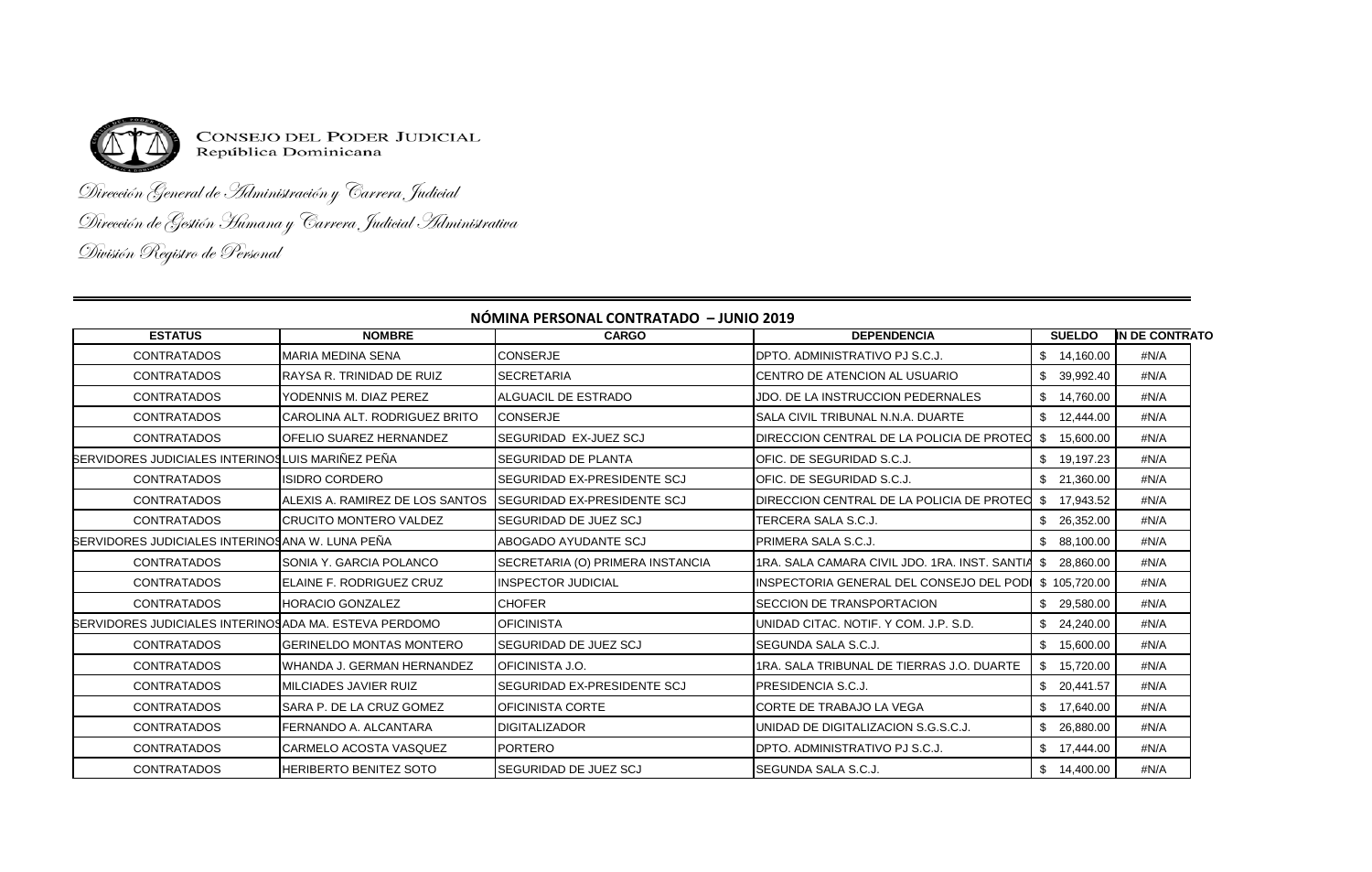| BERVIDORES JUDICIALES INTERINOSJANET C. TEJADA COLON |                                           | OFICINISTA CORTE             | 3RA, SALA CAMARA PENAL CORTE APEL, D.N.                | \$24,240.00  | 20/10/2019 |
|------------------------------------------------------|-------------------------------------------|------------------------------|--------------------------------------------------------|--------------|------------|
| <b>CONTRATADOS</b>                                   | JUAN I. FERRERAS SUAZO                    | <b>CHOFER</b>                | CAMARA PENAL CORTE APEL. BARAHONA                      | \$24,240.00  | #N/A       |
| <b>CONTRATADOS</b>                                   | CEFERINO OFFRER DE LA ROSA                | <b>CHOFER</b>                | <b>ISECCION DE TRANSPORTACION</b>                      | \$24,240.00  | #N/A       |
| <b>CONTRATADOS</b>                                   | LEONARDA FAMILIA AQUINO                   | <b>CONSERJE</b>              | DPTO. ADMINISTRATIVO S.D. OESTE                        | \$13,440.00  | #N/A       |
| <b>CONTRATADOS</b>                                   | ERNESTINA E. CABRERA DE GERMAN CAMARERO I |                              | DIV. DE RELACIONES PUBLICAS Y PROTOCOLO                | \$ 38,088,00 | #N/A       |
| <b>CONTRATADOS</b>                                   | JUAN B. ALCANTARA SOTO                    | <b>CONSERJE</b>              | DPTO. ADMINISTRATIVO TRIBUNALES FAMILIA                | \$13,440.00  | #N/A       |
| <b>CONTRATADOS</b>                                   | JUANA DE LEON DE LA ROSA                  | <b>CONSERJE</b>              | DPTO. ADMINISTRATIVO JUR. N.N.A. S.D.                  | \$12,444.00  | #N/A       |
| <b>CONTRATADOS</b>                                   | <b>RAFAEL CASTRO</b>                      | <b>VIGILANTE</b>             | DPTO. ADMINISTRATIVO TRIBUNALES FAMILIA                | \$12,780.00  | #N/A       |
| <b>CONTRATADOS</b>                                   | ELPIDIO SANTOS PAULA                      | <b>VIGILANTE</b>             | DPTO. ADMINISTRATIVO N.N.A. D.N.                       | \$12,780.00  | #N/A       |
| <b>CONTRATADOS</b>                                   | MANUEL ARMANDO ARIAS                      | <b>VIGILANTE</b>             | DPTO. ADMINISTRATIVO PERAVIA                           | \$12,444.00  | #N/A       |
| <b>CONTRATADOS</b>                                   | MANUEL DE JS. FERREIRA BUENO              | <b>VIGILANTE</b>             | DPTO. ADMINISTRATIVO JDOS. DE PAZ DE LA 2DA            | \$ 12,780.00 | #N/A       |
| <b>CONTRATADOS</b>                                   | JORGE ANT. PERALTA DOMINGUEZ              | <b>VIGILANTE</b>             | JDO. DE PAZ ESPERANZA                                  | \$12,444.00  | #N/A       |
| <b>CONTRATADOS</b>                                   | <b>FELIPE SUERO MERCEDES</b>              | <b>VIGILANTE</b>             | DPTO. ADMINISTRATIVO S.D. OESTE                        | \$13,680.00  | #N/A       |
| <b>CONTRATADOS</b>                                   | MANUEL DE JS. ROJAS CHALAS                | <b>VIGILANTE</b>             | DPTO. ADMINISTRATIVO JDOS. DE TRANS. D.N.              | \$13,618.81  | #N/A       |
| <b>CONTRATADOS</b>                                   | <b>SIXTO GARCIA</b>                       | <b>VIGILANTE</b>             | TALLER DE EBANISTERIA                                  | \$13,618.81  | #N/A       |
| <b>CONTRATADOS</b>                                   | ANTONIO E. CEDEÑO MILLIARD                | <b>VIGILANTE</b>             | JDO. DE PAZ DE LA 1RA. CIRC. D.N.                      | \$12,780.00  | #N/A       |
| <b>CONTRATADOS</b>                                   | RAMON A. TINEO DIAZ                       | <b>MAYORDOMO III</b>         | DPTO. ADMINISTRATIVO TRIBUNALES FAMILIA                | \$18,720.00  | #N/A       |
| <b>CONTRATADOS</b>                                   | <b>CESAR RINCON TEJEDA</b>                | <b>VIGILANTE</b>             | DIRECCION DE FAMILIA, NIÑEZ, ADOLESCENCIA '            | \$13,680.00  | #N/A       |
| <b>CONTRATADOS</b>                                   | ARISMENDY VASQUEZ CORDERO                 | <b>VIGILANTE</b>             | DPTO. ADMINISTRATIVO N.N.A. D.N.                       | \$13,680.00  | #N/A       |
| <b>CONTRATADOS</b>                                   | <b>BLAS GERARDO HEREDIA</b>               | <b>VIGILANTE</b>             | JDO. DE PAZ VICENTE NOBLE                              | \$12,444.00  | #N/A       |
| <b>CONTRATADOS</b>                                   | NELSON MORALES ECHAVARRIA                 | VIGILANTE                    | DPTO. ADMINISTRATIVO HATO MAYOR                        | \$12,780.00  | #N/A       |
| <b>CONTRATADOS</b>                                   | RAFAEL A. MANCEBO                         | <b>VIGILANTE</b>             | DIRECCION DE FAMILIA, NIÑEZ, ADOLESCENCIA              | \$13,800.00  | #N/A       |
| <b>CONTRATADOS</b>                                   | MARIA D. MATOS CASTILLO                   | <b>CONSERJE</b>              | DPTO. ADMINISTRATIVO S.D.                              | \$14,160.00  | #N/A       |
| <b>CONTRATADOS</b>                                   | GABRIEL A. PAULINO FERNANDEZ              | ASESOR DE PROTOCOLO          | DIV. DE RELACIONES PUBLICAS Y PROTOCOLO                | \$84,000.00  | #N/A       |
| <b>CONTRATADOS</b>                                   | JORGE A. TONOS PEÑA                       | CONSERJE                     | DPTO. ADMINISTRATIVO BARAHONA                          | \$12,444.00  | #N/A       |
| <b>CONTRATADOS</b>                                   | PEDRO BELLO PERALTA                       | VIGILANTE                    | DPTO. ADMINISTRATIVO PJ S.C.J.                         | \$13,800.00  | #N/A       |
| <b>CONTRATADOS</b>                                   | OCTAVIO LORENZO FORTUNA                   | <b>MENSAJERO INTERNO</b>     | DPTO. ADMINISTRATIVO N.N.A. S.C.                       | \$12,444.00  | #N/A       |
| <b>CONTRATADOS</b>                                   | MANUEL ANT. JIMENEZ GOMEZ                 | SUPERVISOR(A) ADMINISTRATIVO | <b>DIRECCION ADMINISTRATIVA</b>                        | \$67,082.40  | #N/A       |
| <b>CONTRATADOS</b>                                   | WILLIAM R. ORTIZ PUJOLS                   | ALGUACIL DE ESTRADO          | 2DA. SALA CAMARA CIVIL CORTE APEL. D.N.                | \$14,760.00  | #N/A       |
| <b>CONTRATADOS</b>                                   | JOSE DE LAS M. CIPRIAN SANCHEZ            | <b>VIGILANTE</b>             | DPTO. ADMINISTRATIVO S.C.                              | \$12,780.00  | #N/A       |
| <b>CONTRATADOS</b>                                   | JOSE TIMO SELIS                           | ALBANIL S.C.J.               | DPTO. ADMINISTRATIVO PJ S.C.J.                         | \$15,840.00  | #N/A       |
| <b>CONTRATADOS</b>                                   | MATILDES ALCANTARA VALDEZ                 | <b>CONSERJE</b>              | DPTO. ADMINISTRATIVO PJ S.C.J.                         | \$14,160.00  | #N/A       |
| <b>CONTRATADOS</b>                                   | JOSE FCO. ABREU MOTA                      | VIGILANTE                    | DPTO. ADMINISTRATIVO PUERTO PLATA                      | \$12,444.00  | #N/A       |
| <b>CONTRATADOS</b>                                   | RAMON E. DOÑE                             | <b>VIGILANTE</b>             | DPTO. ADMINISTRATIVO PJ CORTE DE APELACIO \$ 13,800.00 |              | #N/A       |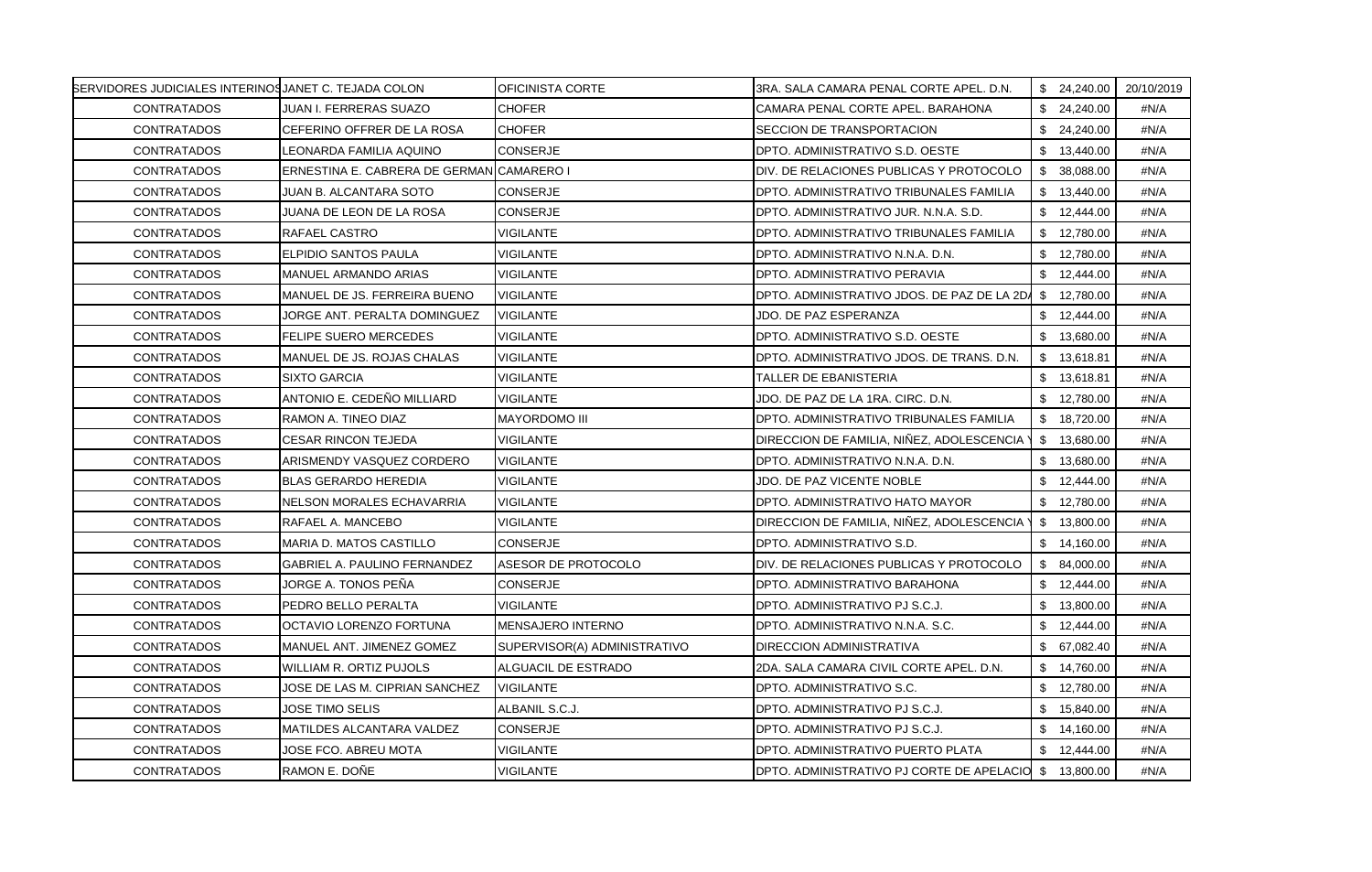| <b>CONTRATADOS</b>                                           | VIRGILIO ANT. JIMENEZ LEGUISAMO                             | <b>PLOMERO</b>                   | DPTO. ADMINISTRATIVO PJ S.C.J.                         | \$21,480.00     | #N/A |
|--------------------------------------------------------------|-------------------------------------------------------------|----------------------------------|--------------------------------------------------------|-----------------|------|
| <b>CONTRATADOS</b>                                           | ISIDRO CASTILLO VASQUEZ                                     | ELECTRICISTA I                   | UNIDAD DE SERVICIOS Y MANTENIMIENTO                    | \$23,280.00     | #N/A |
| <b>CONTRATADOS</b>                                           | SERGIO RAMIREZ VALENZUELA                                   | <b>VIGILANTE</b>                 | DPTO. ADMINISTRATIVO PJ CORTE DE APELACIO              | \$ 13,800.00    | #N/A |
| <b>CONTRATADOS</b>                                           | JULIAN GARCIA                                               | <b>MENSAJERO EXTERNO</b>         | SECCION DE TRAMITES Y CORRESPONDENCIA                  | \$22,800.00     | #N/A |
| <b>CONTRATADOS</b>                                           | JOSE A. FRIAS LOPEZ                                         | SUPERVISOR (A) DE MANTENIMIENTO  | UNIDAD DE SERVICIOS Y MANTENIMIENTO                    | \$54,648.00     | #N/A |
|                                                              | BERVIDORES JUDICIALES INTERINOSEDGAR ANT. ROSARIO RODRIGUEZ | <b>CHOFER</b>                    | SECCION DE TRANSPORTACION                              | \$24,240.00     | #N/A |
| <b>CONTRATADOS</b>                                           | ANTONIO MENDEZ FLORIAN                                      | VIGILANTE                        | DPTO. ADMINISTRATIVO TRIBUNALES FAMILIA                | \$13,680.00     | #N/A |
| <b>CONTRATADOS</b>                                           | GENEROSO GERONIMO SHEPARD                                   | <b>VIGILANTE</b>                 | DPTO. ADMINISTRATIVO SAMANA                            | \$13,680.00     | #N/A |
| <b>CONTRATADOS</b>                                           | CANDIDA R. CORPORAN SANTOS                                  | <b>CONSERJE</b>                  | DPTO. ADMINISTRATIVO PJ CORTE DE APELACIO \$ 14,160.00 |                 | #N/A |
| <b>CONTRATADOS</b>                                           | CARLOS ML. FELIZ FERRERAS                                   | VIGILANTE                        | DPTO. ADMINISTRATIVO BARAHONA                          | \$12,444.00     | #N/A |
| <b>CONTRATADOS</b>                                           | <b>ESMEDIN REYES CUEVAS</b>                                 | CONSERJE                         | DIRECCION DE PLANIFICACION Y PROYECTOS                 | \$14,160.00     | #N/A |
| <b>CONTRATADOS</b>                                           | AGUSTINA DE LA CRUZ DE LEON                                 | <b>CONSERJE</b>                  | DPTO. ADMINISTRATIVO JUR. LABORAL S.D.                 | \$13,440.00     | #N/A |
| <b>SERVIDORES JUDICIALES INTERINOSKATIUSCA BLANCO D'OLEO</b> |                                                             | SUPERVISOR DE ARCHIVO            | OFIC. COORDINADORA ARCHIVO JUDICIAL                    | \$29,580.00     | #N/A |
| <b>CONTRATADOS</b>                                           | NELSON G. GEORGE SIMON                                      | <b>PINTOR</b>                    | UNIDAD DE SERVICIOS Y MANTENIMIENTO                    | \$21,480.00     | #N/A |
| <b>CONTRATADOS</b>                                           | RAMON ANT. ORTIZ MARTINEZ                                   | <b>MENSAJERO EXTERNO</b>         | SECRETARIA GENERAL S.C.J.                              | \$22,800.00     | #N/A |
| <b>CONTRATADOS</b>                                           | JOSE ALT. PEREZ PIÑA                                        | VIGILANTE                        | JDO. DE PAZ EL VALLE                                   | \$12,444.00     | #N/A |
| <b>CONTRATADOS</b>                                           | CARMEN G. CAMILO UREÑA                                      | SUPERVISOR(A) ADMINISTRATIVO     | DIRECCION ADMINISTRATIVA                               | \$67,082.40     | #N/A |
| <b>CONTRATADOS</b>                                           | LUZ D. SANTANA QUEZADA                                      | CONSERJE-MENSAJERO(A)            | JDO. DE PAZ CAYETANO GERMOSEN                          | \$12,444.00     | #N/A |
| <b>CONTRATADOS</b>                                           | <b>AVELINO FORNE ROBLES</b>                                 | <b>PORTERO</b>                   | DPTO. ADMINISTRATIVO LA ALTAGRACIA                     | \$12,444.00     | #N/A |
| <b>CONTRATADOS</b>                                           | LUZ M. GENAO                                                | <b>CONSERJE</b>                  | DPTO. ADMINISTRATIVO SANTIAGO                          | \$12,444.00     | #N/A |
| <b>CONTRATADOS</b>                                           | BIENVENIDO ANT. RUIZ Y ROSARIO                              | <b>VIGILANTE</b>                 | JDO. DE PAZ SAN RAFAEL DEL YUMA                        | \$12,444.00     | #N/A |
| <b>CONTRATADOS</b>                                           | <b>VENANCIO MARTINEZ BETREZ</b>                             | <b>VIGILANTE</b>                 | DPTO. ADMINISTRATIVO PJ S.C.J.                         | \$13,800.00     | #N/A |
| <b>CONTRATADOS</b>                                           | LUCIANO RODRIGUEZ VASQUEZ                                   | VIGILANTE                        | DPTO. ADMINISTRATIVO PUERTO PLATA                      | \$12,444.00     | #N/A |
| <b>CONTRATADOS</b>                                           | ROSA D. ACOSTA CACERES                                      | <b>CONSERJE</b>                  | DPTO. ADMINISTRATIVO BAORUCO                           | \$12,444.00     | #N/A |
| <b>CONTRATADOS</b>                                           | JUAN ALB. ACOSTA HIDALGO                                    | VIGILANTE                        | JDO. DE PAZ TENARES                                    | \$12,444.00     | #N/A |
| CONTRATADOS                                                  | JUAN P. HERNANDEZ JAPA                                      | <b>CHOFER</b>                    | CORTE DE APEL. N.N.A. S.P.M.                           | \$24,240.00     | #N/A |
| <b>CONTRATADOS</b>                                           | JUAN HERASME CUEVAS                                         | <b>PORTERO</b>                   | DPTO. ADMINISTRATIVO S.P.M.                            | \$12,444.00     | #N/A |
| <b>CONTRATADOS</b>                                           | ERASMO F. DEL CARMEN GREGORIO SEGURIDAD DE JUEZ SCJ         |                                  | TERCERA SALA S.C.J.                                    | \$27,550.00     | #N/A |
| <b>CONTRATADOS</b>                                           | JUANA F. RODRIGUEZ VILLANUEVA                               | SECRETARIA (O) PRIMERA INSTANCIA | 9NA. SALA CAMARA CIVIL JDO. 1RA. INST. D.N.            | \$20,760.00     | #N/A |
| <b>CONTRATADOS</b>                                           | NICOLAS GUERRERO                                            | <b>PORTERO</b>                   | DPTO. ADMINISTRATIVO LA ALTAGRACIA                     | \$12,444.00     | #N/A |
| <b>CONTRATADOS</b>                                           | ANDRES ANT. CAPELLAN MOYA                                   | INSTRUCTOR-CANTOR DEL CORO       | UNIDAD DE DIFUSION CULTURAL Y DEPORTIVA                | \$.<br>9,000.00 | #N/A |
| <b>CONTRATADOS</b>                                           | DOMINGO CAMPOS MATEO                                        | <b>VIGILANTE</b>                 | DPTO. ADMINISTRATIVO BARAHONA                          | \$12,444.00     | #N/A |
| <b>CONTRATADOS</b>                                           | SEGUNDO DEL ROSARIO SANCHEZ                                 | SEGURIDAD DE JUEZ SCJ            | TERCERA SALA S.C.J.                                    | \$14,400.00     | #N/A |
| <b>CONTRATADOS</b>                                           | ESEQUIER MATOS ACOSTA                                       | <b>VIGILANTE</b>                 | JDO. DE PAZ PARAISO                                    | \$12,444.00     | #N/A |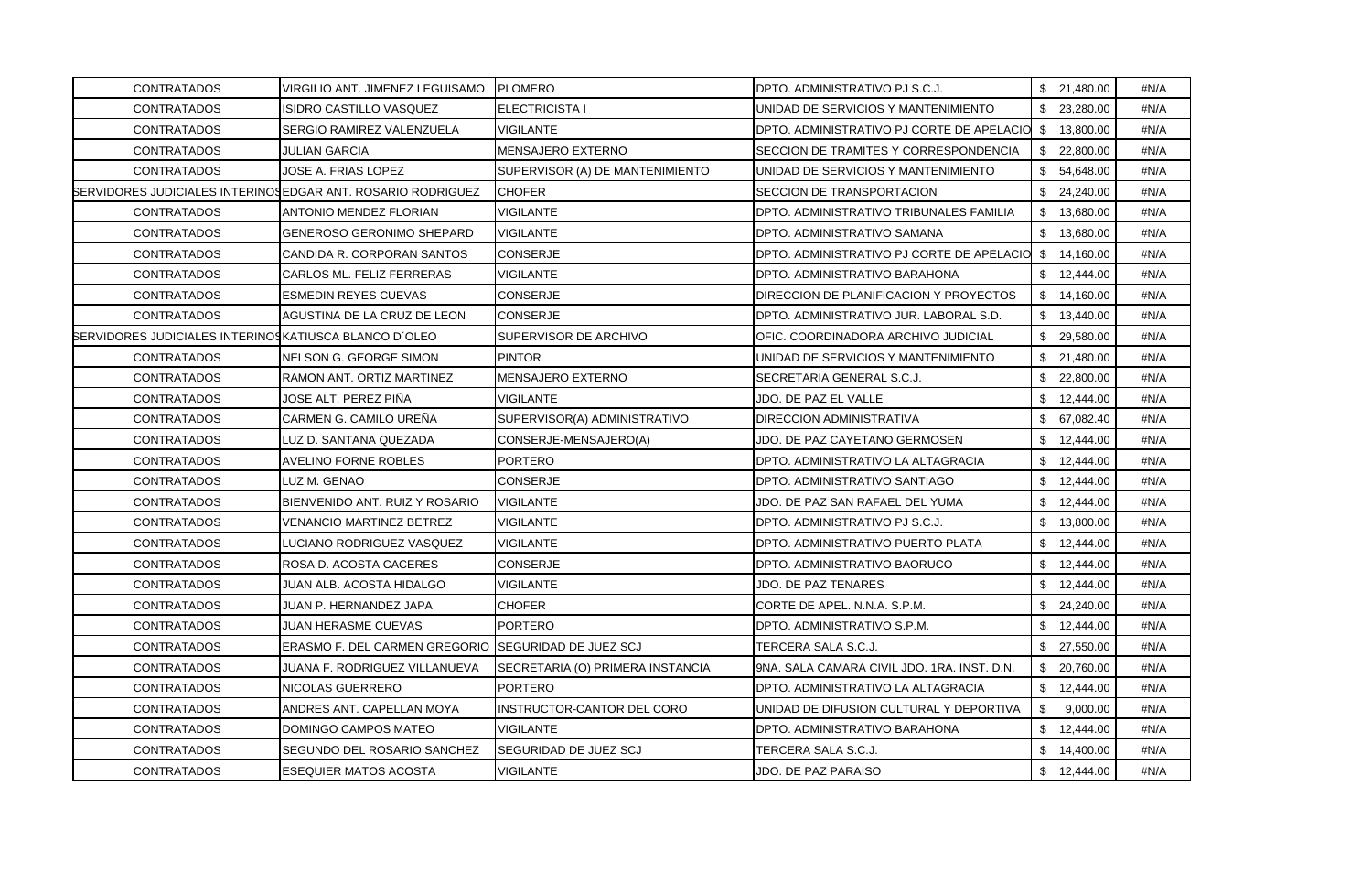| <b>CONTRATADOS</b>                                                 | LUIS S. PEREZ RAMIREZ                     | VIGILANTE                                                                | JDO. DE PAZ OVIEDO                                                          | \$12,444.00     | #N/A |
|--------------------------------------------------------------------|-------------------------------------------|--------------------------------------------------------------------------|-----------------------------------------------------------------------------|-----------------|------|
| <b>CONTRATADOS</b>                                                 | JUAN I. HERNANDEZ SANCHEZ                 | <b>VIGILANTE</b>                                                         | DPTO. ADMINISTRATIVO S.P.M.                                                 | \$12,444.00     | #N/A |
| <b>CONTRATADOS</b>                                                 | NERY LEBRON                               | VIGILANTE                                                                | TRIBUNAL N.N.A. MONTE CRISTI                                                | \$12,444.00     | #N/A |
| <b>CONTRATADOS</b>                                                 | VICTOR H. GIL REYES                       | <b>CHOFER</b>                                                            | SECCION DE TRANSPORTACION                                                   | \$29,580.00     | #N/A |
| <b>CONTRATADOS</b>                                                 | RAMON RODRIGUEZ PULA                      | VIGILANTE                                                                | JDO. DE PAZ SABANA GRANDE DE PALENQUE                                       | \$12,444.00     | #N/A |
| <b>CONTRATADOS</b>                                                 | EDINSON PEREZ GONZALEZ                    | VIGILANTE                                                                | JDO. DE PAZ UVILLA                                                          | \$12,444.00     | #N/A |
| <b>CONTRATADOS</b>                                                 | ROSA A. MORENO GARCIA                     |                                                                          | COORDINADOR CENTRO DE MEDIACION JUDICENTRO DE MEDIACION JUDICIAL SANTIAGO   | \$77,836.80     | #N/A |
| CONTRATADOS                                                        | JOSE A. JIMENEZ CARELA                    | <b>VIGILANTE</b>                                                         | IDPTO. ADMINISTRATIVO S.P.M.                                                | \$12,444.00     | #N/A |
| <b>CONTRATADOS</b>                                                 | MAXIMO B. REINOSO TAPIA                   | SUPERVISOR DE ARCHIVO                                                    | OFIC. DE ARCHIVO JUDICIAL PJ LA VEGA                                        | \$29,580.00     | #N/A |
| <b>CONTRATADOS</b>                                                 | NIDIA E. REYNOSO MATOS                    | COORDINADOR CENTRO DE MEDIACION JUDI CENTRO DE MEDIACION JUDICIAL S.D.   |                                                                             | \$77,836.80     | #N/A |
| <b>CONTRATADOS</b>                                                 | PETRONILA ROSARIO ADAMES                  |                                                                          | COORDINADOR CENTRO DE MEDIACION FAMICENTRO DE MEDIACION JUDICIAL LA CIENEGA | \$77,836.80     | #N/A |
| <b>CONTRATADOS</b>                                                 | JUANA E. BARE GUZMAN                      | COORDINADOR CENTRO DE MEDIACION FAMICENTRO DE MEDIACION JUDICIAL HERRERA |                                                                             | \$77,836.80     | #N/A |
| <b>CONTRATADOS</b>                                                 | PABLO BAEZ RODRIGUEZ                      | ENCARGADO(A) OFICINA ADMINISTRATIVA III OPTO. ADMINISTRATIVO LA ROMANA   |                                                                             | \$67,405.20     | #N/A |
| <b>CONTRATADOS</b>                                                 | SANTO F. CARRASCO TERRERO                 | ABOGADO AYUDANTE                                                         | IDIRECCION NACIONAL REGISTRO DE TITULOS                                     | \$ 69,696.00    | #N/A |
| <b>CONTRATADOS</b>                                                 | JOSE O. BRITO                             | <b>MECANICO</b>                                                          | UNIDAD DE MANTENIMIENTO DE VEHICULOS                                        | \$30,000.00     | #N/A |
| <b>CONTRATADOS</b>                                                 | BERKIS M. LOPEZ ACOSTA                    | ENCARGADO(A) OFICINA ADMINISTRATIVA IV  DPTO. ADMINISTRATIVO S.F.M.      |                                                                             | \$81,952.80     | #N/A |
| <b>CONTRATADOS</b>                                                 | LUCIA M. ESTRELLA DIAZ                    | ABOGADO AYUDANTE CORTE                                                   | CORTE DE APEL. MONTE CRISTI                                                 | \$48,894.00     | #N/A |
| <b>CONTRATADOS</b>                                                 | FRANCISCO H. VALDEZ                       | OFICINISTA CORTE                                                         | 1RA, SALA CAMARA PENAL CORTE APEL, D.N.                                     | \$24,240.00     | #N/A |
| SERVIDORES JUDICIALES INTERINOS ANTONIO ACOSTA                     |                                           | ALGUACIL DE ESTRADO                                                      | 4TA, SALA CAMARA CIVIL JDO, 1RA, INST, D.N.                                 | \$14,760.00     | #N/A |
| BERVIDORES JUDICIALES INTERINOSANDONY M. ESTEVEZ TAVERAS           |                                           | OFICINISTA J.O.                                                          | 1RA. SALA TRIBUNAL DE TIERRAS J.O. SANTIAGO                                 | \$15,720.00     | #N/A |
| <b>SERVIDORES JUDICIALES INTERINOSALTAGRACIA BATISTA ALCANTARA</b> |                                           | <b>CONSERJE</b>                                                          | DPTO. DE MANTENIMIENTO J.I.                                                 | \$14,160.00     | #N/A |
| BERVIDORES JUDICIALES INTERINOSANGEL ML. DE LEON RAMIREZ           |                                           | <b>ENC. MANTENIMIENTO</b>                                                | DPTO. ADMINISTRATIVO S.F.M.                                                 | \$45,540.00     | #N/A |
| <b>CONTRATADOS</b>                                                 | <b>ANTONIO FRIAS CASTRO</b>               | <b>CAMARERO III</b>                                                      | UNIDAD DE SERVICIOS ADMINISTRATIVOS Y LOG                                   | \$<br>28,860.00 | #N/A |
| SERVIDORES JUDICIALES INTERINOS BERNARDA ALT. DIAZ RIVERA          |                                           | CONSERJE                                                                 | DPTO. ADMINISTRATIVO S.F.M.                                                 | \$12,444.00     | #N/A |
| <b>CONTRATADOS</b>                                                 | <b>BRUNILDA PAYANO ADAMES</b>             | CONSERJE                                                                 | UNIDAD DE SERVICIOS ADMINISTRATIVOS Y LOG                                   | \$14,160.00     | #N/A |
| SERVIDORES JUDICIALES INTERINOSDAYSI MONTILLA GENAO                |                                           | CONSERJE                                                                 | DPTO. DE MANTENIMIENTO J.I.                                                 | \$14,484.00     | #N/A |
| <b>CONTRATADOS</b>                                                 | EDIBURGA PINEDA FRIAS                     | ARCHIVISTA                                                               | ARCHIVO ACTIVO J.I. S.C.                                                    | \$24,240.00     | #N/A |
| <b>CONTRATADOS</b>                                                 | HILARIO FRIAS FRIAS                       | <b>CAMARERO I</b>                                                        | DIV. DE RELACIONES PUBLICAS Y PROTOCOLO                                     | \$38,088.00     | #N/A |
| <b>CONTRATADOS</b>                                                 | CRISTIAN GONZALES                         | ALGUACIL DE ESTRADO                                                      | JDO. DE 1RA. INST. CONSTANZA                                                | \$14,760.00     | #N/A |
| <b>CONTRATADOS</b>                                                 | JOSE ALT. VALDEZ MATEO                    | AUX. DE MANTENIMIENTO                                                    | DPTO. DE MANTENIMIENTO J.I. D.N. Y ZONA SUR                                 | \$24,240.00     | #N/A |
| BERVIDORES JUDICIALES INTERINOSJOSEFA MODESTO MARTE                |                                           | CONSERJE                                                                 | DPTO. DE MANTENIMIENTO J.I.                                                 | \$14,484.00     | #N/A |
| <b>SERVIDORES JUDICIALES INTERINOS JUANA FCA. SANCHEZ MOTA</b>     |                                           | <b>CONSERJE</b>                                                          | DPTO. ADMINISTRATIVO S.C.                                                   | \$12,444.00     | #N/A |
| <b>CONTRATADOS</b>                                                 | LEANDRO CONCEPCION DE LA ROSA  PARQUEADOR |                                                                          | UNIDAD DE SERVICIOS ADMINISTRATIVOS Y LOG \$ 16,440.00                      |                 | #N/A |
| <b>CONTRATADOS</b>                                                 | LEONARDO RODRIGUEZ LORA                   | <b>CHOFER</b>                                                            | UNIDAD DE SERVICIOS ADMINISTRATIVOS Y LOG \$ 24,240.00                      |                 | #N/A |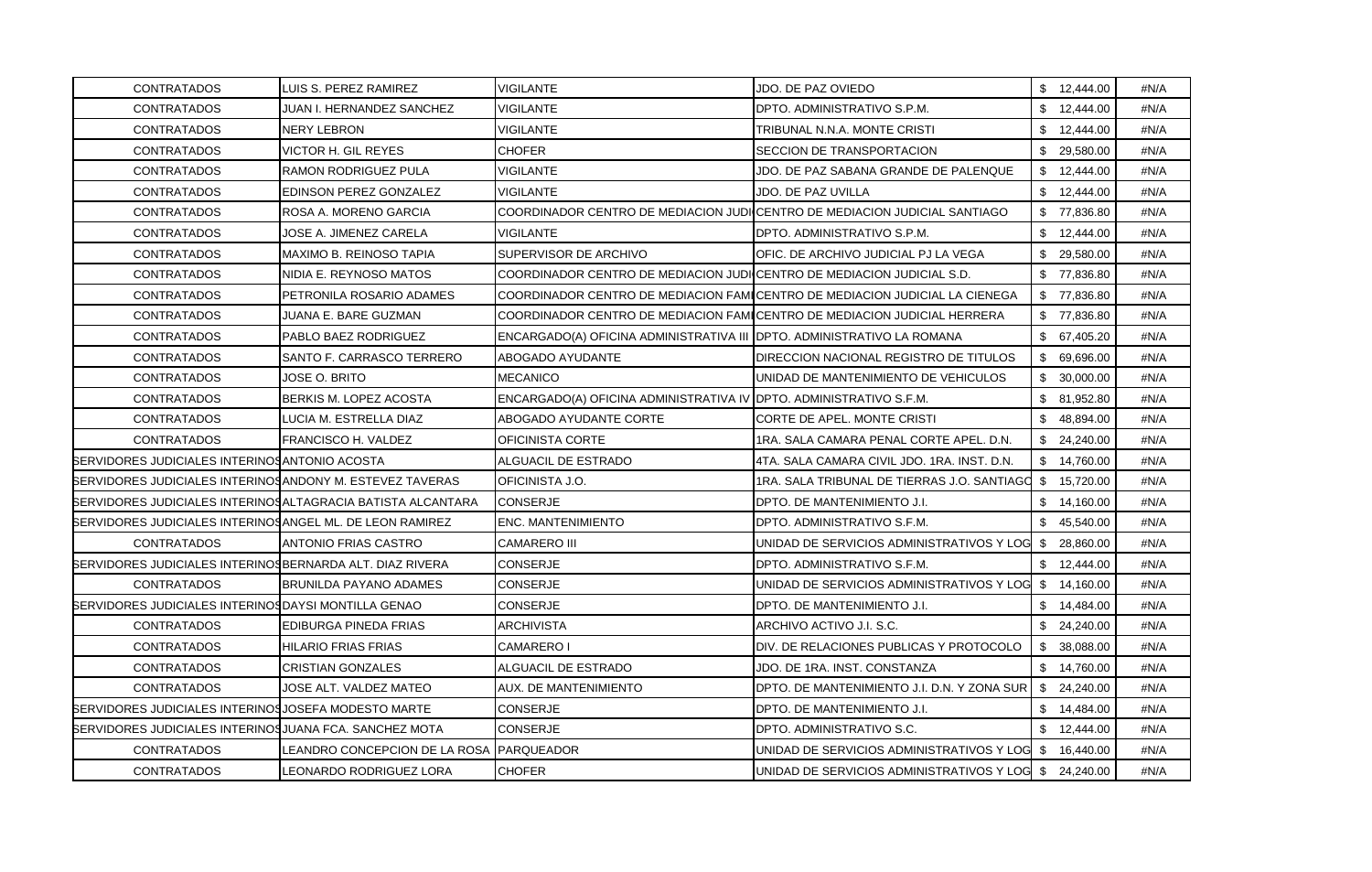| <b>SERVIDORES JUDICIALES INTERINOSMANUEL E. ESPINAL PERALTA</b> |                                          | <b>VIGILANTE</b>                                                       | DPTO, ADMINISTRATIVO SANTIAGO              | \$12,444.00    | #N/A |
|-----------------------------------------------------------------|------------------------------------------|------------------------------------------------------------------------|--------------------------------------------|----------------|------|
| <b>BERVIDORES JUDICIALES INTERINOSMIDONIA DE JESUS SANTOS</b>   |                                          | CONSERJE                                                               | DPTO. ADMINISTRATIVO S.C.                  | \$12,444.00    | #N/A |
| <b>CONTRATADOS</b>                                              | PURITA GARCIA GONZALEZ                   | <b>CONSERJE</b>                                                        | <b>REGISTRO DE TITULOS PUERTO PLATA</b>    | \$12,444.00    | #N/A |
| <b>CONTRATADOS</b>                                              | RAFAEL MORILLO                           | <b>CHOFER</b>                                                          | UNIDAD DE SERVICIOS ADMINISTRATIVOS Y LOG  | \$24,240.00    | #N/A |
| BERVIDORES JUDICIALES INTERINOS RAFAEL ANT. PAYERO RODRIGUEZ    |                                          | <b>VIGILANTE</b>                                                       | IDPTO. ADMINISTRATIVO SANTIAGO             | \$12,444.00    | #N/A |
| <b>CONTRATADOS</b>                                              | MARIO J. RODRIGUEZ                       | REP. Y MANT. MAQUINAS ESCRIBIR                                         | DPTO. ADMINISTRATIVO LA VEGA               | \$<br>4,800.00 | #N/A |
| <b>CONTRATADOS</b>                                              | JOSE A. CERDA COPLIN                     | VIGILANTE                                                              | TRIBUNAL N.N.A. ESPAILLAT                  | \$12,444.00    | #N/A |
| CONTRATADOS                                                     | FELIX ML. ROSADO                         | <b>VIGILANTE</b>                                                       | DPTO, ADMINISTRATIVO SANTIAGO              | \$12,444.00    | #N/A |
| <b>CONTRATADOS</b>                                              | <b>FRANCISCO SANCHEZ</b>                 | JARDINERO                                                              | DPTO. ADMINISTRATIVO ESPAILLAT             | \$12,444.00    | #N/A |
| <b>CONTRATADOS</b>                                              | FRANCISCO ALB. RODRIGUEZ MEDINAVIGILANTE |                                                                        | DPTO. ADMINISTRATIVO SANTIAGO              | \$12,444.00    | #N/A |
| <b>CONTRATADOS</b>                                              | HILARIO J. HOLGUIN SANTOS                | VIGILANTE                                                              | SALA PENAL TRIBUNAL N.N.A. LA VEGA         | \$12,444.00    | #N/A |
| <b>CONTRATADOS</b>                                              | JESUS SILVERIO                           | VIGILANTE                                                              | SALA PENAL 1ER. TRIBUNAL N.N.A. SANTIAGO   | \$12,444.00    | #N/A |
| <b>CONTRATADOS</b>                                              | NORMA C. ESCOBOZA                        | <b>CONSERJE</b>                                                        | DPTO. ADMINISTRATIVO ESPAILLAT             | \$12,444.00    | #N/A |
| <b>CONTRATADOS</b>                                              | LORENZA M. ESPINAL                       | CONSERJE                                                               | TRIBUNAL N.N.A. VALVERDE                   | \$12,444.00    | #N/A |
| <b>CONTRATADOS</b>                                              | ROBERTO GONZALEZ MOREL                   | <b>INTERPRETE JUDICIAL</b>                                             | DPTO. ADMINISTRATIVO MONTE CRISTI          | \$21,960.00    | #N/A |
| <b>CONTRATADOS</b>                                              | CRISTINA ALT. ROJAS                      | CONSERJE                                                               | DPTO. ADMINISTRATIVO S.F.M.                | \$12,444.00    | #N/A |
| <b>CONTRATADOS</b>                                              | LEONOR SANTOS PEREZ                      | CONSERJE                                                               | TRIBUNAL N.N.A. SANCHEZ RAMIREZ            | \$12,444.00    | #N/A |
| <b>CONTRATADOS</b>                                              | PABLO Y. ROSARIO TERRERO                 | ENCARGADO(A) OFICINA ADMINISTRATIVA I                                  | IDPTO. ADMINISTRATIVO JDOS. DE TRANS. D.N. | \$45,600.00    | #N/A |
| <b>CONTRATADOS</b>                                              | ADOLFO C. LORA                           | VIGILANTE                                                              | DPTO. ADMINISTRATIVO CORTE DE TRABAJO D.N  | \$12,780.00    | #N/A |
| <b>CONTRATADOS</b>                                              | ALBA I. BARRIENTOS VALDEZ                | CONSERJE-MENSAJERO(A)                                                  | JDO. DE PAZ EL LLANO                       | \$12,444.00    | #N/A |
| <b>CONTRATADOS</b>                                              | ANGEL DEL R. MERCEDES JAVIER             | VIGILANTE                                                              | TALLER DE EBANISTERIA                      | \$12,780.00    | #N/A |
| <b>CONTRATADOS</b>                                              | BERNALDO SANTANA ENCARNACION             | <b>JARDINERO</b>                                                       | DPTO. ADMINISTRATIVO S.C.                  | \$14,160.00    | #N/A |
| <b>CONTRATADOS</b>                                              | RAMONA C. SOTO MARTINEZ                  | OFICINISTA CITACIONES Y NOTIFICACIONES   CENTRO DE CITACIONES P.J.C.N. |                                            | \$21,000.00    | #N/A |
| <b>CONTRATADOS</b>                                              | <b>CESAR SANCHEZ</b>                     | VIGILANTE                                                              | JDO. DE PAZ BAJOS DE HAINA                 | \$12,444.00    | #N/A |
| <b>CONTRATADOS</b>                                              | DIGNA OGANDO                             | CONSERJE                                                               | DPTO. ADMINISTRATIVO S.J.M.                | \$12,444.00    | #N/A |
| <b>CONTRATADOS</b>                                              | ELIOENAI ANT. MEDINA MEJIA               | DIRECTOR CORO DEL PODER JUDICIAL                                       | UNIDAD DE DIFUSION CULTURAL Y DEPORTIVA    | \$ 28,860.00   | #N/A |
| <b>CONTRATADOS</b>                                              | LIRIO RAMIREZ CORNIELES                  | PLOMERO                                                                | DPTO. ADMINISTRATIVO P.J.C.N.              | \$18,360.00    | #N/A |
| <b>CONTRATADOS</b>                                              | DIONICIO G. VALERIO CRUZ                 | <b>VIGILANTE</b>                                                       | SALA PENAL TRIBUNAL N.N.A. LA VEGA         | \$12,444.00    | #N/A |
| <b>CONTRATADOS</b>                                              | TRINIDAD VILLAFAÑA GONZALEZ              | <b>VIGILANTE</b>                                                       | DPTO. ADMINISTRATIVO SANCHEZ RAMIREZ       | \$12,444.00    | #N/A |
| <b>CONTRATADOS</b>                                              | <b>RAMON MARTE</b>                       | <b>JARDINERO</b>                                                       | DPTO. ADMINISTRATIVO SANTIAGO              | \$12,444.00    | #N/A |
| <b>CONTRATADOS</b>                                              | GENARO D. MARTE SANTOS                   | MAYORDOMO I                                                            | DPTO. ADMINISTRATIVO LA VEGA               | \$16,920.00    | #N/A |
| <b>CONTRATADOS</b>                                              | <b>SANDRO CABRAL</b>                     | VIGILANTE                                                              | TRIBUNAL N.N.A. S.J.M.                     | \$12,444.00    | #N/A |
| <b>CONTRATADOS</b>                                              | SANTO A. AMADOR GONZALEZ                 | MAYORDOMO III                                                          | DPTO. ADMINISTRATIVO CORTE DE TRABAJO D.N  | \$16,920.00    | #N/A |
| <b>CONTRATADOS</b>                                              | <b>VINICIO HERRERA</b>                   | <b>JARDINERO</b>                                                       | DPTO. ADMINISTRATIVO S.P.M.                | \$12,444.00    | #N/A |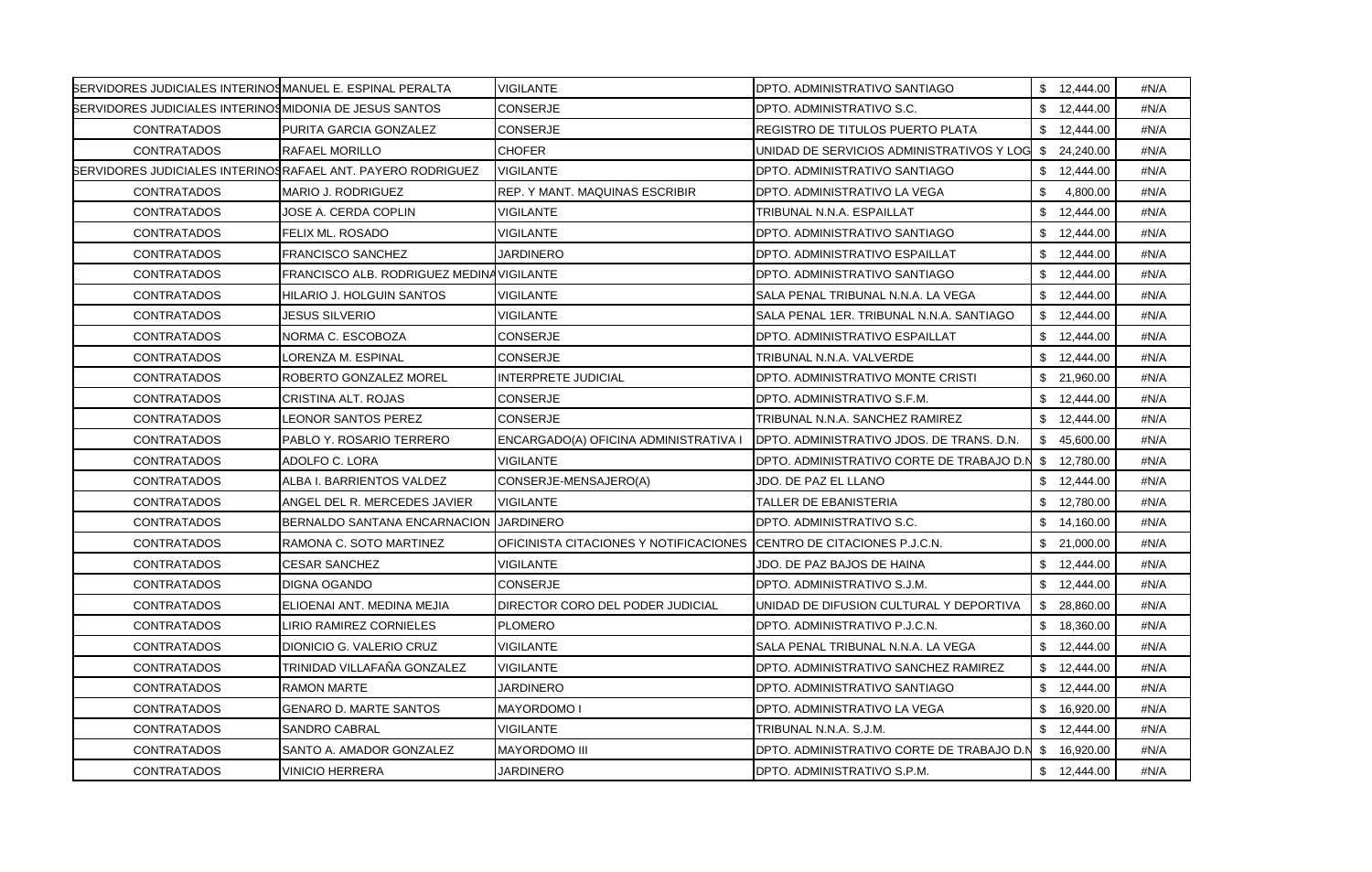| <b>CONTRATADOS</b>                                           | VENERANDA POLANCO VILLAR      | <b>CONSERJE</b>                  | DPTO. ADMINISTRATIVO P.J.C.N.             | \$12,444.00    | #N/A |
|--------------------------------------------------------------|-------------------------------|----------------------------------|-------------------------------------------|----------------|------|
| <b>CONTRATADOS</b>                                           | URSIMIDIO PACHECO PEGUERO     | <b>CONSERJE</b>                  | DPTO. ADMINISTRATIVO JDOS. DE TRANS. D.N. | \$12,444.00    | #N/A |
| <b>CONTRATADOS</b>                                           | LEOPOLDO TEJEDA ALCANTARA     | <b>VIGILANTE</b>                 | DPTO. ADMINISTRATIVO PJ S.C.J.            | \$12,900.00    | #N/A |
| <b>CONTRATADOS</b>                                           | LUCILA D. ALVAREZ ALVAREZ     | <b>CONSERJE</b>                  | JDO. DE PAZ DE LA 2DA. CIRC. S.D. ESTE    | \$12,444.00    | #N/A |
| <b>CONTRATADOS</b>                                           | LUISA MORA DE LOS SANTOS      | <b>CONSERJE</b>                  | DPTO. ADMINISTRATIVO S.J.M.               | \$12,444.00    | #N/A |
| <b>CONTRATADOS</b>                                           | LUISA ARBOLEDA SANTANA        | <b>CONSERJE</b>                  | DPTO. ADMINISTRATIVO PJ CORTE DE APELACIO | \$14,160.00    | #N/A |
| <b>CONTRATADOS</b>                                           | MANUEL RAMIREZ ROSADO         | VIGILANTE                        | DPTO. ADMINISTRATIVO S.J.M.               | \$12,444.00    | #N/A |
| <b>CONTRATADOS</b>                                           | LUIS R. RIVAS UREÑA           | VIGILANTE                        | DPTO. ADMINISTRATIVO VALVERDE             | \$12,444.00    | #N/A |
| <b>CONTRATADOS</b>                                           | RAMON DE JS. RIVERA CAMPUSANO | <b>VIGILANTE</b>                 | JDO. DE PAZ NIGUA                         | \$12,444.00    | #N/A |
| <b>CONTRATADOS</b>                                           | MARIANO URBAEZ DEL JESUS      | VIGILANTE                        | JDO. DE LA INSTRUCCION SAN JOSE DE OCOA   | \$12,444.00    | #N/A |
| <b>CONTRATADOS</b>                                           | MELANEA MATOS MEJIA           | CONSERJE                         | JDO. DE LA INSTRUCCION SAN JOSE DE OCOA   | \$12,444.00    | #N/A |
| <b>CONTRATADOS</b>                                           | MERCEDES LEDESMA FELIZ        | <b>CONSERJE</b>                  | DPTO. ADMINISTRATIVO PJ CORTE DE APELACIO | \$14,160.00    | #N/A |
| <b>CONTRATADOS</b>                                           | MIGUEL B. TERRERO FERRERAS    | <b>VIGILANTE</b>                 | JDO. DE PAZ PEDERNALES                    | \$12,444.00    | #N/A |
| <b>CONTRATADOS</b>                                           | MILAGROS CEBALLOS             | MENSAJERO INTERNO                | DPTO. ADMINISTRATIVO S.C.                 | \$12,444.00    | #N/A |
| <b>CONTRATADOS</b>                                           | JUAN B. JIMENEZ RODRIGUEZ     | VIGILANTE                        | DPTO, ADMINISTRATIVO SANTIAGO             | \$12,444.00    | #N/A |
| <b>CONTRATADOS</b>                                           | JULIO A. ESPEJO ORTEGA        | VIGILANTE                        | JDO. DE PAZ LAGUNA SALADA                 | \$12,444.00    | #N/A |
| <b>CONTRATADOS</b>                                           | <b>RAFAEL MENDEZ</b>          | MENSAJERO EXTERNO                | DPTO. ADMINISTRATIVO BARAHONA             | \$16,440.00    | #N/A |
| <b>CONTRATADOS</b>                                           | <b>IGNACIO RIVERA ROSARIO</b> | <b>JARDINERO</b>                 | DPTO. ADMINISTRATIVO PJ S.C.J.            | \$14,160.00    | #N/A |
| <b>CONTRATADOS</b>                                           | <b>JULIO GONZALEZ</b>         | <b>MAYORDOMO II</b>              | DPTO. ADMINISTRATIVO MARIA TRINIDAD SANCH | \$ 14,760.00   | #N/A |
| <b>CONTRATADOS</b>                                           | MARCOS ALCALA JAZMIN          | VIGILANTE                        | DPTO. ADMINISTRATIVO SAMANA               | \$12,444.00    | #N/A |
| <b>CONTRATADOS</b>                                           | MARITZA M. ABREU HERRERA      | <b>CONSERJE</b>                  | DPTO. ADMINISTRATIVO ESPAILLAT            | \$12,444.00    | #N/A |
| <b>CONTRATADOS</b>                                           | FELIPE DIPRE DE LA ROSA       | <b>VIGILANTE</b>                 | DPTO. ADMINISTRATIVO S.C.                 | \$12,444.00    | #N/A |
| <b>CONTRATADOS</b>                                           | PORFIRIO J. MATEO GUERRERO    | PIANISTA CORO DEL PODER JUDICIAL | UNIDAD DE DIFUSION CULTURAL Y DEPORTIVA   | -S<br>8,400.00 | #N/A |
| <b>CONTRATADOS</b>                                           | JUANA B. LLUVERES CASTILLO    | <b>CONSERJE</b>                  | DPTO. ADMINISTRATIVO TRIBUNALES FAMILIA   | \$13,440.00    | #N/A |
| <b>CONTRATADOS</b>                                           | MARINO C. ROMAN FELIZ         | AUXILIAR DE ALMACEN              | DPTO. ADMINISTRATIVO S.D.                 | \$18,720.00    | #N/A |
| <b>CONTRATADOS</b>                                           | PEDRO R. FERNANDEZ PEREZ      | AUX. DEL CORO                    | UNIDAD DE DIFUSION CULTURAL Y DEPORTIVA   | \$<br>7,200.00 | #N/A |
| <b>CONTRATADOS</b>                                           | <b>ISAAC MORIS</b>            | <b>VIGILANTE</b>                 | JDO. DE PAZ ASUNTOS MUNIC. S.D. NORTE     | \$13,680.00    | #N/A |
| <b>CONTRATADOS</b>                                           | ORLANDO E. PEREZ              | <b>CAMARERO III</b>              | DIV. DE RELACIONES PUBLICAS Y PROTOCOLO   | \$28,860.00    | #N/A |
| <b>CONTRATADOS</b>                                           | WILLIAM R. MEJIA              | <b>VIGILANTE</b>                 | JDO. DE PAZ SABANA LARGA                  | \$12,444.00    | #N/A |
| <b>CONTRATADOS</b>                                           | LUIS O. TEJEDA DE LOS SANTOS  | VIGILANTE                        | JDO. DE PAZ BOHECHIO                      | \$12,444.00    | #N/A |
| <b>CONTRATADOS</b>                                           | JUAN DEL ROSARIO NUÑEZ        | VIGILANTE                        | DPTO. ADMINISTRATIVO PUERTO PLATA         | \$12,444.00    | #N/A |
| <b>CONTRATADOS</b>                                           | <b>FLORENCIO LORENZO</b>      | <b>VIGILANTE</b>                 | JDO. DE PAZ BAJOS DE HAINA                | \$12,444.00    | #N/A |
| <b>SERVIDORES JUDICIALES INTERINOSLEONOR HERRERA RAMIREZ</b> |                               | OFICINISTA J.O.                  | TRIBUNAL DE TIERRAS J.O. S.J.M.           | \$15,720.00    | #N/A |
| <b>CONTRATADOS</b>                                           | SERGIO DE LA CRUZ MEDINA      | CONSERJE-MENSAJERO(A)            | JDO. DE PAZ GUAYMATE                      | \$12,444.00    | #N/A |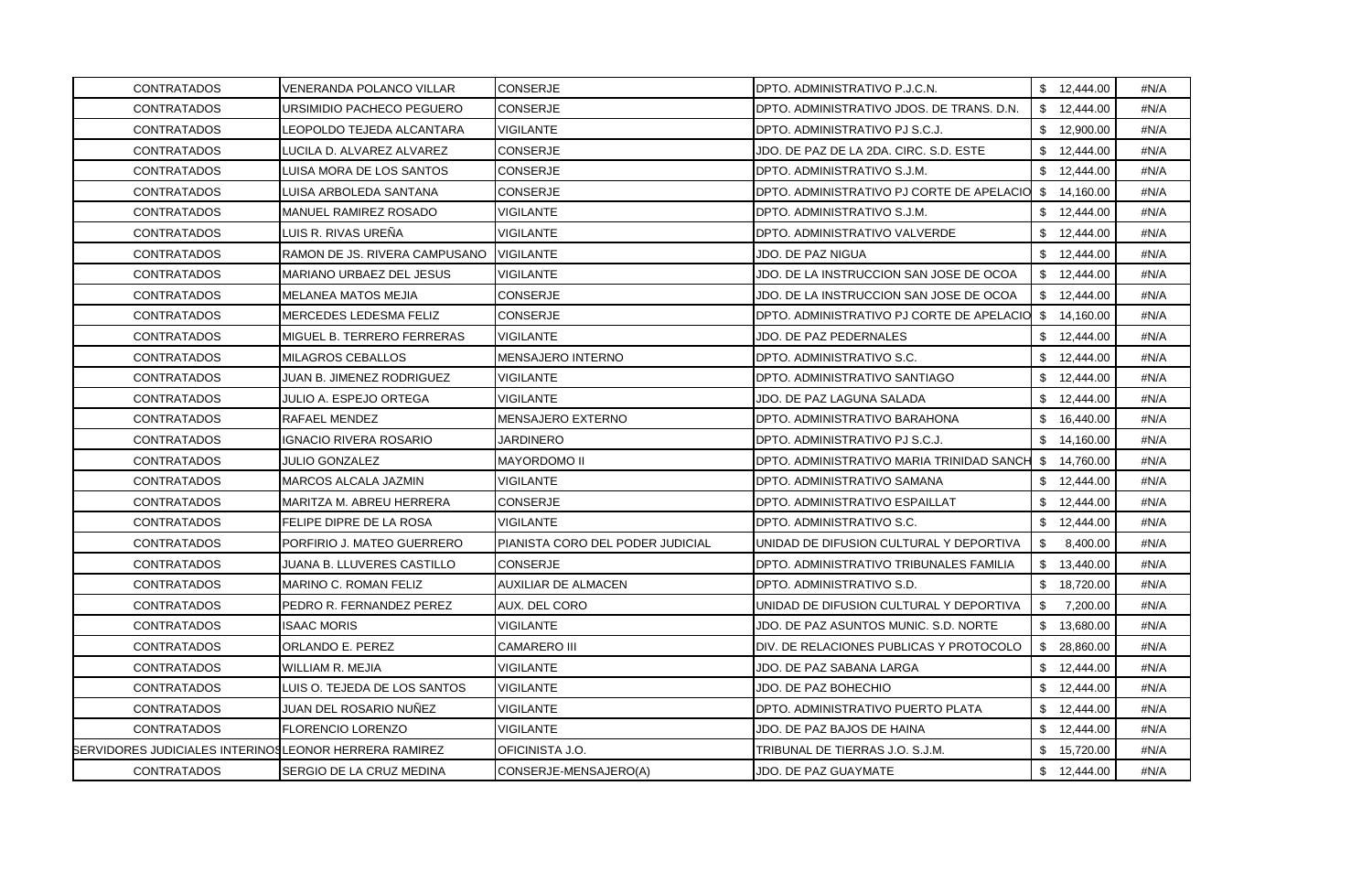| SERVIDORES JUDICIALES INTERINOSMOISES V. JAQUEZ MOTA                 |                                                                      | <b>ASESOR DE POLITICAS</b>                                      | PRESIDENCIA S.C.J.                                                                         |      | \$160,000.00 | #N/A      |
|----------------------------------------------------------------------|----------------------------------------------------------------------|-----------------------------------------------------------------|--------------------------------------------------------------------------------------------|------|--------------|-----------|
| <b>CONTRATADOS</b>                                                   | <b>MARTHA Y. TORIBIO</b>                                             | MEDIADOR                                                        | CENTRO DE MEDIACION JUDICIAL HERRERA                                                       |      | \$ 67,082.40 | #N/A      |
| <b>CONTRATADOS</b>                                                   | FELIPA LIRIANO                                                       | CONSERJE                                                        | DPTO. ADMINISTRATIVO JUR. CIVIL S.D.                                                       |      | \$12,444.00  | #N/A      |
| <b>CONTRATADOS</b>                                                   | YVELISSE FELIZ GARCIA                                                | CONSERJE                                                        | DPTO. ADMINISTRATIVO PJ S.C.J.                                                             |      | \$14,160.00  | #N/A      |
| <b>CONTRATADOS</b>                                                   | RAMONA ALCANTARA VALDEZ                                              | CONSERJE                                                        | DPTO. ADMINISTRATIVO PJ CORTE DE APELACIO \$ 14.160.00                                     |      |              | #N/A      |
| <b>CONTRATADOS</b>                                                   | UBALDO RODRIGUEZ CABRERA                                             | <b>PLOMERO</b>                                                  | DPTO. DE MANTENIMIENTO J.I. ZONA NORTE Y N \$ 20,760.00                                    |      |              | #N/A      |
| <b>CONTRATADOS</b>                                                   | GLADYS ALT. MARTINEZ RODRIGUEZ IABOGADO AYUDANTE 1RA. INST.          |                                                                 | TRIBUNAL COL. C/P JDO. 1RA. INST. MONTE CRIS                                               |      | \$36,000.00  | #N/A      |
| <b>SERVIDORES JUDICIALES INTERINOS WELVIN O. MONTILLA ECHAVARRIA</b> |                                                                      | <b>OFICINISTA</b>                                               | UNIDAD SERV. A LA INSTRUCCION J.P. S.D.                                                    |      | \$24,240.00  | #N/A      |
|                                                                      | <b>SERVIDORES JUDICIALES INTERINOS PATRICIA M. VASQUEZ CONTRERAS</b> | IOFICINISTA 1RA. INSTANCIA                                      | 3RA. SALA CAMARA CIVIL JDO. 1RA. INST. D.N.                                                |      | \$20,760.00  | 20/9/2020 |
| <b>SERVIDORES JUDICIALES INTERINOSLEONORA MATOS CASTILLO</b>         |                                                                      | TECNICO REVISOR II                                              | UNIDAD DE REVISION, DNMC                                                                   |      | \$ 58,370.40 | #N/A      |
| <b>CONTRATADOS</b>                                                   | MAYRA T. HERNANDEZ GORIS                                             | MEDIADOR                                                        | CENTRO DE MEDIACION JUDICIAL D.N.                                                          |      | \$ 67,082.40 | #N/A      |
| SERVIDORES JUDICIALES INTERINOS FLAVIO ALB. ESCOTO                   |                                                                      | <b>ARCHIVISTA</b>                                               | 2DA. SALA CAMARA CIVIL JDO. 1RA. INST. D.N.                                                |      | \$13,920.00  | #N/A      |
| <b>SERVIDORES JUDICIALES INTERINOS WILANDY A. ALMONTE SARITA</b>     |                                                                      | ALGUACIL DE ESTRADO                                             | SECRETARIA GENERAL JDO. ESP. TRANS.Y MUNI                                                  |      | \$11,426.40  | #N/A      |
| <b>CONTRATADOS</b>                                                   | ROSANNA V. MORENO PANIAGUA                                           | CONSERJE-MENSAJERO(A)                                           | JDO. DE PAZ YAGUATE                                                                        |      | \$12,444.00  | #N/A      |
| SERVIDORES JUDICIALES INTERINOS KATHERINE VASQUEZ MICHEL             |                                                                      | OFICINISTA J.O.                                                 | TRIBUNAL DE TIERRAS J.O. ESPAILLAT                                                         |      | \$15,720.00  | 20/9/2020 |
| <b>CONTRATADOS</b>                                                   | ALEXANDRA BELIARD MERCEDES                                           | <b>CONSERJE</b>                                                 | 3RA, SALA CAMARA CIVIL JDO, 1RA, INST, S.D.                                                |      | \$12,444.00  | #N/A      |
| <b>CONTRATADOS</b>                                                   | CHARLES I. JIMENEZ PEREZ                                             | ALGUACIL DE ESTRADO                                             | JDO. DE PAZ S.C.                                                                           |      | \$13,800.00  | #N/A      |
| SERVIDORES JUDICIALES INTERINOS JUAN J. MERCADO RAMIREZ              |                                                                      | ALGUACIL DE ESTRADO                                             | UNIDAD SERV. A SALAS C.S.S. A.F. SANTIAGO                                                  |      | \$11,426.40  | #N/A      |
| <b>CONTRATADOS</b>                                                   | HECTOR R. PEREZ VENTURA                                              | SUPERVISOR DE SEGURIDAD                                         | DPTO. ADMINISTRATIVO S.D.                                                                  |      | \$45,000.00  | #N/A      |
| <b>CONTRATADOS</b>                                                   | DANIEL MUÑOZ DURAN                                                   | SUPERVISOR DE SEGURIDAD                                         | DPTO. ADMINISTRATIVO S.D.                                                                  |      | \$24,000.00  | #N/A      |
| <b>CONTRATADOS</b>                                                   | PEDRO J. RONE MOSCOSO                                                | ASISTENTE DE JUEZ MIEMBRO SALA SCJ                              | SEGUNDA SALA S.C.J.                                                                        |      | \$ 54,885.60 | #N/A      |
| BERVIDORES JUDICIALES INTERINOSROSA M. TORIBIO MARMOLEJOS            |                                                                      | <b>SERVIDOR HONORIFICO</b>                                      | DIRECCION GENERAL DE ADM. Y CARRERA JUDIO                                                  | - \$ | 1.00         | #N/A      |
| <b>CONTRATADOS</b>                                                   | HECTOR A. DEÑO FIGUEREO                                              | SUPERVISOR DE PLANTAS ELECTRICAS                                | DPTO. DE INFRAESTRUCTURA FISICA                                                            |      | \$133,056.00 | #N/A      |
| <b>SERVIDORES JUDICIALES INTERINOSMODESTO JAQUEZ MARQUEZ</b>         |                                                                      | SEGURIDAD DE JUEZ SCJ                                           | PRIMERA SALA S.C.J.                                                                        |      | \$ 14,760.00 | #N/A      |
| <b>CONTRATADOS</b>                                                   | DAMARIS A. PEREZ RODRIGUEZ                                           | MEDIADOR                                                        | CENTRO DE MEDIACION JUDICIAL SANTIAGO                                                      |      | \$67,082.40  | #N/A      |
| <b>CONTRATADOS</b>                                                   | FRANCISCO J. MEJIA HOLGUIN                                           | ARQUITECTO I                                                    | UNIDAD DE OBRAS                                                                            |      | \$60,984.00  | #N/A      |
| <b>CONTRATADOS</b>                                                   | GLORIA A. MOJICA DE VALDEZ                                           | ASESOR (A) IMPOSITIVO                                           | 3RA. SALA TRIBUNAL SUPERIOR ADMINISTRATIV                                                  |      | \$43,420.80  | #N/A      |
| <b>CONTRATADOS</b>                                                   | ALBIS A. CUEVAS MOTA                                                 | SUPERVISOR(A) ADMINISTRATIVO ZONA ESTI DIRECCION ADMINISTRATIVA |                                                                                            |      | \$67,082.40  | #N/A      |
| <b>CONTRATADOS</b>                                                   | <b>MARTINA FLORES</b>                                                | <b>CAMARERO III</b>                                             | UNIDAD DE SERVICIOS ADMINISTRATIVOS Y LOG                                                  | \$   | 28,860.00    | #N/A      |
| <b>SERVIDORES JUDICIALES INTERINOSFELIX ML. ANTIGUA GERMAN</b>       |                                                                      | SUPERVISOR (A) DE MANTENIMIENTO                                 | UNIDAD DE SERVICIOS Y MANTENIMIENTO                                                        |      | \$30,000.00  | #N/A      |
| <b>CONTRATADOS</b>                                                   | REYNALDO ANT. CASTILLO MEJIA                                         | ANALISTA I CONTABILIDAD                                         | DPTO. DE CONTABILIDAD                                                                      |      | \$51,804.00  | #N/A      |
| <b>CONTRATADOS</b>                                                   | RAFAEL A. LOPEZ NUÑEZ                                                | SUPERVISOR (A) DE MANTENIMIENTO                                 | UNIDAD DE SERVICIOS Y MANTENIMIENTO                                                        |      | \$54,648.00  | #N/A      |
| <b>CONTRATADOS</b>                                                   | <b>SANTO R. VARGAS BATISTA</b>                                       | <b>AGENTE DE SERVICIOS</b>                                      | CUSTODIA Y SERVICIO ARCHIVO PERMANENTE                                                     |      | \$24,240.00  | #N/A      |
| SERVIDORES JUDICIALES INTERINOSHECTOR A. DIAZ NEUMANN                |                                                                      |                                                                 | ASESOR DE ORGANIZACION Y ADMINISTRACI∐DIRECCION DE GESTION HUMANA Y CARRERA JU \$60,000.00 |      |              | #N/A      |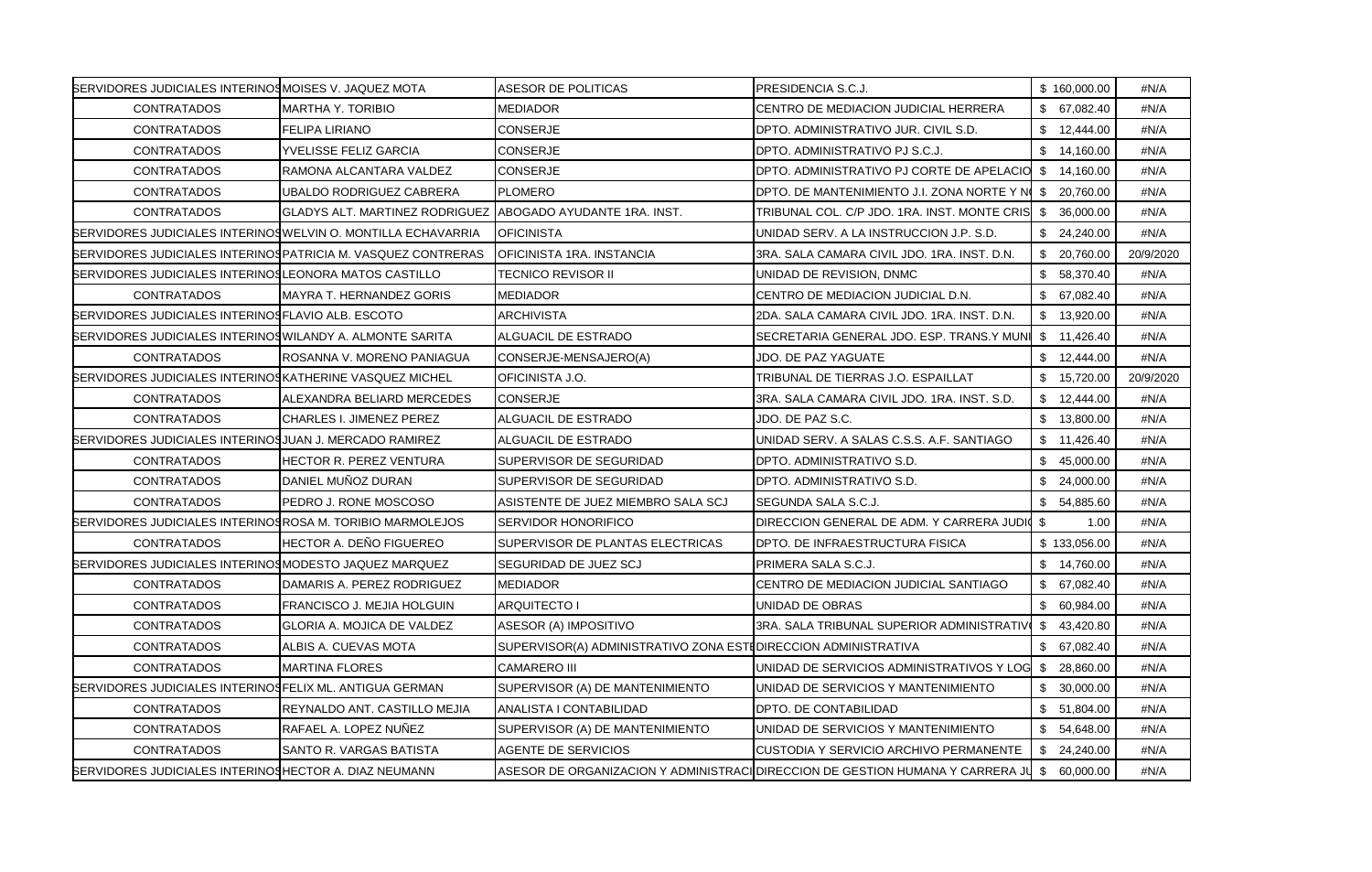| <b>CONTRATADOS</b>                                            | RAFAEL SUAREZ CONCEPCION      | SUPERVISOR DE SEGURIDAD                                                | DIRECCION CENTRAL DE LA POLICIA DE PROTEC \$77,836.80  |              | #N/A |
|---------------------------------------------------------------|-------------------------------|------------------------------------------------------------------------|--------------------------------------------------------|--------------|------|
| <b>CONTRATADOS</b>                                            | LUCIA PANTALEON RODRIGUEZ     | ASISTENTE DIRECCION ADMINISTRATIVA                                     | DIRECCION ADMINISTRATIVA                               | \$77,836.80  | #N/A |
| <b>CONTRATADOS</b>                                            | MARIA C. ASENCIO ABREU        | <b>AUXILIAR REGISTRAL</b>                                              | REGISTRO DE TITULOS S.C.                               | \$16,200.00  | #N/A |
| <b>CONTRATADOS</b>                                            | JOSE FRIAS                    | <b>MAYORDOMO II</b>                                                    | DPTO. ADMINISTRATIVO TRIB. SUPERIOR ADMINI             | \$18,120.00  | #N/A |
| <b>SERVIDORES JUDICIALES INTERINOSHIPOLITO PINEDA PEREYRA</b> |                               | SUPERVISOR DE SEGURIDAD                                                | OFIC. DE SEGURIDAD S.C.J.                              | \$45,000.00  | #N/A |
| <b>CONTRATADOS</b>                                            | DANILO SERRANO GRULLART       | SEGURIDAD DE JUEZ SCJ                                                  | TERCERA SALA S.C.J.                                    | \$12,584.40  | #N/A |
| <b>CONTRATADOS</b>                                            | HECTOR E. DE LA CRUZ GUZMAN   | ALGUACIL DE ESTRADO                                                    | CAMARA PENAL JDO. 1RA. INST. EL SEIBO                  | \$14,760.00  | #N/A |
| <b>CONTRATADOS</b>                                            | JUAN ML. ALMONTE PAULINO      | <b>CHOFER</b>                                                          | TRIBUNAL SUPERIOR DE TIERRAS DPTO. NORTE   \$24,240.00 |              | #N/A |
| <b>CONTRATADOS</b>                                            | SERGIO A. ALVAREZ PEREZ       | SEGURIDAD DE JUEZ SCJ                                                  | TERCERA SALA S.C.J.                                    | \$15,600.00  | #N/A |
| <b>CONTRATADOS</b>                                            | APOLINAR JAVIER GUTIERREZ     | <b>CHOFER</b>                                                          | CAMARA PENAL CORTE APEL. S.P.M.                        | \$24,240.00  | #N/A |
| <b>CONTRATADOS</b>                                            | MARIA M. VASQUEZ DE JESUS     | ABOGADO AYUDANTE 1RA. INST.                                            | 1RA. SALA CAMARA CIVIL JDO. 1RA. INST. DUART           | \$36,000.00  | #N/A |
| <b>CONTRATADOS</b>                                            | ROSALBA ALT. PAULINO BETEMIT  | <b>OFICINISTA CORTE</b>                                                | CORTE DE APEL. MONTE CRISTI                            | \$17,640.00  | #N/A |
| <b>CONTRATADOS</b>                                            | JULIA I. REYNOSO MALDONADO    | <b>ARCHIVISTA</b>                                                      | ARCHIVO ACTIVO DEL REGISTRO DE TITULOS D.I             | \$24,240.00  | #N/A |
| <b>CONTRATADOS</b>                                            | YOHAMID F. RUIZ MATEO         | ABOGADO AYUDANTE                                                       | UNIDAD DE ABOGADOS AYUDANTES TST                       | \$58,374.00  | #N/A |
| <b>CONTRATADOS</b>                                            | SOCRATES ANT. MONTERO DIAZ    | DIRECTOR (A) REGIONAL MENSURAS                                         | DIRECCION REG. MENSURAS CAT. DPTO. NORES               | \$117,532.80 | #N/A |
| <b>CONTRATADOS</b>                                            | ALBA E. VASQUEZ CRUZ          | ANALISTA I CONTABILIDAD                                                | DPTO. DE CONTABILIDAD                                  | \$51,804.00  | #N/A |
| <b>CONTRATADOS</b>                                            | MANUEL E. PEÑA PEREZ          | <b>TECNICO DE REFRIGERACION</b>                                        | DPTO. ADMINISTRATIVO PJ S.C.J.                         | \$22,800.00  | #N/A |
| <b>CONTRATADOS</b>                                            | LIDIA M. DE LA CRUZ GUZMAN    | <b>ENC. NOMINAS</b>                                                    | DIV. DE NOMINAS                                        | \$117,532.80 | #N/A |
| <b>CONTRATADOS</b>                                            | JOSE A. MARIA PEREZ           | SUPERVISOR NACIONAL DE TRIBUNALES                                      | DIRECCION GENERAL DE ADM. Y CARRERA JUDIO              | \$ 90,000.00 | #N/A |
| <b>CONTRATADOS</b>                                            | ISO L. ADAMES HERNANDEZ       | <b>CHOFER</b>                                                          | SECCION DE TRANSPORTACION                              | \$24,240.00  | #N/A |
| <b>CONTRATADOS</b>                                            | SAN E. SANCHEZ                | <b>CHOFER</b>                                                          | SECCION DE TRANSPORTACION                              | \$24,240.00  | #N/A |
| SERVIDORES JUDICIALES INTERINOS JOAQUIN HERASME PEÑA          |                               | ENTRENADOR EQUIPO VOLLEYBALL SCJ                                       | UNIDAD DE DIFUSION CULTURAL Y DEPORTIVA                | \$13,800.00  | #N/A |
| <b>CONTRATADOS</b>                                            | MIGUELINA G. DE MOYA LONGO    | AUX. DE RECEPCION Y ENTREGA                                            | REGISTRO DE TITULOS LA VEGA                            | \$24,240.00  | #N/A |
| <b>CONTRATADOS</b>                                            | JOSE FCO. DE OLEO ENCARNACION | CONSERJE-MENSAJERO(A)                                                  | JDO. DE PAZ EL CERCADO                                 | \$12,444.00  | #N/A |
| <b>CONTRATADOS</b>                                            | JOANNY ALT. TEJADA GOMEZ      | ASISTENTE DIRECCION POLITICAS PUBLICAS DIRECCION DE POLITICAS PUBLICAS |                                                        | \$77,836.80  | #N/A |
| <b>CONTRATADOS</b>                                            | MANUEL SIERRA FABIAN          | <b>ENC. TRANSPORTACION</b>                                             | SECCION DE TRANSPORTACION                              | \$77,836.80  | #N/A |
| <b>CONTRATADOS</b>                                            | LLIRA C. SIERRA RECIO         | ANALISTA JURIDICO                                                      | DIV. DE JURISPRUDENCIA Y LEGISLACION                   | \$44,902.80  | #N/A |
| <b>CONTRATADOS</b>                                            | JORGE A. ALBA CASTILLO        | <b>CHOFER</b>                                                          | SECCION DE TRANSPORTACION                              | \$24,240.00  | #N/A |
| <b>CONTRATADOS</b>                                            | DONAL R. MORALES SEVERINO     | <b>CHOFER</b>                                                          | SECCION DE TRANSPORTACION                              | \$24,240.00  | #N/A |
| <b>CONTRATADOS</b>                                            | JOSE ANT. ABREU ORTEGA        | ALGUACIL DE ESTRADO                                                    | UNIDAD CITAC. NOTIF. Y COM. J.P. S.F.M.                | \$14,760.00  | #N/A |
| <b>CONTRATADOS</b>                                            | LUIS F. BELTRE SANTOS         | VIGILANTE                                                              | JDO. DE PAZ DE LA 1RA. CIRC. D.N.                      | \$12,780.00  | #N/A |
| <b>CONTRATADOS</b>                                            | LUIS M. MOREL GENAO           | <b>GESTOR ARCHIVO ACTIVO</b>                                           | ARCHIVO ACTIVO JURISDICCION INMOBILIARIA N             | \$ 67,082.40 | #N/A |
| <b>CONTRATADOS</b>                                            | MAYRA J. FROMETA BRITO        | ANALISTA II ACTIVO FIJO                                                | DIV. DE ACTIVOS FIJOS                                  | \$44,092.80  | #N/A |
| <b>CONTRATADOS</b>                                            | MERCEDES RAMOS SANTANA        | <b>CONSERJE</b>                                                        | DPTO. ADMINISTRATIVO S.P.M.                            | \$12,444.00  | #N/A |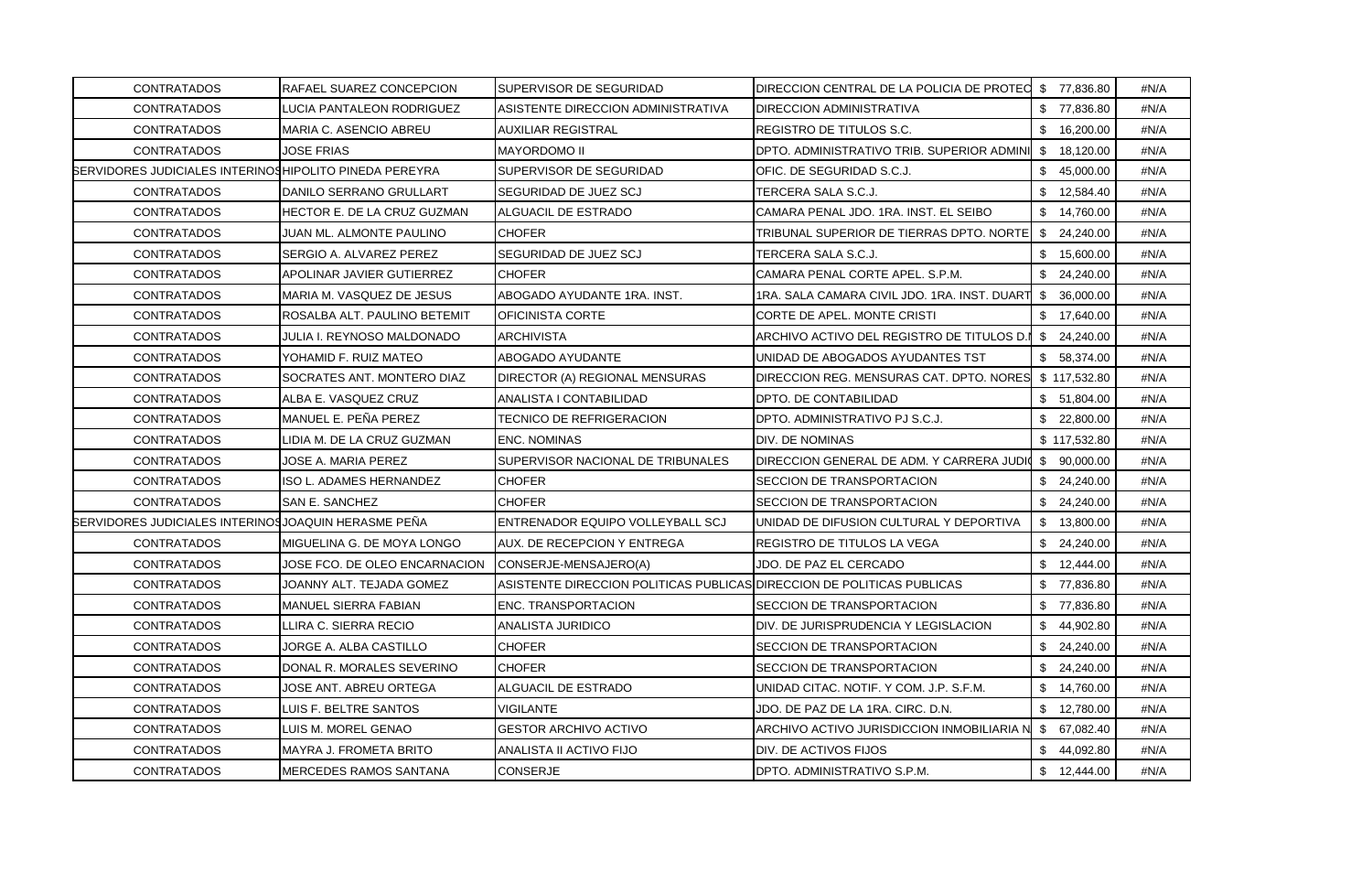| <b>CONTRATADOS</b> | ELIZABETH AMPARO RODRIGUEZ      | SECRETARIA (O)                   | DPTO. DE TECNOLOGIA J.I.                             | \$ 34,980.00    | #N/A |
|--------------------|---------------------------------|----------------------------------|------------------------------------------------------|-----------------|------|
| <b>CONTRATADOS</b> | MINNA C. PIMENTEL SEPULVEDA     | <b>CONSERJE</b>                  | DPTO. ADMINISTRATIVO S.D. OESTE                      | \$12,444.00     | #N/A |
| <b>CONTRATADOS</b> | NELSON ALB. RINCON BELIS        | ENTRENADOR EQUIPO BALONCESTO SCJ | UNIDAD DE DIFUSION CULTURAL Y DEPORTIVA              | \$<br>6,720.00  | #N/A |
| <b>CONTRATADOS</b> | SANTIAGO L. PERERA DURAN        | <b>CHOFER</b>                    | SECCION DE TRANSPORTACION                            | \$24,240.00     | #N/A |
| <b>CONTRATADOS</b> | HILKA Y. PUJOLS CUSTODIO        | AUX. DE RECEPCION Y ENTREGA      | CENTRO DE ATENCION AL USUARIO                        | \$24,240.00     | #N/A |
| <b>CONTRATADOS</b> | PATRICIO VENTURA HIRALDO        | <b>CHOFER</b>                    | DPTO. ADMINISTRATIVO PUERTO PLATA                    | \$24,240.00     | #N/A |
| <b>CONTRATADOS</b> | ELBA J. AQUINO ESPINAL          | <b>ARCHIVISTA</b>                | OFIC. COORDINADORA ARCHIVO JUDICIAL                  | \$13,920.00     | #N/A |
| <b>CONTRATADOS</b> | ROBERTO ALMONTE                 | <b>PLOMERO</b>                   | UNIDAD DE SERVICIOS Y MANTENIMIENTO                  | \$21,480.00     | #N/A |
| <b>CONTRATADOS</b> | WATER R. PEREZ PEREZ            | CHOFER                           | SECCION DE TRANSPORTACION                            | \$24,240.00     | #N/A |
| <b>CONTRATADOS</b> | REYNALDO FRIAS CASTRO           | <b>CHOFER</b>                    | SECCION DE TRANSPORTACION                            | \$24,240.00     | #N/A |
| <b>CONTRATADOS</b> | <b>ESTELIA MORILLO</b>          | <b>CONSERJE</b>                  | DPTO. ADMINISTRATIVO CORTE DE TRABAJO D.N            | \$12,444.00     | #N/A |
| CONTRATADOS        | <b>JESUS FCO. ARIAS JONHSON</b> | ELECTRICISTA SUPERVISOR          | UNIDAD DE OBRAS                                      | \$70,000.00     | #N/A |
| <b>CONTRATADOS</b> | CARLOS L. BLANC MARTINEZ        | AUDITOR INTERNO                  | CONTRALORIA GENERAL DEL CONSEJO DEL POL \$ 88,100.00 |                 | #N/A |
| CONTRATADOS        | MIGUEL A. PIÑA QUEZADA          | AUXILIAR ADMINISTRATIVO          | UNIDAD DE SERVICIOS ADMINISTRATIVOS Y LOG            | \$24,240.00     | #N/A |
| <b>CONTRATADOS</b> | AMAURYS F. MOJICA CABRERA       | AUXILIAR ADMINISTRATIVO          | UNIDAD DE REVISION, DNMC                             | \$24,240.00     | #N/A |
| <b>CONTRATADOS</b> | <b>GARY COLLINS MORROBEL</b>    | <b>CHOFER</b>                    | UNIDAD DE SERVICIOS ADMINISTRATIVOS Y LOG            | \$24,240.00     | #N/A |
| <b>CONTRATADOS</b> | CARLOS M. NUÑEZ SEVERINO        | <b>OFICINISTA</b>                | SOPORTE A JUECES J.P. S.D.                           | \$24,240.00     | #N/A |
| <b>CONTRATADOS</b> | CRUSITA AGRAMONTE OTAÑO         | CONSERJE                         | DPTO. ADMINISTRATIVO CORTE DE TRABAJO D.N            | \$12,444.00     | #N/A |
| <b>CONTRATADOS</b> | CONFESOR BOVIER DE LA CRUZ      | <b>CHOFER</b>                    | SECCION DE TRANSPORTACION                            | \$24,240.00     | #N/A |
| <b>CONTRATADOS</b> | CRISTINA DEL C. DIAZ COLON      | <b>CONSERJE</b>                  | DPTO. DE MANTENIMIENTO J.I. ZONA NORTE Y NO          | \$12,444.00     | #N/A |
| <b>CONTRATADOS</b> | SILVESTRE ANT. NOVAS SIERRA     | <b>ELECTRICISTA II</b>           | UNIDAD DE SERVICIOS Y MANTENIMIENTO                  | \$23,280.00     | #N/A |
| <b>CONTRATADOS</b> | MAYRA DE LA CRUZ MATEO          | <b>CONSERJE</b>                  | DPTO. ADMINISTRATIVO PJ CORTE DE APELACIO            | \$14,160.00     | #N/A |
| <b>CONTRATADOS</b> | JOSE DE JS. ORTIZ ARACENA       | ALGUACIL DE ESTRADO              | JDO. DE LA INSTRUCCION DAJABON                       | \$14,760.00     | #N/A |
| <b>CONTRATADOS</b> | VICTOR M. DE JESUS ROSARIO      | <b>MAYORDOMO I</b>               | DPTO. ADMINISTRATIVO S.D.                            | \$20,160.00     | #N/A |
| <b>CONTRATADOS</b> | JOSE L. CARBUCCIA PIMENTEL      | <b>CAMARERO III</b>              | DIV. DE RELACIONES PUBLICAS Y PROTOCOLO              | \$28,860.00     | #N/A |
| <b>CONTRATADOS</b> | FRANCISCO W. JONES BRACHE       | <b>CHOFER</b>                    | SECCION DE TRANSPORTACION                            | \$29,580.00     | #N/A |
| <b>CONTRATADOS</b> | JUAN ALB. ROSARIO GOMEZ         | ALGUACIL DE ESTRADO              | SALA PENAL TRIBUNAL N.N.A. S.D.                      | \$14,760.00     | #N/A |
| <b>CONTRATADOS</b> | EDWIN M. MORENO CASTILLO        | OFICINISTA JDO. DE PAZ           | JDO. DE PAZ DE LA 4TA. CIRC. D.N.                    | \$16,440.00     | #N/A |
| <b>CONTRATADOS</b> | RAFAEL ANT. GOMEZ MEJIA         | <b>VIGILANTE</b>                 | DPTO. ADMINISTRATIVO SANTIAGO                        | \$12,780.00     | #N/A |
| <b>CONTRATADOS</b> | PABLO ANT. FLORIAN HERNANDEZ    | <b>CHOFER</b>                    | SECCION DE TRANSPORTACION                            | \$29,580.00     | #N/A |
| <b>CONTRATADOS</b> | VIRGILIO ANT. BERIGUETE         | <b>CHOFER</b>                    | SECCION DE TRANSPORTACION                            | \$29,580.00     | #N/A |
| <b>CONTRATADOS</b> | ALEXANDRA DIAZ VASQUEZ          | ABOGADO AYUDANTE                 | SOPORTE A JUECES J.P. S.D.                           | \$58,374.00     | #N/A |
| <b>CONTRATADOS</b> | GREGORIO REYES                  | VIGILANTE                        | JDO. DE PAZ TAMAYO                                   | 12,444.00<br>\$ | #N/A |
| <b>CONTRATADOS</b> | DARLENNY VOLQUEZ CUEVAS         | <b>MENSAJERO INTERNO</b>         | DPTO. ADMINISTRATIVO BARAHONA                        | \$12,444.00     | #N/A |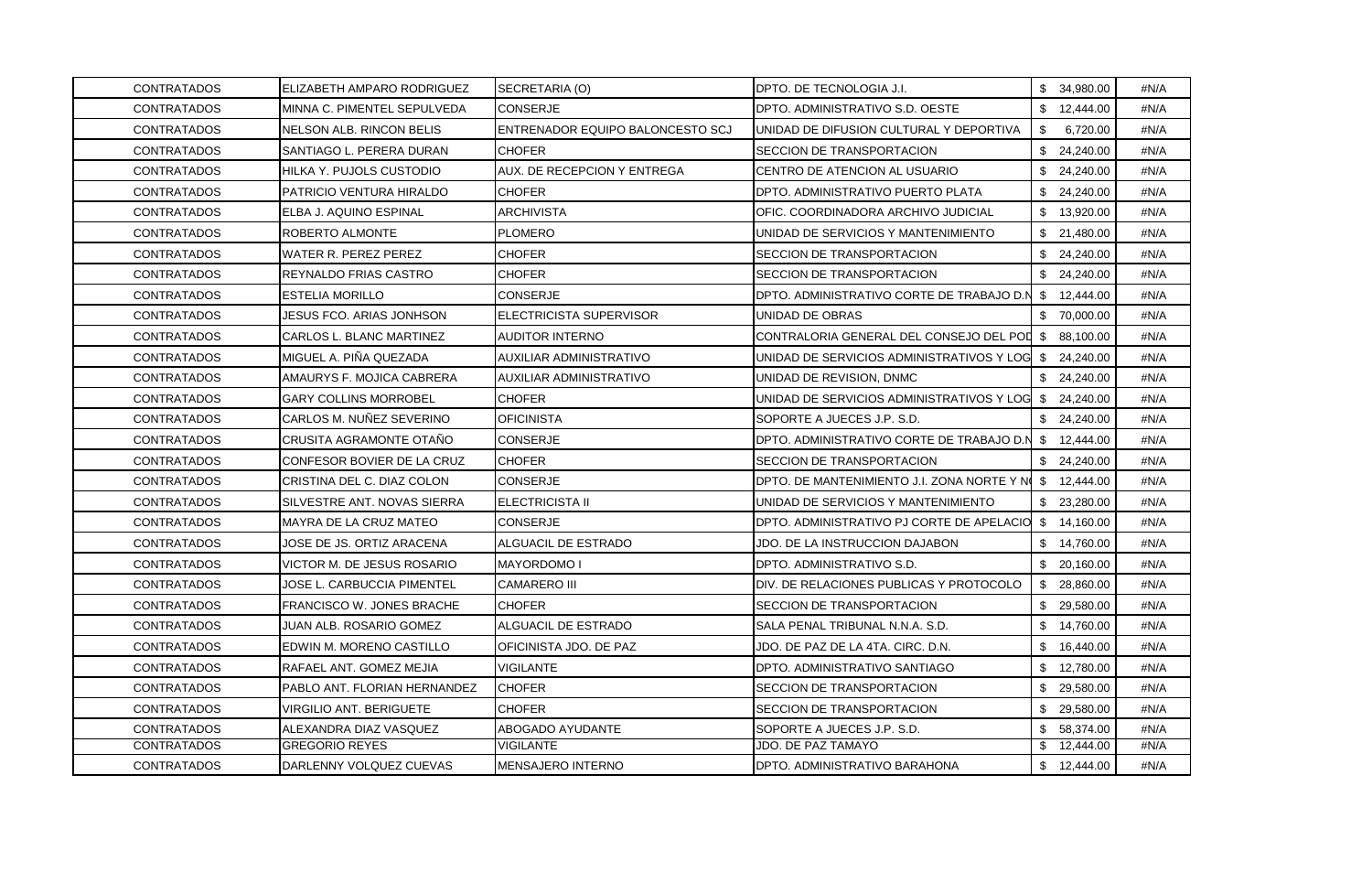| <b>CONTRATADOS</b>                                                | CARLOS R. ALCANTARA DOMINGUEZ JARDINERO                        |                                                                     | DPTO. ADMINISTRATIVO SANTIAGO               | \$12,444.00      | #N/A       |
|-------------------------------------------------------------------|----------------------------------------------------------------|---------------------------------------------------------------------|---------------------------------------------|------------------|------------|
| <b>CONTRATADOS</b>                                                | NORIS L. NUNEZ REGALADO                                        | ABOGADO AYUDANTE SCJ                                                | DIRECCION LEGAL DGT                         | \$105,720.00     | #N/A       |
| <b>SERVIDORES JUDICIALES INTERINOS JHENNY R. MARTIN BOBADILLA</b> |                                                                | ANALISTA PROGRAMADOR                                                | DIV. DE MANTENIMIENTO Y ACT. DE SISTEMAS    | \$67,082.40      | 25/2/2020  |
| <b>CONTRATADOS</b>                                                | NIGLISSA PORTES TAPIA                                          | SECRETARIA (O) DE DEPARTAMENTO                                      | UNIDAD DE SERVICIOS Y MANTENIMIENTO         | \$37,920.00      | #N/A       |
| <b>CONTRATADOS</b>                                                | NIXON JUAN SALOMON                                             | CATALOGADOR                                                         | DOCUMENTACION Y BIBLIOTECAS                 | \$33,120.00      | #N/A       |
| <b>CONTRATADOS</b>                                                | FERNANDO BANKS                                                 | REPRODUCTOR DE DOCUMENTOS                                           | DPTO. ADMINISTRATIVO P.J.C.N.               | \$15,840.00      | #N/A       |
| <b>CONTRATADOS</b>                                                | ANATALIA AQUINO PAULA                                          | CONSERJE                                                            | DPTO. ADMINISTRATIVO PJ S.C.J.              | \$14,160.00      | #N/A       |
| <b>CONTRATADOS</b>                                                | YESICA G. HERRERA PEÑA                                         | CONSERJE                                                            | DPTO. ADMINISTRATIVO JDOS. DE TRANS. D.N.   | \$12,444.00      | #N/A       |
| SERVIDORES JUDICIALES INTERINOS JOSE R. POZO LEONARDO             |                                                                | <b>INSPECTOR DE MENSURAS CATASTRALES</b>                            | DIRECCION NACIONAL MENSURAS CATASTRALES     | \$ 69,696.00     | #N/A       |
| <b>CONTRATADOS</b>                                                | FINLANDIA J. BELTRE MEDINA                                     | CONSERJE-MENSAJERO(A)                                               | JDO. DE PAZ TABARA ARRIBA                   | \$12,444.00      | #N/A       |
| <b>CONTRATADOS</b>                                                | ROSA E. PIÑA                                                   | CONSERJE                                                            | CORTE DE APEL. N.N.A. S.F.M.                | \$12,444.00      | #N/A       |
| <b>SERVIDORES JUDICIALES INTERINOSSINDY M. MARTINEZ DE LEON</b>   |                                                                | OFICINISTA                                                          | SECRETARIA GENERAL TRIBUNAL SUPERIOR ADI    | \$24,240.00      | 19/08/2019 |
| <b>CONTRATADOS</b>                                                | <b>ISABEL MEJIA</b>                                            | CONSERJE                                                            | DPTO. ADMINISTRATIVO EL SEIBO               | \$12,444.00      | #N/A       |
| <b>CONTRATADOS</b>                                                | RAMONA BONILLA GIL                                             | CONSERJE                                                            | TRIBUNAL DE TIERRAS J.O. PUERTO PLATA       | \$12,444.00      | #N/A       |
| <b>CONTRATADOS</b>                                                | CARLOS M. SOTO SALAS                                           | <b>ARCHIVISTA</b>                                                   | OFIC. DE ARCHIVO JUDICIAL CAM.CIVIL CORTE D | \$13,920.00      | #N/A       |
| <b>CONTRATADOS</b>                                                | AGUSTIN PEÑA DILONÉ                                            | CONSERJE                                                            | TRIBUNAL N.N.A. MONSEÑOR NOUEL              | \$12,444.00      | #N/A       |
| <b>CONTRATADOS</b>                                                | BERTA CONTRERAS CABRAL                                         | CONSERJE                                                            | DIRECCION DE PLANIFICACION Y PROYECTOS      | \$12,444.00      | #N/A       |
| <b>CONTRATADOS</b>                                                | CECILIO SEVERINO SEVERINO                                      | <b>MAYORDOMO III</b>                                                | DPTO. ADMINISTRATIVO EL SEIBO               | \$13,800.00      | #N/A       |
| <b>CONTRATADOS</b>                                                | <b>WILIS RAMIREZ AMPARO</b>                                    | MENSAJERO INTERNO                                                   | DPTO. ADMINISTRATIVO S.F.M.                 | \$12,444.00      | #N/A       |
| BERVIDORES JUDICIALES INTERINOSFERNANDO A. DIAZ CRUZ              |                                                                | OFICINISTA                                                          | SECRETARIA GENERAL TRIBUNAL SUPERIOR ADI    | \$24,240.00      | 19/08/2019 |
| <b>CONTRATADOS</b>                                                | <b>CLARIVER BRITO ARNAUD</b>                                   | ANALISTA II EVALUACION DEL DESEMPEÑO                                | DIV. DE EVALUACION DEL DESEMPEÑO            | \$44,092.80      | #N/A       |
| <b>SERVIDORES JUDICIALES INTERINOS EDDY FCO. PAULINO BALBUENA</b> |                                                                | SEGURIDAD PRESIDENTE SCJ                                            | PRESIDENCIA S.C.J.                          | \$16,000.00      | #N/A       |
| <b>CONTRATADOS</b>                                                | <b>CARMEN PIERRE OLIVO</b>                                     | CONSERJE                                                            | DPTO. ADMINISTRATIVO PJ CORTE DE APELACIO   | \$14,160.00      | #N/A       |
| <b>CONTRATADOS</b>                                                | FIOR M. TAPIA PERALTA                                          | <b>VIGILANTE</b>                                                    | DPTO. ADMINISTRATIVO MONTE CRISTI           | \$12,444.00      | #N/A       |
|                                                                   | SERVIDORES JUDICIALES INTERINOSTEOFILA DEL R. POLONIA MARTINEZ | <b>JAUXILIAR ADMINISTRATIVO</b>                                     | DIV. DE RECLUTAMIENTO Y SELECCION PERSON    | \$24,240.00      | #N/A       |
| <b>CONTRATADOS</b>                                                | BERENICE SEGURA ESPINOSA                                       | AUXILIAR ADMINISTRATIVO                                             | DIV. DE NOMINAS                             | \$24,240.00      | #N/A       |
| <b>CONTRATADOS</b>                                                | <b>MARIA COPLIN KELLY</b>                                      | ENCARGADO(A) OFICINA ADMINISTRATIVA III DPTO. ADMINISTRATIVO SAMANA |                                             | \$67,405.20      | #N/A       |
| <b>CONTRATADOS</b>                                                | ANA Y. DIAZ SANTANA                                            | CONSERJE-MENSAJERO(A)                                               | JDO. DE 1RA. INST. INDEPENDENCIA            | \$12,444.00      | #N/A       |
| <b>CONTRATADOS</b>                                                | RAFAEL ANTONIO TORRES TAVERAS VIGILANTE                        |                                                                     | DPTO. ADMINISTRATIVO SANTIAGO               | \$12,444.00      | #N/A       |
| <b>CONTRATADOS</b>                                                | SOFI ALT. RAMIREZ SANTANA                                      | CONSERJE-MENSAJERO(A)                                               | JDO. DE PAZ VILLA ALTAGRACIA                | \$12,444.00      | #N/A       |
| <b>CONTRATADOS</b>                                                | LUZ DEL A. NUÑEZ ALMANZAR                                      | CONSERJE                                                            | DPTO. ADMINISTRATIVO PJ S.C.J.              | \$12,444.00      | #N/A       |
| <b>SERVIDORES JUDICIALES INTERINOSROSSEMARY HENRIQUEZ LEYBA</b>   |                                                                | OFICINISTA                                                          | UNIDAD SERV. MERO TRAMITE J.P. MONTE PLAT/  | \$20,760.00      | #N/A       |
| <b>SERVIDORES JUDICIALES INTERINOS YOLANNY ALMONTE POLANCO</b>    |                                                                | OFICINISTA 1RA. INSTANCIA                                           | 5TA. SALA CAMARA CIVIL JDO. 1RA. INST. D.N. | \$.<br>20,760.00 | 22/4/2019  |
| SERVIDORES JUDICIALES INTERINOS SANTA YAN YEN                     |                                                                | CONSERJE                                                            | DPTO. ADMINISTRATIVO S.D. OESTE             | \$12,444.00      | #N/A       |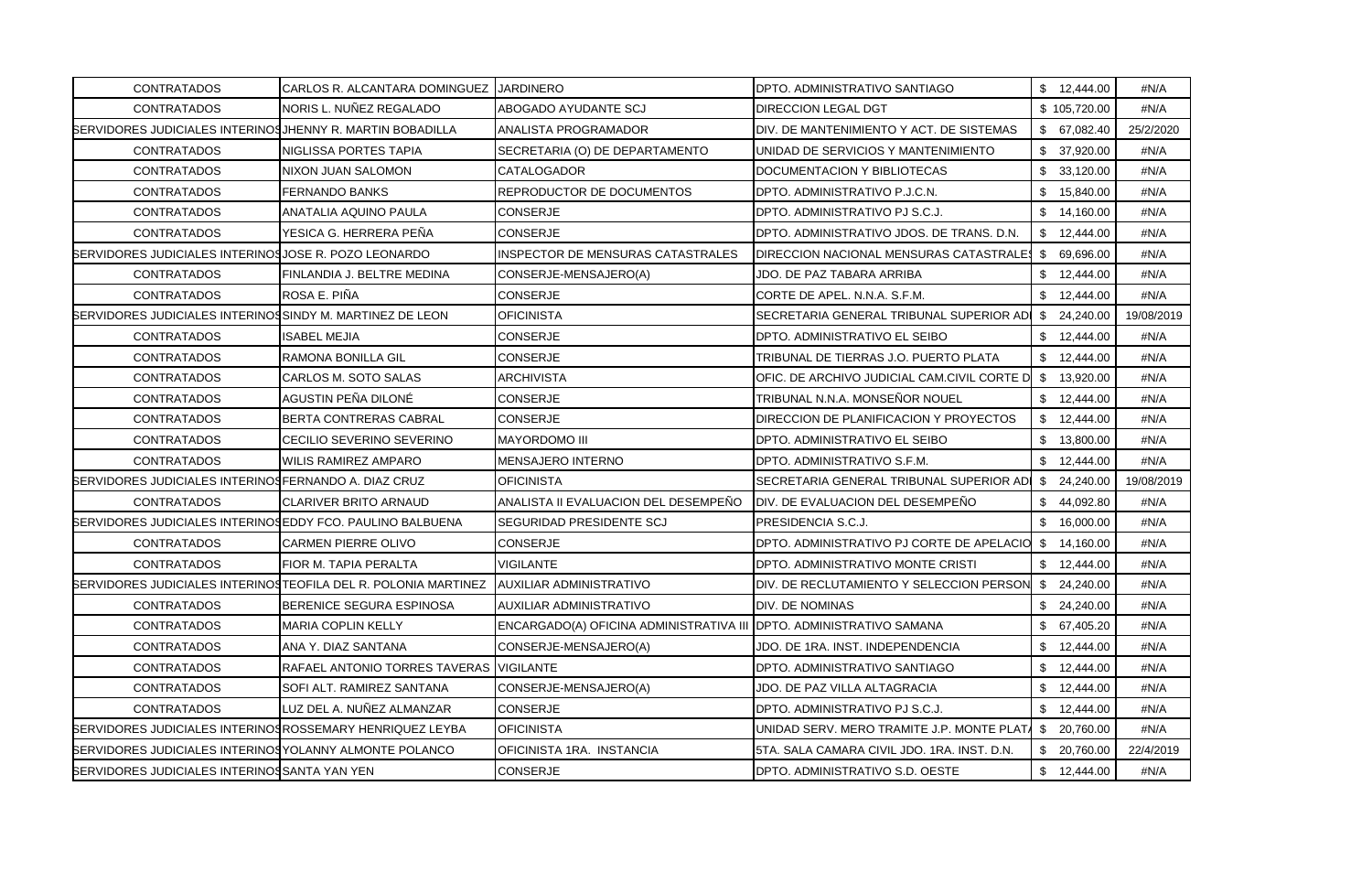| <b>CONTRATADOS</b>                                                 | KATY J. CALDERON ARAUJO                                                                  | OFICINISTA 1RA. INSTANCIA  | TRIBUNAL EJEC. DE LA PENA D.N.                         | \$20,760.00  | #N/A       |
|--------------------------------------------------------------------|------------------------------------------------------------------------------------------|----------------------------|--------------------------------------------------------|--------------|------------|
| <b>CONTRATADOS</b>                                                 | LORGIRIES ACOSTA FELIZ                                                                   | OFICINISTA JDO. DE PAZ     | JDO. DE PAZ PARAISO                                    | \$14,760.00  | #N/A       |
| <b>CONTRATADOS</b>                                                 | HILCIA Y. RAMOS BETANCES                                                                 | OFICINISTA 1RA. INSTANCIA  | CAMARA CIVIL JDO. 1RA. INST. LA ALTAGRACIA             | \$14,760.00  | #N/A       |
| <b>CONTRATADOS</b>                                                 | JHONNY O. COMAS VALDEZ                                                                   | GESTOR(A) ADMINISTRATIVO   | ADMINISTRACION GENERAL JURISDICCION INMO \$ 63,360.00  |              | #N/A       |
| <b>SERVIDORES JUDICIALES INTERINOS YHANCORIS FLORES MORENO</b>     |                                                                                          | SEGURIDAD DE FUNCIONARIO   | INSPECTORIA GENERAL DEL CONSEJO DEL PODI               | \$15,000.00  | #N/A       |
| SERVIDORES JUDICIALES INTERINOS CESAR A. REYES MEJIA               |                                                                                          | <b>OFICINISTA</b>          | UNIDAD SERV. A LA INSTRUCCION J.P. S.D.                | \$24,240.00  | 11/04/2020 |
| <b>SERVIDORES JUDICIALES INTERINOSARTURO RODRIGUEZ FEBLES</b>      |                                                                                          | <b>OFICINISTA</b>          | UNIDAD DE SERVICIO CIVIL C.S.C. N.N.A. S.D.            | \$20,760.00  | #N/A       |
| <b>CONTRATADOS</b>                                                 | WILLY DE LA CRUZ GUZMAN                                                                  | <b>MENSAJERO EXTERNO</b>   | DPTO. ADMINISTRATIVO N.N.A. D.N.                       | \$18,120.00  | #N/A       |
| BERVIDORES JUDICIALES INTERINOSSONIA Y. RODRIGUEZ DE LA ROSA       |                                                                                          | <b>OFICINISTA</b>          | UNIDAD SERV. A EJEC. DE LA PENA J.P. S.D.              | \$24,240.00  | 11/04/2020 |
| <b>CONTRATADOS</b>                                                 | BIENVENIDO VASQUEZ                                                                       | CHOFER                     | SECCION DE TRANSPORTACION                              | \$24,240.00  | #N/A       |
| <b>CONTRATADOS</b>                                                 | MIOSOTIS GERMAN TEJEDA                                                                   | CONSERJE                   | DPTO. ADMINISTRATIVO S.C.                              | \$12,444.00  | #N/A       |
| SERVIDORES JUDICIALES INTERINOS ANAMAXI RONDON SALDAÑA             |                                                                                          | <b>OFICINISTA</b>          | UNIDAD DE AUDIENCIAS J.P. LA VEGA                      | \$ 20,760.00 | #N/A       |
| <b>CONTRATADOS</b>                                                 | JUANA M. NUÑEZ PICHARDO                                                                  | CONSERJE-MENSAJERO(A)      | JDO. DE PAZ SABANA IGLESIA                             | \$12,444.00  | #N/A       |
|                                                                    | BERVIDORES JUDICIALES INTERINOS YUDISSA MA. BUSTAMANTE MONTER COFICINISTA 1RA. INSTANCIA |                            | JDO. DE LA INSTRUCCION PERAVIA                         | \$15,720.00  | 31/7/2019  |
| BERVIDORES JUDICIALES INTERINOSHAROLD A. LEMBERT MERCADO           |                                                                                          | <b>CHOFER</b>              | SECCION DE TRANSPORTACION                              | \$24,240.00  | #N/A       |
| <b>CONTRATADOS</b>                                                 | RIGOBERTO SOSA HERNANDEZ                                                                 | <b>CHOFER</b>              | SECCION DE TRANSPORTACION                              | \$24,240.00  | #N/A       |
| <b>BERVIDORES JUDICIALES INTERINOSEUGENIA A. MEDINA RODRIGUEZ</b>  |                                                                                          | OFICINISTA JDO. DE PAZ     | JDO. DE PAZ LA ROMANA                                  | \$14,760.00  | #N/A       |
| <b>SERVIDORES JUDICIALES INTERINOSMARIA DEL C. FLORENTINO CARO</b> |                                                                                          | OFICINISTA JDO. DE PAZ     | 1RA. SALA JDO. DE PAZ ESP. TRANS. S.C.                 | \$14,760.00  | #N/A       |
| BERVIDORES JUDICIALES INTERINOSADRIANA F. PEREZ MEJIA              |                                                                                          | <b>OFICINISTA</b>          | UNIDAD SERV. A LA INSTRUCCION J.P. LA VEGA             | \$20,760.00  | #N/A       |
| <b>CONTRATADOS</b>                                                 | <b>ESTHER L. PEREZ FERRERAS</b>                                                          | OFICINISTA 1RA. INSTANCIA  | JDO. DE 1RA. INST. BAORUCO                             | \$15,720.00  | #N/A       |
| CONTRATADOS                                                        | ANA M. ESPINAL NUNEZ                                                                     | CONSERJE-MENSAJERO(A)      | JDO. DE PAZ SAN JOSE DE LAS MATAS                      | \$12,444.00  | #N/A       |
| <b>SERVIDORES JUDICIALES INTERINOS AMABEL A. RICART ASTACIO</b>    |                                                                                          | OFICINISTA SCJ             | SECRETARIA GENERAL S.C.J.                              | \$40,605.60  | 4/5/2019   |
| SERVIDORES JUDICIALES INTERINOS YERMANA G. OZUNA ROSSO             |                                                                                          | OFICINISTA SCJ             | SECRETARIA GENERAL S.C.J.                              | \$40,605.60  | 4/5/2019   |
| SERVIDORES JUDICIALES INTERINOS VICTOR AQUINO SANCHEZ              |                                                                                          | <b>CHOFER</b>              | DPTO. ADMINISTRATIVO S.J.M.                            | \$24,240.00  | #N/A       |
| SERVIDORES JUDICIALES INTERINOSFIOR PERALTA MOYA                   |                                                                                          | CONSERJE                   | DPTO. ADMINISTRATIVO PJ CORTE DE APELACIO \$ 14.160.00 |              | #N/A       |
|                                                                    | BERVIDORES JUDICIALES INTERINOS ETEFANA DE LOS SANTOS REYNOSO OFICINISTA                 |                            | SECRETARIA GENERAL TRIBUNAL SUPERIOR AD \$ 24,240.00   |              | 19/08/2019 |
|                                                                    | <b>SERVIDORES JUDICIALES INTERINOSMARLENY M. ESTRELLA BENCOSME</b>                       | IOFICINISTA 1RA. INSTANCIA | CAMARA CIVIL JDO, 1RA, INST, ESPAILLAT                 | \$15,720.00  | 31/12/2019 |
| <b>CONTRATADOS</b>                                                 | LENIN R. VASQUEZ CABRERA                                                                 | SOPORTE TECNICO II         | OFIC. DE TECNOLOGIAS REGIONAL ZONA NORTE \$ 34,980.00  |              | #N/A       |
| <b>CONTRATADOS</b>                                                 | <b>MAXIMO ABREU THEN</b>                                                                 | SUPERVISOR NACIONAL        | ADMINISTRACION GENERAL JURISDICCION INMO               | \$90,000.00  | #N/A       |
| <b>SERVIDORES JUDICIALES INTERINOS BIANKA M. ALMONTE PEARSON</b>   |                                                                                          | <b>RECEPCIONISTA</b>       | DPTO. ADMINISTRATIVO LA VEGA                           | \$14,760.00  | 20/9/2020  |
| <b>BERVIDORES JUDICIALES INTERINOSREUDIS M. MUNOZ REYNOSO</b>      |                                                                                          | <b>OFICINISTA</b>          | CENTRO DE CITACIONES S.P.M.                            | \$17,640.00  | 31/12/2019 |
| <b>SERVIDORES JUDICIALES INTERINOS AMARILIS HERNANDEZ REYNOSO</b>  |                                                                                          | <b>MENSAJERO INTERNO</b>   | DPTO. ADMINISTRATIVO P.J.C.N.                          | \$12,444.00  | 21/11/2019 |
| SERVIDORES JUDICIALES INTERINOS FERNANDA GOMEZ MARTINEZ            |                                                                                          | CONSERJE                   | DPTO, ADMINISTRATIVO S.D. OESTE                        | \$12,444.00  | #N/A       |
| SERVIDORES JUDICIALES INTERINOS YOLANDA DE LOS SANTOS              |                                                                                          | <b>CONSERJE</b>            | JDO. DE PAZ ASUNTOS MUNIC. S.D. NORTE                  | \$12,444.00  | 18/10/2019 |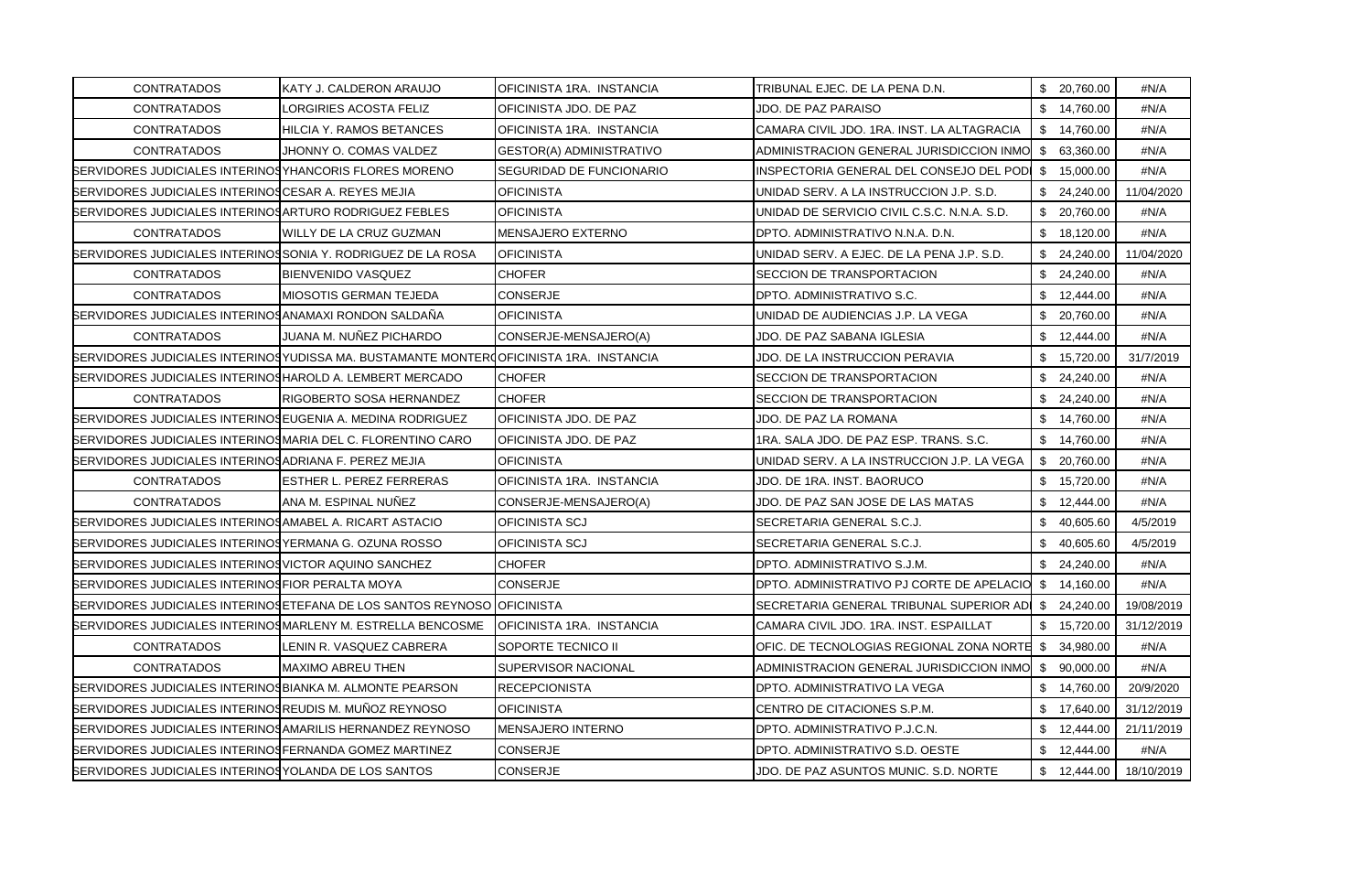| SERVIDORES JUDICIALES INTERINOS RAMONA HERNANDEZ VILLAR              |                                             | <b>CONSERJE</b>                    | DPTO. ADMINISTRATIVO S.D.                   | \$12,444.00  | 17/6/2019  |
|----------------------------------------------------------------------|---------------------------------------------|------------------------------------|---------------------------------------------|--------------|------------|
| SERVIDORES JUDICIALES INTERINOSLUIS A. BUTTEN                        |                                             | <b>NOTIFICADOR</b>                 | UNIDAD CITAC. NOTIF. Y COM. J.P. S.D. OESTE | \$18,120.00  | 17/7/2019  |
| <b>CONTRATADOS</b>                                                   | <b>FRANCISCO A. MERCEDES FERRERASCHOFER</b> |                                    | DPTO. ADMINISTRATIVO S.F.M.                 | \$24,240.00  | #N/A       |
| <b>SERVIDORES JUDICIALES INTERINOSESTHEPHANY BELTRAN VALDEZ</b>      |                                             | <b>CONSERJE</b>                    | DPTO. ADMINISTRATIVO P.J.C.N.               | \$12,444.00  | #N/A       |
| <b>CONTRATADOS</b>                                                   | <b>CRESCENCIO RAMOS VARGAS</b>              | <b>MAYORDOMO III</b>               | DPTO. ADMINISTRATIVO S.D. OESTE             | \$15,840.00  | #N/A       |
| <b>CONTRATADOS</b>                                                   | PEDRO A. POLANCO JIMENEZ                    | <b>CHOFER</b>                      | SECCION DE TRANSPORTACION                   | \$24,240.00  | #N/A       |
| <b>SERVIDORES JUDICIALES INTERINOSMIRIAM CASTRO CONTRERAS</b>        |                                             | <b>OFICINISTA</b>                  | UNIDAD CITAC. NOTIF. Y COM. J.P. S.D.       | \$24,240.00  | #N/A       |
| <b>SERVIDORES JUDICIALES INTERINOS WINIFER ALT. RAMOS MALDONADO</b>  |                                             | <b>OFICINISTA</b>                  | UNIDAD SERV. A CORTE J.P. LA VEGA           | \$20,760.00  | #N/A       |
| SERVIDORES JUDICIALES INTERINOSMARIEL L. GOICO MORALES               |                                             | <b>OFICINISTA TST</b>              | TRIBUNAL SUPERIOR DE TIERRAS DPTO. ESTE     | \$ 17,640.00 | 31/7/2019  |
| <b>SERVIDORES JUDICIALES INTERINOS ANTONIA R. NUÑEZ MENDOZA</b>      |                                             | OFICINISTA 1RA. INSTANCIA          | CAMARA CIVIL JDO. 1RA. INST. HERMANAS MIRAE | \$15,720.00  | #N/A       |
| <b>SERVIDORES JUDICIALES INTERINOSLUZ DEL A. ACOSTA RAMON</b>        |                                             | OFICINISTA 1RA. INSTANCIA          | CAMARA CIVIL JDO. 1RA. INST. SAMANA         | \$15,720.00  | #N/A       |
| <b>SERVIDORES JUDICIALES INTERINOSKATERINE F. RIVERA CASTILLO</b>    |                                             | <b>OFICINISTA CORTE</b>            | CAMARA PENAL CORTE APEL, S.C.               | \$17,640.00  | 31/12/2019 |
| SERVIDORES JUDICIALES INTERINOSKRYSMEIRY G. ESTEVEZ                  |                                             | OFICINISTA JDO. DE PAZ             | JDO. DE PAZ DE LA 1RA. CIRC. S.D. ESTE      | \$16,440.00  | #N/A       |
| SERVIDORES JUDICIALES INTERINOSCARLINA DIAZ MORA                     |                                             | <b>OFICINISTA</b>                  | UNIDAD DE AUDIENCIAS J.P. S.D. OESTE        | \$20,760.00  | #N/A       |
| SERVIDORES JUDICIALES INTERINOSMARLENIS I. PEÑA                      |                                             | <b>OFICINISTA</b>                  | UNIDAD CITAC. NOTIF. Y COM. J.P. S.D.       | \$24,240.00  | 28/08/2019 |
| <b>BERVIDORES JUDICIALES INTERINOSGREICY M. BATISTA ALCANTARA</b>    |                                             | <b>OFICINISTA</b>                  | UNIDAD CITAC. NOTIF. Y COM. J.P. S.D.       | \$24,240.00  | 28/08/2019 |
| SERVIDORES JUDICIALES INTERINOS BERTIS V. CRUZ MOTA                  |                                             | <b>PINTOR</b>                      | UNIDAD DE SERVICIOS Y MANTENIMIENTO         | \$21,480.00  | 19/9/2019  |
| SERVIDORES JUDICIALES INTERINOS MANUEL O. CIPRIAN MATOS              |                                             | EBANISTA II S.C.J.                 | TALLER DE EBANISTERIA                       | \$34,980.00  | 14/9/2019  |
| SERVIDORES JUDICIALES INTERINOSVICTOR M. GOMEZ LOPEZ                 |                                             | <b>PINTOR</b>                      | UNIDAD DE SERVICIOS Y MANTENIMIENTO         | \$21,480.00  | 19/9/2019  |
| SERVIDORES JUDICIALES INTERINOSKAROLINE MARTINEZ SANCHEZ             |                                             | OFICINISTA 1RA. INSTANCIA          | 6TO, JDO, DE LA INSTRUCCION D.N.            | \$20,760.00  | 11/08/2019 |
| <b>SERVIDORES JUDICIALES INTERINOS GUSTAVO DE J. PAULINO ACEVEDO</b> |                                             | <b>OFICINISTA</b>                  | UNIDAD CITAC. NOTIF. Y COM. J.P. S.D.       | \$24,240.00  | 28/08/2019 |
| SERVIDORES JUDICIALES INTERINOSMABELYN F. BERNARD ORTIZ              |                                             | <b>OFICINISTA</b>                  | UNIDAD SERV. A LA INSTRUCCION J.P. S.D.     | \$24,240.00  | #N/A       |
| <b>SERVIDORES JUDICIALES INTERINOS MARIELVIS R. ACOSTA GARCIA</b>    |                                             | OFICINISTA J.O.                    | 1RA. SALA TRIBUNAL DE TIERRAS J.O. DUARTE   | \$15,720.00  | 20/9/2020  |
| SERVIDORES JUDICIALES INTERINOSYEMELI P. SANTOS GARCIA               |                                             | AUX. DE RECEPCION Y ENTREGA        | CENTRO DE ATENCION AL USUARIO               | \$24,240.00  | #N/A       |
| <b>BERVIDORES JUDICIALES INTERINOSHECTOR L. ENCARNACION GARCIA</b>   |                                             | EBANISTA II S.C.J.                 | <b>TALLER DE EBANISTERIA</b>                | \$ 34,980.00 | 10/9/2019  |
| SERVIDORES JUDICIALES INTERINOSALCEDO PEÑA ABREU                     |                                             | EBANISTA II S.C.J.                 | TALLER DE EBANISTERIA                       | \$34,980.00  | 14/9/2019  |
| SERVIDORES JUDICIALES INTERINOSTONY DUARTE ZABALA                    |                                             | AUX. DE RECEPCION Y ENTREGA        | CENTRO DE ATENCION AL USUARIO               | \$24,240.00  | #N/A       |
| SERVIDORES JUDICIALES INTERINOS RANDY EMILIANO RODRIGUEZ             |                                             | AUX. DE RECEPCION Y ENTREGA        | CENTRO DE ATENCION AL USUARIO               | \$24,240.00  | #N/A       |
| <b>CONTRATADOS</b>                                                   | <b>ISILVESTRE ESTRELLA CABRERA</b>          | ISEGURIDAD DE JUEZ SCJ             | CONSEJO DEL PODER JUDICIAL                  | \$15,600.00  | #N/A       |
| SERVIDORES JUDICIALES INTERINOSLEDY M. NOLASCO MENDEZ                |                                             | OFICINISTA DE EJECUCION DE LA PENA | UNIDAD SERV. A EJEC. DE LA PENA J.P. S.D.   | \$24,240.00  | #N/A       |
| <b>SERVIDORES JUDICIALES INTERINOS JOHAN E. PAULINO ORTEGA</b>       |                                             | OFICINISTA 1RA. INSTANCIA          | 2DA. SALA CAMARA PENAL JDO. 1RA. INST. D.N. | \$ 20,760.00 | 14/11/2019 |
| SERVIDORES JUDICIALES INTERINOS CATERIN PEREZ VASQUEZ                |                                             | OFICINISTA 1RA. INSTANCIA          | 5TO. JDO. DE LA INSTRUCCION D.N.            | \$20,760.00  | #N/A       |
| <b>SERVIDORES JUDICIALES INTERINOS ALEXANDER RIVERA BOBADILLA</b>    |                                             | <b>OFICINISTA</b>                  | UNIDAD SERV. A LA INSTRUCCION J.P. S.D.     | \$24,240.00  | 28/08/2019 |
| SERVIDORES JUDICIALES INTERINOSMARIA DE L. GOMEZ VASQUEZ             |                                             | OFICINISTA 1RA. INSTANCIA          | PCIA. CAMARA CIVIL JDO. 1RA. INST. D.N.     | \$ 20,760.00 | 20/9/2020  |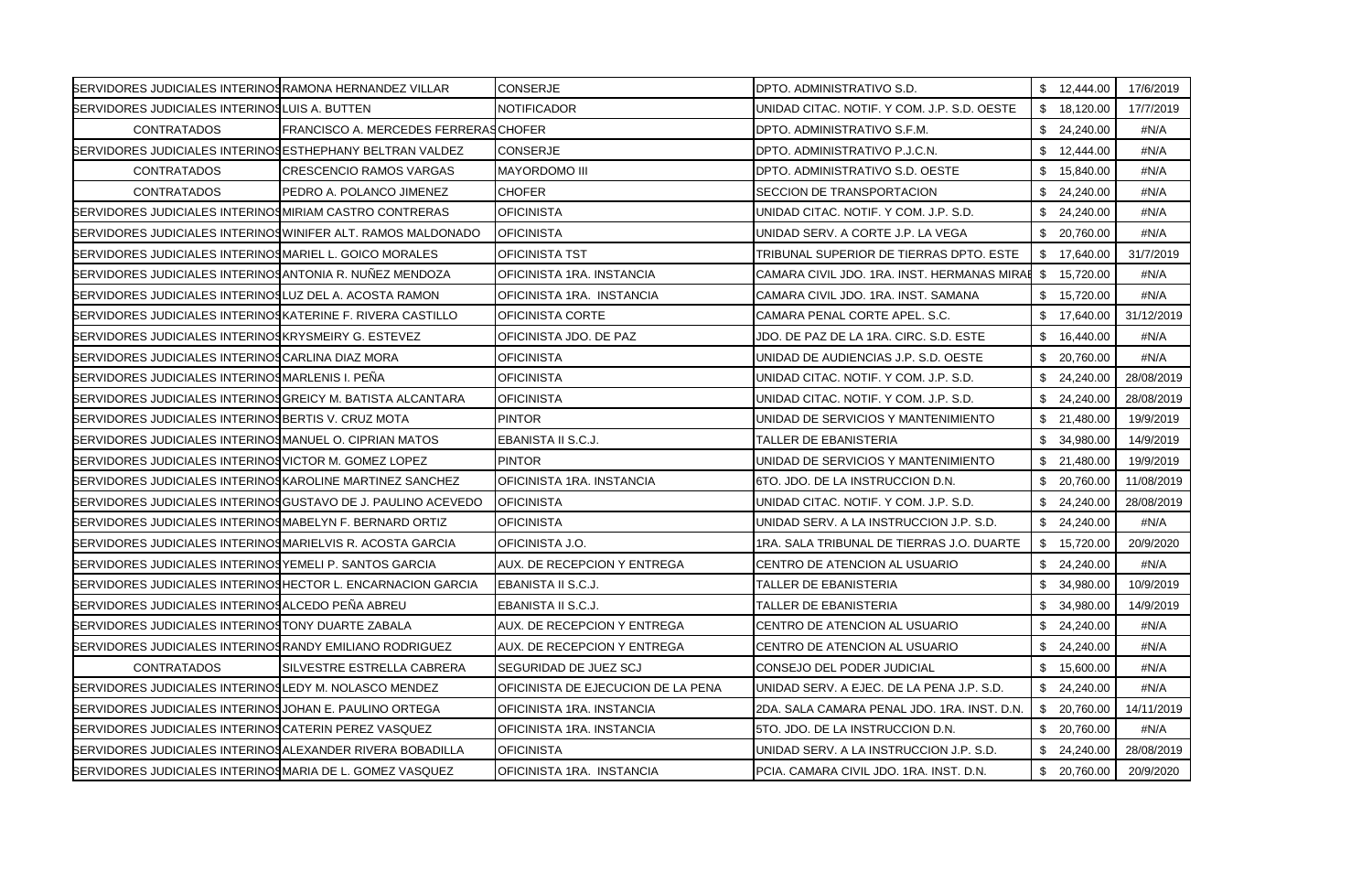| SERVIDORES JUDICIALES INTERINOS ANA M. PERALTA DE HIRALDO           |                            | OFICINISTA CORTE               | CAMARA CIVIL CORTE APEL. SANTIAGO           | \$17,640.00     | #N/A       |
|---------------------------------------------------------------------|----------------------------|--------------------------------|---------------------------------------------|-----------------|------------|
| SERVIDORES JUDICIALES INTERINOS GERSON N. RODRIGUEZ ROSARIO         |                            | OFICINISTA 1RA. INSTANCIA      | 1RA. SALA CAMARA CIVIL JDO. 1RA. INST. D.N. | \$20,760.00     | 20/9/2020  |
| SERVIDORES JUDICIALES INTERINOSCESAR L. SOSA LIRANZO                |                            | OFICINISTA 1RA. INSTANCIA      | 4TA. SALA CAMARA CIVIL JDO. 1RA. INST. D.N. | \$20,760.00     | #N/A       |
| SERVIDORES JUDICIALES INTERINOS RAMON A. BREA BAEZ                  |                            | EBANISTA II S.C.J.             | TALLER DE EBANISTERIA                       | \$ 34,980.00    | 14/9/2019  |
| SERVIDORES JUDICIALES INTERINOSINGRID M. JIMENEZ                    |                            | OFICINISTA 1RA. INSTANCIA      | TRIBUNAL COL. C/P JDO. 1RA. INST. LA ROMANA | \$15,720.00     | #N/A       |
| SERVIDORES JUDICIALES INTERINOSMAIRENY VEGA CRUZ                    |                            | <b>ARCHIVISTA</b>              | CAMARA CIVIL CORTE APEL. SANTIAGO           | \$13,920.00     | 25/9/2019  |
| <b>SERVIDORES JUDICIALES INTERINOSASTRID L. SEGURA CORNIEL</b>      |                            | <b>OFICINISTA</b>              | UNIDAD DE AUDIENCIAS J.P. S.D. OESTE        | \$20,760.00     | #N/A       |
| <b>SERVIDORES JUDICIALES INTERINOSHENRY A. SANCHEZ DE LA CRUZ</b>   |                            | OFICINISTA 1RA. INSTANCIA      | 3RA. SALA CAMARA CIVIL JDO. 1RA. INST. D.N. | \$20,760.00     | #N/A       |
| <b>SERVIDORES JUDICIALES INTERINOSLISSETTE J. GARRIDO BELTRE</b>    |                            | <b>TECNICO REVISOR II</b>      | UNIDAD DE REVISION, DNMC                    | \$58,370.40     | 24/7/2019  |
| <b>SERVIDORES JUDICIALES INTERINOSKARLENNY A. JIMENEZ COLON</b>     |                            | TECNICO REVISOR II             | UNIDAD DE REVISION, DNMC                    | \$58,370.40     | 24/7/2019  |
| SERVIDORES JUDICIALES INTERINOS JUAN L. MEJIA ACOSTA                |                            | <b>TECNICO REVISOR II</b>      | UNIDAD DE REVISION, DNMC                    | \$58,370.40     | 24/7/2019  |
| <b>SERVIDORES JUDICIALES INTERINOS DENNY P. GARCIA SANTANA</b>      |                            | <b>TECNICO REVISOR II</b>      | UNIDAD DE REVISION, DNMC                    | \$58,370.40     | 24/7/2019  |
| SERVIDORES JUDICIALES INTERINOS WILLY QUEZADA QUEZADA               |                            | <b>TECNICO REVISOR II</b>      | UNIDAD DE REVISION, DNMC                    | \$<br>58,370.40 | 1/8/2019   |
| <b>SERVIDORES JUDICIALES INTERINOS KATHERINE S. HERRAND RAMIREZ</b> |                            | <b>TECNICO REVISOR II</b>      | UNIDAD DE REVISION, DNMC                    | \$58,370.40     | 24/7/2019  |
| <b>SERVIDORES JUDICIALES INTERINOSEURY D. CORPORAN ISABEL</b>       |                            | TECNICO REVISOR II             | UNIDAD DE REVISION, DNMC                    | \$58,370.40     | 24/7/2019  |
| <b>SERVIDORES JUDICIALES INTERINOS DELYS N. DIPRE DOMINGUEZ</b>     |                            | OFICINISTA 1RA. INSTANCIA      | 1ER. JDO. DE LA INSTRUCCION S.C.            | \$15,720.00     | 31/12/2019 |
| <b>SERVIDORES JUDICIALES INTERINOSKHIARA H. HENRIQUEZ HERNANDEZ</b> |                            | ABOGADO AYUDANTE               | UNIDAD DE ABOGADOS AYUDANTES TST            | \$ 58,374.00    | 31/12/2019 |
| SERVIDORES JUDICIALES INTERINOS RAMON ALB. DALMASI MOREL            |                            | <b>PINTOR</b>                  | UNIDAD DE SERVICIOS Y MANTENIMIENTO         | \$21,480.00     | 19/9/2019  |
| SERVIDORES JUDICIALES INTERINOS SAUL A. PERDOMO MENDEZ              |                            | <b>PINTOR</b>                  | UNIDAD DE SERVICIOS Y MANTENIMIENTO         | \$21,480.00     | 19/9/2019  |
| <b>SERVIDORES JUDICIALES INTERINOSLORENS GONZALEZ CONTRERAS</b>     |                            | <b>PINTOR</b>                  | UNIDAD DE SERVICIOS Y MANTENIMIENTO         | \$21,480.00     | 19/9/2019  |
| <b>SERVIDORES JUDICIALES INTERINOS RUMAYRIS REYES FERNANDEZ</b>     |                            | <b>OFICINISTA</b>              | UNIDAD DE AUDIENCIAS J.P. BARAHONA          | \$18,780.00     | #N/A       |
| SERVIDORES JUDICIALES INTERINOS RAMON A. HICIANO ROJAS              |                            | <b>AUXILIAR ADMINISTRATIVO</b> | DIV. DE RECLUTAMIENTO Y SELECCION PERSON    | \$24.240.00     | #N/A       |
| SERVIDORES JUDICIALES INTERINOS MARINILDA T. CASTILLO RAMIREZ       |                            | <b>OFICINISTA</b>              | UNIDAD SERV. 1RA. INST. J.P. S.D.           | \$24,240.00     | 11/04/2020 |
| <b>SERVIDORES JUDICIALES INTERINOS PAULA A. GARCIA ARIAS</b>        |                            | <b>OFICINISTA</b>              | UNIDAD CITAC. NOTIF. Y COM. J.P. S.D.       | \$24,240.00     | 11/04/2020 |
| SERVIDORES JUDICIALES INTERINOS JOHAN S. NOVAS COLON                |                            | OFICINISTA                     | UNIDAD SERV. A LA INSTRUCCION J.P. S.D.     | \$24,240.00     | 11/04/2020 |
| SERVIDORES JUDICIALES INTERINOS CATERIN R. MEDINA TRINIDAD          |                            | <b>OFICINISTA</b>              | UNIDAD SERV. A LA INSTRUCCION J.P. S.D.     | \$24,240.00     | 11/04/2020 |
| SERVIDORES JUDICIALES INTERINOS YOCANDY MERAN FIGUEREO              |                            | <b>OFICINISTA</b>              | UNIDAD SERV. A LA INSTRUCCION J.P. S.D.     | \$24,240.00     | 31/12/2019 |
| SERVIDORES JUDICIALES INTERINOS CELIANNY R. DIAZ MATOS              |                            | <b>OFICINISTA</b>              | UNIDAD SERV. A LA INSTRUCCION J.P. S.D.     | \$24,240.00     | #N/A       |
| SERVIDORES JUDICIALES INTERINOS ASTRID C. CONTRERAS CRUZ            |                            | OFICINISTA                     | UNIDAD CITAC. NOTIF. Y COM. J.P. S.D.       | \$24,240.00     | 31/12/2019 |
| <b>SERVIDORES JUDICIALES INTERINOSIRISNELDA SANCHEZ SUERO</b>       |                            | OFICINISTA                     | UNIDAD DE AUDIENCIAS J.P. S.D. OESTE        | \$20,760.00     | #N/A       |
| SERVIDORES JUDICIALES INTERINOSMELANY MONCION PAULINO               |                            | <b>OFICINISTA</b>              | UNIDAD CITAC. NOTIF. Y COM. J.P. S.D. OESTE | \$20,760.00     | 20/9/2020  |
| SERVIDORES JUDICIALES INTERINOS CHARINA V. PUENTE GARCIA            |                            | OFICINISTA 1RA. INSTANCIA      | 1RA. SALA CAMARA CIVIL JDO. 1RA. INST. D.N. | \$20,760.00     | 28/6/2019  |
| <b>CONTRATADOS</b>                                                  | PEDRO M. RODRIGUEZ SAVIÑON | <b>SEGURIDAD DE JUEZ SCJ</b>   | TERCERA SALA S.C.J.                         | \$14,000.00     | #N/A       |
| SERVIDORES JUDICIALES INTERINOSMICHAEL J. ABREU GONZALEZ            |                            | OFICINISTA 1RA. INSTANCIA      | CAMARA CIVIL JDO. 1RA. INST. S.P.M.         | \$15,720.00     | #N/A       |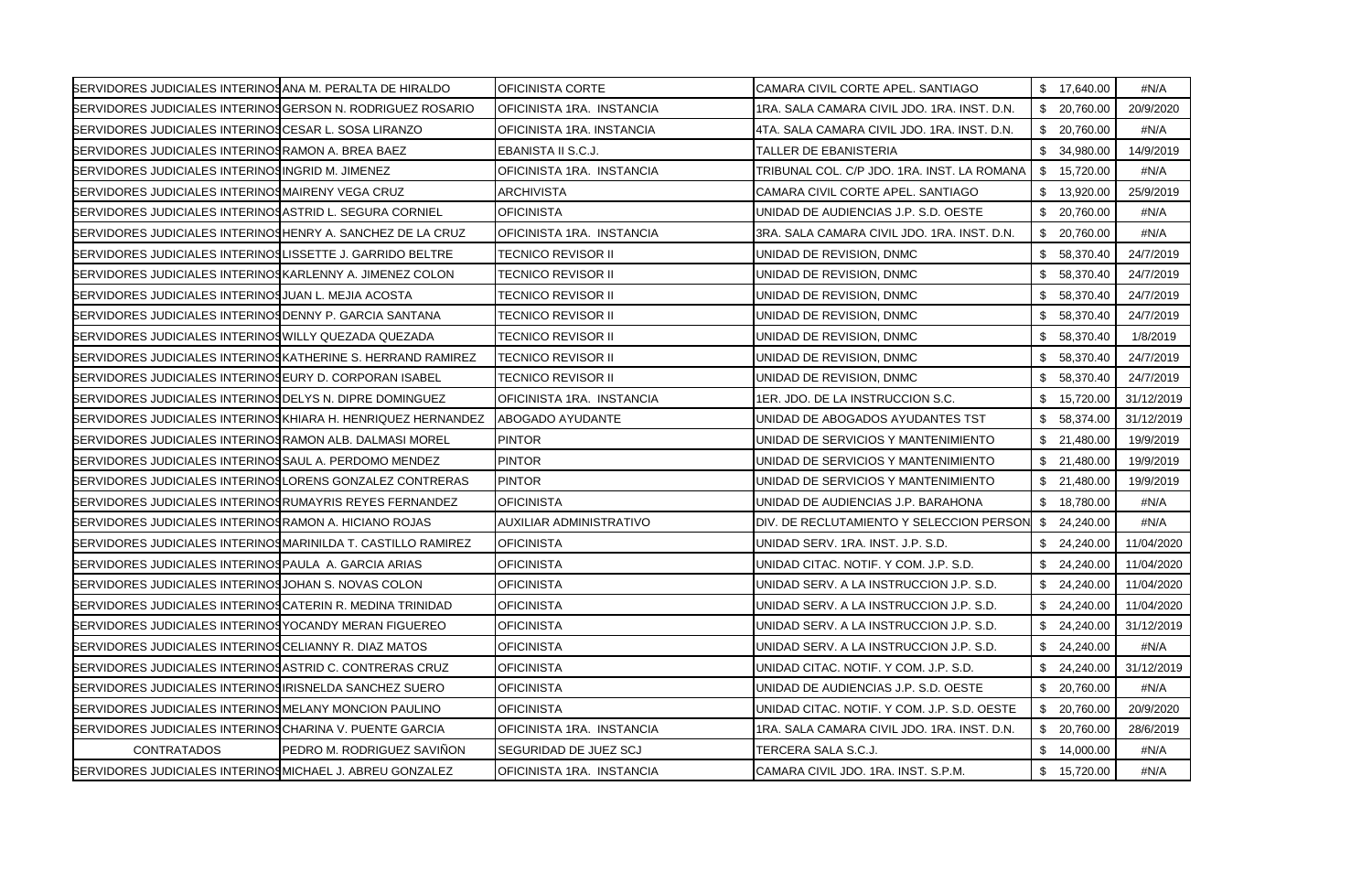| SERVIDORES JUDICIALES INTERINOS DARLING DE LEON MENDOZA             |                                                                                           | EBANISTA II S.C.J.           | TALLER DE EBANISTERIA                       |    | \$34,980.00  | 14/9/2019  |
|---------------------------------------------------------------------|-------------------------------------------------------------------------------------------|------------------------------|---------------------------------------------|----|--------------|------------|
| SERVIDORES JUDICIALES INTERINOSESTEFANY ALT. RAMIREZ ROJAS          |                                                                                           | <b>OFICINISTA</b>            | UNIDAD CITAC, NOTIF, Y COM, J.P. S.D.       |    | \$24,240.00  | 11/04/2020 |
| SERVIDORES JUDICIALES INTERINOS LAURA C. RAMIREZ PAULINO            |                                                                                           | OFICINISTA SCJ               | PRIMERA SALA S.C.J.                         | \$ | 40,605.60    | #N/A       |
| <b>SERVIDORES JUDICIALES INTERINOSROSSY E. CONTIN NUNEZ</b>         |                                                                                           | OFICINISTA CORTE             | CORTE DE TRABAJO S.F.M.                     |    | \$17,640.00  | 20/9/2020  |
| <b>SERVIDORES JUDICIALES INTERINOS JOSUE SANTANA DEL ORBE</b>       |                                                                                           | <b>OFICINISTA</b>            | SOPORTE A JUECES J.P. S.D.                  |    | \$24,240.00  | 30/9/2019  |
| <b>SERVIDORES JUDICIALES INTERINOSROSMERY A. ROMERO FAMILIA</b>     |                                                                                           | AUXILIAR ADMINISTRATIVO      | DIRECCION DE TECNOLOGIAS DE LA INFORMACION  |    | \$24,240.00  | 25/6/2019  |
| <b>SERVIDORES JUDICIALES INTERINOS NATALY E. MAGALLANES SANCHEZ</b> |                                                                                           | <b>RECEPCIONISTA</b>         | DIV. DE REGISTRO DE PERSONAL                |    | \$21,000.00  | #N/A       |
| SERVIDORES JUDICIALES INTERINOSISAAC ALVAREZ BAUTISTA               |                                                                                           | OFICINISTA SCJ               | SECRETARIA GENERAL S.C.J.                   | \$ | 24,240.00    | 1/8/2019   |
| SERVIDORES JUDICIALES INTERINOSMASSIEL MOTA LIBERATA                |                                                                                           | <b>OFICINISTA</b>            | UNIDAD SERV. 1RA. INST. J.P. S.D.           |    | \$24,240.00  | 11/04/2020 |
| SERVIDORES JUDICIALES INTERINOS DEIRO R. FIGUEROA DIAZ              |                                                                                           | <b>OFICINISTA</b>            | UNIDAD CITAC. NOTIF. Y COM. J.P. S.D.       |    | \$24,240.00  | 28/08/2019 |
| SERVIDORES JUDICIALES INTERINOS DERNIS ELIZABETH MEJIA DIAZ         |                                                                                           | <b>OFICINISTA</b>            | UNIDAD DE AUDIENCIAS J.P. S.D.              |    | \$24,240.00  | 22/4/2019  |
| <b>SERVIDORES JUDICIALES INTERINOS DILENNI GARCIA DE LOS SANTOS</b> |                                                                                           | OFICINISTA JDO. DE PAZ       | JDO. DE PAZ DON JUAN                        |    | \$16,440.00  | #N/A       |
| SERVIDORES JUDICIALES INTERINOS CHELSEA MENDEZ SEVERINO             |                                                                                           | OFICINISTA DE SERVICIO PENAL | UNIDAD DE SERVICIO PENAL C.S.C. N.N.A. S.D. | S. | 20,760.00    | #N/A       |
|                                                                     | BERVIDORES JUDICIALES INTERINOS CHARLI D. CALDERON DE LOS SANTO OFICINISTA 1RA. INSTANCIA |                              | TRIBUNAL N.N.A. LA ALTAGRACIA               |    | \$15,720.00  | 11/10/2019 |
| <b>BERVIDORES JUDICIALES INTERINOS RACHEL CAMPUSANO VASQUEZ</b>     |                                                                                           | OFICINISTA SCJ               | UNIDAD DE REGISTRO Y TRAMITE S.G.S.C.J.     |    | \$40,605.60  | 4/8/2019   |
| <b>SERVIDORES JUDICIALES INTERINOSYLIANA CONTRERAS SANCHEZ</b>      |                                                                                           | OFICINISTA JDO. DE PAZ       | JDO. DE PAZ DE LA 3RA. CIRC. D.N.           |    | \$16,440.00  | #N/A       |
| <b>SERVIDORES JUDICIALES INTERINOSMILKARY A. ALMONTE RAMOS</b>      |                                                                                           | OFICINISTA 1RA. INSTANCIA    | 2DO. TRIBUNAL COL. C/P JDO. 1RA. INST. D.N. |    | \$20,760.00  | 25/11/2019 |
| <b>SERVIDORES JUDICIALES INTERINOS ARELYS DE JS. STERLING MOTA</b>  |                                                                                           | OFICINISTA 1RA. INSTANCIA    | TRIBUNAL COL. C/P JDO. 1RA. INST. S.P.M.    |    | \$15,720.00  | 20/9/2020  |
| SERVIDORES JUDICIALES INTERINOS ANDREINA CALDERON LOPEZ             |                                                                                           | <b>OFICINISTA</b>            | SOPORTE A JUECES J.P. S.D.                  | \$ | 24,240.00    | 11/04/2020 |
| SERVIDORES JUDICIALES INTERINOSSERGIO R. RODRIGUEZ DE JESUS         |                                                                                           | <b>OFICINISTA</b>            | UNIDAD DE AUDIENCIAS J.P. S.D. OESTE        |    | \$ 20,760.00 | 5/8/2019   |
| <b>SERVIDORES JUDICIALES INTERINOSISAMAR A. VALDEZ CASANOVA</b>     |                                                                                           | OFICINISTA 1RA. INSTANCIA    | 8VA. SALA CAMARA CIVIL JDO. 1RA. INST. D.N. |    | \$20,760.00  | 1/10/2019  |
| SERVIDORES JUDICIALES INTERINOSNICOLE C. CRUZ ABREU                 |                                                                                           | <b>OFICINISTA SCJ</b>        | UNIDAD DE REGISTRO Y TRAMITE S.G.S.C.J.     |    | \$40,605.60  | 21/9/2019  |
| SERVIDORES JUDICIALES INTERINOS YUGERNI GARCIA MARTINEZ             |                                                                                           | OFICINISTA JDO. DE PAZ       | JDO. DE PAZ S.D. OESTE                      |    | \$16,440.00  | #N/A       |
| <b>SERVIDORES JUDICIALES INTERINOS JULISSA I. BAEZ SANCHEZ</b>      |                                                                                           | OFICINISTA 1RA. INSTANCIA    | PCIA. CAMARA CIVIL JDO. 1RA. INST. D.N.     |    | \$20,760.00  | #N/A       |
| SERVIDORES JUDICIALES INTERINOS CARINA MATEO BOVON                  |                                                                                           | <b>ARCHIVISTA</b>            | JDO. DE PAZ S.D. OESTE                      |    | \$13,920.00  | 5/8/2019   |
| <b>BERVIDORES JUDICIALES INTERINOSNORKY E. DE JESUS DEL ORBE</b>    |                                                                                           | <b>OFICINISTA</b>            | UNIDAD SERV. A LA INSTRUCCION J.P. S.D.     |    | \$24,240.00  | #N/A       |
| SERVIDORES JUDICIALES INTERINOS NOELI BRITO                         |                                                                                           | <b>OFICINISTA</b>            | UNIDAD DE AUDIENCIAS J.P. S.D.              |    | \$24,240.00  | 31/12/2019 |
| SERVIDORES JUDICIALES INTERINOS BERTTY R. NIVAR ARIAS               |                                                                                           | OFICINISTA 1RA. INSTANCIA    | 1ER. JDO. DE LA INSTRUCCION PERAVIA         |    | \$15,720.00  | 31/7/2019  |
| SERVIDORES JUDICIALES INTERINOS SAYNA A. PINALES GARCIA             |                                                                                           | <b>OFICINISTA</b>            | UNIDAD SERV. A LA INSTRUCCION J.P. S.D.     |    | \$24,240.00  | 31/12/2019 |
| SERVIDORES JUDICIALES INTERINOSAMNY M. ULLOA LUCIANO                |                                                                                           | <b>OFICINISTA</b>            | UNIDAD SERV. A LA INSTRUCCION J.P. S.D.     |    | \$24,240.00  | 31/12/2019 |
| <b>SERVIDORES JUDICIALES INTERINOS KATHERIN L. FAMILIA SANTANA</b>  |                                                                                           | <b>OFICINISTA</b>            | UNIDAD SERV. A LA INSTRUCCION J.P. S.D.     |    | \$24,240.00  | 31/12/2019 |
| SERVIDORES JUDICIALES INTERINOS CENITH LOPEZ SUBERO                 |                                                                                           | <b>OFICINISTA</b>            | UNIDAD SERV. A LA INSTRUCCION J.P. S.D.     |    | \$24,240.00  | 31/12/2019 |
| SERVIDORES JUDICIALES INTERINOSANNY L. SOTO AMEZQUITA               |                                                                                           | <b>OFICINISTA</b>            | UNIDAD SERV. A LA INSTRUCCION J.P. S.D.     | \$ | 24,240.00    | 31/12/2019 |
| SERVIDORES JUDICIALES INTERINOS ISMAEL A. HIDALGO FERMIN            |                                                                                           | <b>INGENIERO SUPERVISOR</b>  | UNIDAD DE OBRAS                             |    | \$ 70,000.00 | 2/7/2019   |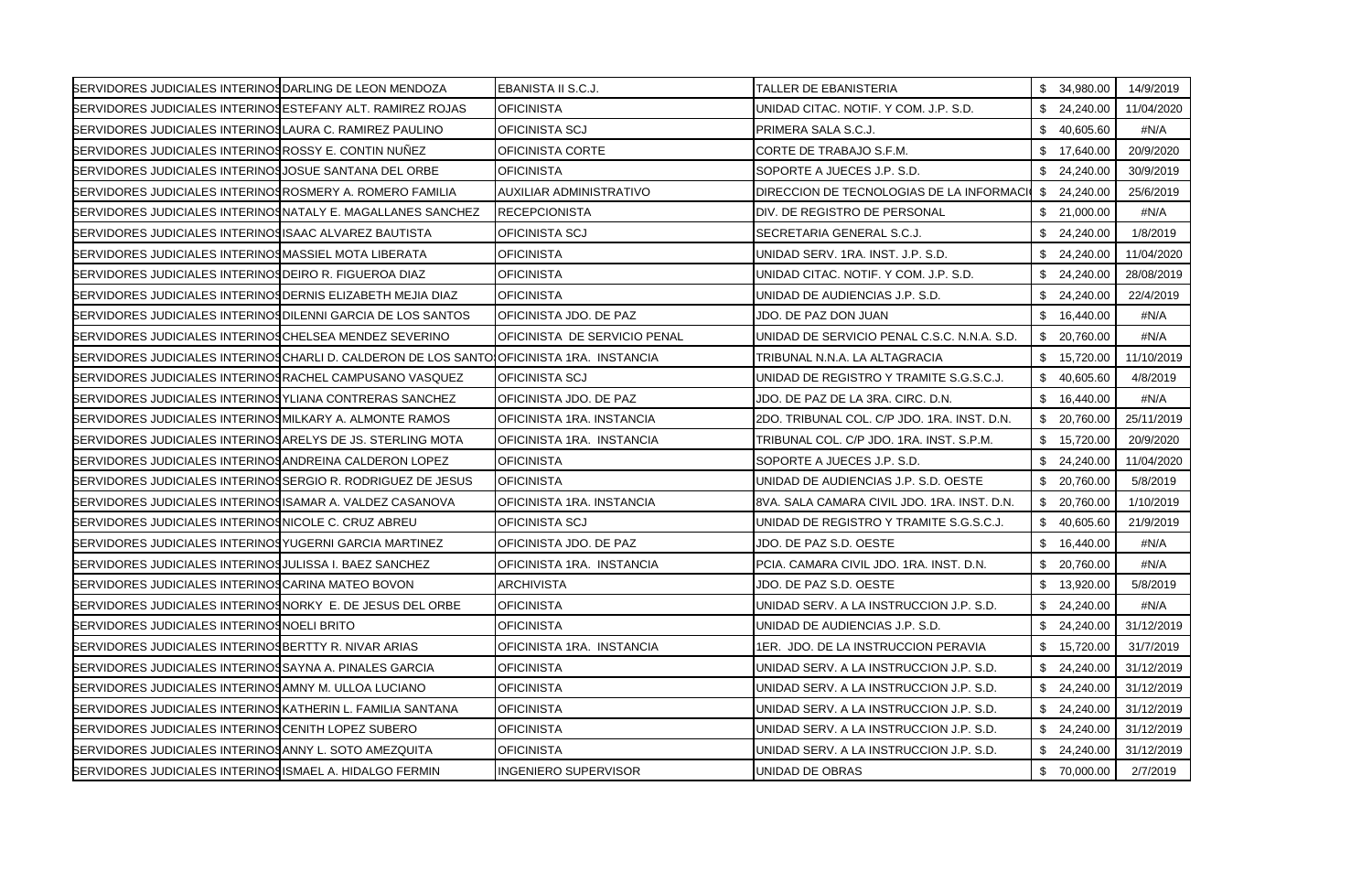| SERVIDORES JUDICIALES INTERINOS MARIENI HEREDIA PANIAGUA          |                                                                           | <b>OFICINISTA</b>              | UNIDAD CITAC. NOTIF. Y COM. J.P. S.D.        |    | \$24,240.00  | #N/A       |
|-------------------------------------------------------------------|---------------------------------------------------------------------------|--------------------------------|----------------------------------------------|----|--------------|------------|
|                                                                   | SERVIDORES JUDICIALES INTERINOSCRISMEIRY R. CASTILLO LLUBERES             | OFICINISTA JDO. DE PAZ         | JDO. DE PAZ DE LA 1RA. CIRC. D.N.            |    | \$16,440.00  | #N/A       |
| SERVIDORES JUDICIALES INTERINOSMIRELIS Y. ABREU MOYA              |                                                                           | OFICINISTA 1RA. INSTANCIA      | 2DA. SALA CAMARA CIVIL JDO. 1RA. INST. D.N.  |    | \$20,760.00  | #N/A       |
| <b>SERVIDORES JUDICIALES INTERINOSESMARLY D. SANTOS MEJIA</b>     |                                                                           | OFICINISTA 1RA. INSTANCIA      | PCIA. CAMARA CIVIL JDO. 1RA. INST. D.N.      |    | \$20,760.00  | #N/A       |
| <b>SERVIDORES JUDICIALES INTERINOS FILIBERTO CARBONELL REYES</b>  |                                                                           | OFICINISTA 1RA. INSTANCIA      | 3RA. SALA CAMARA CIVIL JDO. 1RA. INST. D.N.  |    | \$20,760.00  | 20/9/2020  |
| SERVIDORES JUDICIALES INTERINOSKARLA J. GARCIA VARGAS             |                                                                           | <b>RECEPCIONISTA</b>           | DIV. DE RECLUTAMIENTO Y SELECCION PERSON     |    | \$21,000.00  | #N/A       |
| SERVIDORES JUDICIALES INTERINOSMINERVA M. VILORIA MARIA           |                                                                           | ABOGADO AYUDANTE 1RA. INST.    | <b>JDO. DE TRABAJO DUARTE</b>                |    | \$ 36,000.00 | #N/A       |
|                                                                   | SERVIDORES JUDICIALES INTERINOS JOHANNY E. AGRAMONTE DE PAULINO FICINISTA |                                | UNIDAD CITAC, NOTIF, Y COM, J.P. S.D.        |    | \$24,240.00  | #N/A       |
| <b>SERVIDORES JUDICIALES INTERINOSBERENICE BONIFACIO FERRERAS</b> |                                                                           | OFICINISTA 1RA. INSTANCIA      | 9NA. SALA CAMARA CIVIL JDO. 1RA. INST. D.N.  |    | \$ 20,760.00 | 25/8/2019  |
| SERVIDORES JUDICIALES INTERINOS JACKELIN M. TAMAREZ               |                                                                           | CONSERJE                       | DPTO. ADMINISTRATIVO S.C.                    |    | \$12,444.00  | 31/12/2019 |
| <b>SERVIDORES JUDICIALES INTERINOS JOMIER D. CONTRERA RAMIREZ</b> |                                                                           | <b>OFICINISTA</b>              | UNIDAD SERV. A LA INSTRUCCION J.P. S.D.      |    | \$24,240.00  | 31/12/2019 |
| SERVIDORES JUDICIALES INTERINOSLUIS A. BRITO POLANCO              |                                                                           | <b>INGENIERO SUPERVISOR</b>    | UNIDAD DE OBRAS                              |    | \$70,000.00  | 23/4/2019  |
| SERVIDORES JUDICIALES INTERINOS BELKIS M. NUÑEZ FLORES            |                                                                           | <b>OFICINISTA</b>              | UNIDAD DE AUDIENCIAS J.P. S.D.               |    | \$24,240.00  | 31/12/2019 |
| SERVIDORES JUDICIALES INTERINOSYORKE A. VILLALONA POLANCO         |                                                                           | <b>OFICINISTA</b>              | UNIDAD DE AUDIENCIAS J.P. S.D.               |    | \$24,240.00  | 28/08/2019 |
| <b>SERVIDORES JUDICIALES INTERINOSHAYRON E. OTANEZ MERCADO</b>    |                                                                           | AGENTE CONTROL DE CALIDAD      | CONTROL DE CALIDAD ARCHIVO PERMANENTE        | S. | 29,580.00    | #N/A       |
| SERVIDORES JUDICIALES INTERINOS BRYAN MARTINEZ REYES              |                                                                           | OFICINISTA DE SERVICIO CIVIL   | UNIDAD DE SERVICIO CIVIL C.S.C. N.N.A. S.D.  |    | \$20,760.00  | #N/A       |
| SERVIDORES JUDICIALES INTERINOS ANTONIO M. MELO MOLINA            |                                                                           | OFICINISTA 1RA. INSTANCIA      | 10MA. SALA CAMARA CIVIL JDO. 1RA. INST. D.N. |    | \$20,760.00  | #N/A       |
| SERVIDORES JUDICIALES INTERINOS JEIME L. BERNABE LORENZO          |                                                                           | OFICINISTA 1RA. INSTANCIA      | PCIA. CAMARA CIVIL JDO. 1RA. INST. D.N.      |    | \$20,760.00  | 28/6/2019  |
| <b>BERVIDORES JUDICIALES INTERINOS REYMER FRICAS MOSCOSO</b>      |                                                                           | ANALISTA PROGRAMADOR           | DIV. DE PUBLICACIONES                        |    | \$67,082.40  | 30/7/2019  |
| SERVIDORES JUDICIALES INTERINOSAMELIA E. BELLO SANTANA            |                                                                           | <b>OFICINISTA</b>              | UNIDAD DE APOYO SECRETARIAL TST              | \$ | 24,240.00    | 31/12/2019 |
| <b>SERVIDORES JUDICIALES INTERINOSALBA D. MATEO VELASQUEZ</b>     |                                                                           | OFICINISTA JDO. DE PAZ         | JDO. DE PAZ ASUNTOS MUNIC. S.C.              |    | \$14,760.00  | 31/12/2019 |
| SERVIDORES JUDICIALES INTERINOS GENESIS V. DUVERGE MENDEZ         |                                                                           | OFICINISTA DE SERVICIO CIVIL   | UNIDAD DE SERVICIO CIVIL C.S.C. N.N.A. S.C.  |    | \$18,780.00  | 31/12/2019 |
| SERVIDORES JUDICIALES INTERINOS MIGUEL H. LOPEZ                   |                                                                           | OFICINISTA 1RA. INSTANCIA      | JDO. DE LA INSTRUCCION VILLA ALTAGRACIA      |    | \$15,720.00  | 11/6/2019  |
| <b>SERVIDORES JUDICIALES INTERINOSYANIRIS ALMONTE KING</b>        |                                                                           | OFICINISTA JDO. DE PAZ         | JDO. DE PAZ DE LA 2DA. CIRC. S.D. ESTE       |    | \$16.440.00  | 11/12/2019 |
|                                                                   | SERVIDORES JUDICIALES INTERINOS JANNIA M. MARTINEZ ENCARNACION            | <b>OFICINISTA</b>              | UNIDAD CITAC. NOTIF. Y COM. J.P. S.D. OESTE  |    | \$20,760.00  | 5/8/2019   |
| <b>SERVIDORES JUDICIALES INTERINOSINGRIS B. GARCIA CUEVAS</b>     |                                                                           | <b>MENSAJERO INTERNO</b>       | JDO. DE PAZ DE LA 3RA. CIRC. D.N.            |    | \$12,444.00  | 11/8/2019  |
| SERVIDORES JUDICIALES INTERINOS AURYS L. DIAZ BRAZOBAN            |                                                                           | AUXILIAR ADMINISTRATIVO        | DPTO. ADMINISTRATIVO S.D.                    |    | \$16,440.00  | 11/4/2020  |
| <b>SERVIDORES JUDICIALES INTERINOSKIANDRA P. PEREZ CUEVAS</b>     |                                                                           | <b>OFICINISTA</b>              | SOPORTE A JUECES J.P. S.D.                   |    | \$24,240.00  | 17/6/2019  |
| <b>SERVIDORES JUDICIALES INTERINOS BERLIANNY INFANTE ROSARIO</b>  |                                                                           | <b>AUXILIAR ADMINISTRATIVO</b> | DIV. DE REGISTRO DE PERSONAL                 |    | \$24,240.00  | #N/A       |
| <b>SERVIDORES JUDICIALES INTERINOSMAYRENNY Y. ABREU ORTIZ</b>     |                                                                           | <b>OFICINISTA</b>              | UNIDAD SERV. A LA INSTRUCCION J.P. S.D.      |    | \$24,240.00  | 31/12/2019 |
| SERVIDORES JUDICIALES INTERINOS JANNIRIS E. TORIBIO JIMENEZ       |                                                                           | OFICINISTA JDO. DE PAZ         | JDO. DE PAZ S.D. OESTE                       |    | \$16,440.00  | 5/8/2019   |
| SERVIDORES JUDICIALES INTERINOSHECTOR R. QUEZADA VILORIO          |                                                                           | MENSAJERO INTERNO              | SECCION DE TRAMITES Y CORRESPONDENCIA        |    | \$16,920.00  | 13/8/2019  |
| SERVIDORES JUDICIALES INTERINOS JOANNY R. CUEVA SIERRA            |                                                                           | <b>ARCHIVISTA</b>              | CAMARA CIVIL JDO.1RA.INST.S.C.               |    | \$13,920.00  | #N/A       |
| SERVIDORES JUDICIALES INTERINOS BRENDA I. LUNA SEVERINO           |                                                                           | OFICINISTA 1RA. INSTANCIA      | 2DO. JDO. DE LA INSTRUCCION D.N.             |    | \$ 20,760.00 | #N/A       |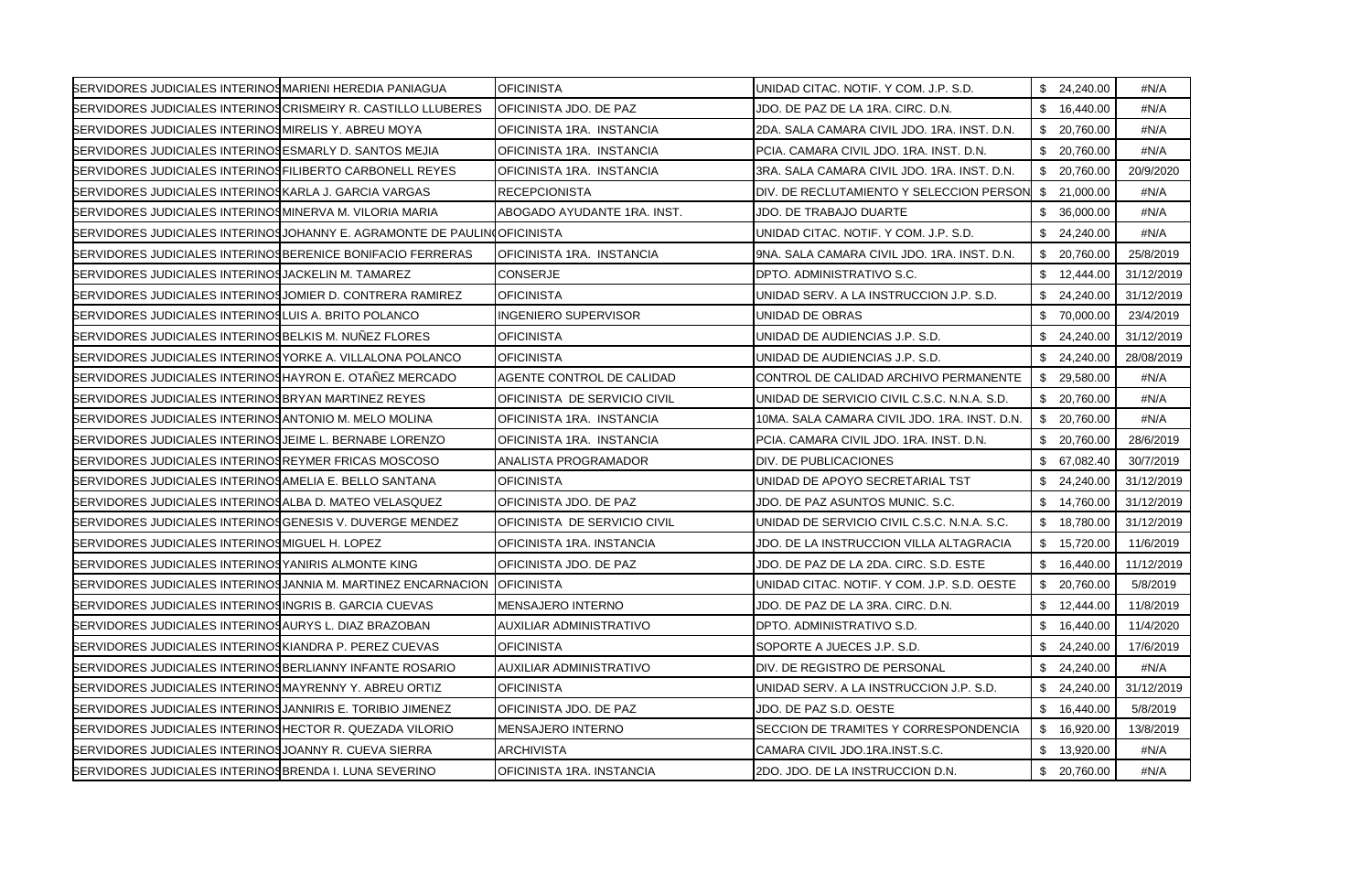| SERVIDORES JUDICIALES INTERINOS LEANDRA C. VIZCAINO OZUNA          |                                                                                           | <b>OFICINISTA</b>                                                       | UNIDAD CITAC, NOTIF, Y COM, J.P. S.D.                  | \$24,240.00     | 28/8/2019  |
|--------------------------------------------------------------------|-------------------------------------------------------------------------------------------|-------------------------------------------------------------------------|--------------------------------------------------------|-----------------|------------|
|                                                                    | BERVIDORES JUDICIALES INTERINOSARLENY E. RODRIGUEZ PORTORREALIOFICINISTA 1RA. INSTANCIA   |                                                                         | 2DA, SALA CAMARA CIVIL JDO, 1RA, INST, D.N.            | \$ 20,760.00    | 31/12/2019 |
| SERVIDORES JUDICIALES INTERINOS JOSE SANTA CRUZ ABREU              |                                                                                           | ANALISTA JUNIOR SISTEMAS Y PROCEDIMIENDIV. DE SISTEMAS Y PROCEDIMIENTOS |                                                        | \$51,804.00     | 13/8/2019  |
| SERVIDORES JUDICIALES INTERINOSJOSMARY ORTIZ OROZCO                |                                                                                           | ANALISTA JUNIOR SISTEMAS Y PROCEDIMIENDIV. DE SISTEMAS Y PROCEDIMIENTOS |                                                        | \$51,804.00     | 13/8/2019  |
|                                                                    | SERVIDORES JUDICIALES INTERINOSLOURDES A. POLANCO VALENZUELA                              | <b>I</b> OFICINISTA CORTE                                               | CAMARA PENAL CORTE APEL. S.C.                          | \$17,640.00     | 31/12/2019 |
| <b>SERVIDORES JUDICIALES INTERINOSYAIMY Y. AQUINO RAMIREZ</b>      |                                                                                           | OFICINISTA 1RA. INSTANCIA                                               | 1ER. JDO. DE LA INSTRUCCION AZUA                       | \$15,720.00     | 16/12/2019 |
| SERVIDORES JUDICIALES INTERINOS JEIMI A. MOTA DE LOS SANTOS        |                                                                                           | OFICINISTA 1RA. INSTANCIA                                               | 4TA. SALA CAMARA CIVIL JDO. 1RA. INST. D.N.            | \$<br>20,760.00 | 28/6/2019  |
|                                                                    | BERVIDORES JUDICIALES INTERINOSMANUEL E. NAVARRO ESPIRITUSANT(SECRETARIA (O) AUXILIAR III |                                                                         | DIV. DE RELACIONES PUBLICAS Y PROTOCOLO                | \$32,160.00     | #N/A       |
| SERVIDORES JUDICIALES INTERINOSMARIANO ANT. GUZMAN PEREZ           |                                                                                           | <b>OFICINISTA</b>                                                       | SECRETARIA GENERAL TRIBUNAL SUPERIOR ADI               | \$24,240.00     | 19/08/2019 |
| SERVIDORES JUDICIALES INTERINOSLEIDY A. PAULINO ABREU              |                                                                                           | OFICINISTA 1RA. INSTANCIA                                               | TRIBUNAL N.N.A. SANCHEZ RAMIREZ                        | \$15,720.00     | 17/7/2019  |
| SERVIDORES JUDICIALES INTERINOS HECTOR J. CASTILLO PEREZ           |                                                                                           | ALGUACIL DE ESTRADO                                                     | 1ER. JDO. DE LA INSTRUCCION LA ALTAGRACIA              | \$14,760.00     | 23/10/2019 |
| SERVIDORES JUDICIALES INTERINOS DARISA G. CASADO DIAZ              |                                                                                           | OFICINISTA 1RA. INSTANCIA                                               | 1ER. JDO. DE LA INSTRUCCION PERAVIA                    | \$15,720.00     | #N/A       |
| SERVIDORES JUDICIALES INTERINOSCARLOS M. SEPULVEDA FELICIANO       |                                                                                           | <b>OFICINISTA</b>                                                       | CENTRO DE CITACIONES S.P.M.                            | \$ 17.640.00    | 31/12/2019 |
| SERVIDORES JUDICIALES INTERINOS MIGUEL A. SORIANO PEÑA             |                                                                                           | <b>OFICINISTA</b>                                                       | CENTRO DE CITACIONES S.P.M.                            | \$<br>17,640.00 | 31/12/2019 |
| <b>SERVIDORES JUDICIALES INTERINOSPILAR P. MANZUETA DE LEON</b>    |                                                                                           | <b>DIGITALIZADOR</b>                                                    | UNIDAD DE DIGITALIZACION S.G.S.C.J.                    | \$26,880.00     | 6/9/2019   |
| SERVIDORES JUDICIALES INTERINOSALEXANDRA AGUERO AGUERO             |                                                                                           | OFICINISTA SCJ                                                          | UNIDAD DE REGISTRO Y TRAMITE S.G.S.C.J.                | \$40,605.60     | 6/9/2019   |
| <b>SERVIDORES JUDICIALES INTERINOSMASSIEL A. ALMANZAR CRUZ</b>     |                                                                                           | OFICINISTA SCJ                                                          | UNIDAD DE REGISTRO Y TRAMITE S.G.S.C.J.                | \$40,605.60     | 6/9/2019   |
| SERVIDORES JUDICIALES INTERINOSLUZ E. REYES DE CASTRO              |                                                                                           | ALGUACIL DE ESTRADO                                                     | UNIDAD CITAC, NOTIF, Y COM, J.P. S.F.M.                | \$14,760.00     | 28/6/2019  |
| <b>SERVIDORES JUDICIALES INTERINOS NOELIA A. LIRIANO MALDONADO</b> |                                                                                           | <b>ARCHIVISTA</b>                                                       | 3RA. SALA CAMARA CIVIL JDO. 1RA. INST. D.N.            | \$13,920.00     | 7/10/2019  |
| SERVIDORES JUDICIALES INTERINOSESMEILIN A. DE LA CRUZ MENA         |                                                                                           | <b>NOTIFICADOR</b>                                                      | UNIDAD CITAC. NOTIF. Y COM. J.P. S.D.                  | \$<br>18,120.00 | 17/7/2019  |
| SERVIDORES JUDICIALES INTERINOSEUDY CLAUDIO PENA                   |                                                                                           | <b>NOTIFICADOR</b>                                                      | UNIDAD CITAC. NOTIF. Y COM. J.P. S.D.                  | \$<br>18,120.00 | 17/7/2019  |
| <b>SERVIDORES JUDICIALES INTERINOS JUNIOR J. FABIAN SEGARRA</b>    |                                                                                           | <b>NOTIFICADOR</b>                                                      | UNIDAD CITAC. NOTIF. Y COM. J.P. S.D.                  | \$18,120.00     | 17/7/2019  |
| SERVIDORES JUDICIALES INTERINOSMARDARY BEARD QUIROZ                |                                                                                           | OFICINISTA JDO. DE PAZ                                                  | JDO. DE PAZ S.D. OESTE                                 | \$<br>16,440.00 | 31/12/2019 |
| <b>SERVIDORES JUDICIALES INTERINOSMILAGROS M. TORRES REYES</b>     |                                                                                           | <b>OFICINISTA</b>                                                       | UNIDAD DE AUDIENCIAS J.P. S.D.                         | \$24,240.00     | 11/04/2020 |
| SERVIDORES JUDICIALES INTERINOSMARY L. MUÑOZ SARANTE               |                                                                                           | OFICINISTA 1RA. INSTANCIA                                               | 4TO. JDO. DE LA INSTRUCCION D.N.                       | \$20,760.00     | #N/A       |
| SERVIDORES JUDICIALES INTERINOSSAMUEL E. ENCARNACION CUEVAS        |                                                                                           | OFICINISTA 1RA. INSTANCIA                                               | 4TO. JDO. DE LA INSTRUCCION D.N.                       | \$20,760.00     | 15/1/2020  |
| SERVIDORES JUDICIALES INTERINOSHILDA HERNANDEZ                     |                                                                                           | OFICINISTA 1RA. INSTANCIA                                               | TRIBUNAL COL. C/P JDO. 1RA. INST. MARIA T.S.           | \$15,720.00     | #N/A       |
| SERVIDORES JUDICIALES INTERINOSLILIAN R. LORENZO QUEVEDO           |                                                                                           | <b>OFICINISTA</b>                                                       | UNIDAD DE AUDIENCIAS J.P. S.D.                         | \$24,240.00     | 31/12/2019 |
| SERVIDORES JUDICIALES INTERINOSRAFAEL FRIAS DE LOS SANTOS          |                                                                                           | ALGUACIL DE ESTRADO                                                     | CAMARA PENAL CORTE APEL, S.C.                          | \$<br>14,760.00 | 31/12/2019 |
| SERVIDORES JUDICIALES INTERINOS DIONICIO ROSARIO JIMENEZ           |                                                                                           | <b>ARCHIVISTA</b>                                                       | OFIC. COORDINADORA ARCHIVO JUDICIAL                    | \$13,920.00     | #N/A       |
| <b>SERVIDORES JUDICIALES INTERINOS ANGELA M. PEGUERO HERRERA</b>   |                                                                                           | OFICINISTA SCJ                                                          | UNIDAD DE REGISTRO Y TRAMITE S.G.S.C.J.                | \$40,605.60     | 20/9/2019  |
| SERVIDORES JUDICIALES INTERINOS RANDY G. ROSARIO MORA              |                                                                                           | CAJERO                                                                  | <b>GERENCIA FINANCIERA J.I.</b>                        | \$24,240.00     | #N/A       |
| <b>SERVIDORES JUDICIALES INTERINOS JOSE G. ACEVEDO MARTINEZ</b>    |                                                                                           | <b>PARQUEADOR</b>                                                       | UNIDAD DE SERVICIOS ADMINISTRATIVOS Y LOG \$ 16,440.00 |                 | #N/A       |
| SERVIDORES JUDICIALES INTERINOS NORMA C. BAEZ ABREU                |                                                                                           | OFICINISTA 1RA. INSTANCIA                                               | PCIA. CAMARA CIVIL JDO. 1RA. INST. D.N.                | \$ 20.760.00    | 28/6/2019  |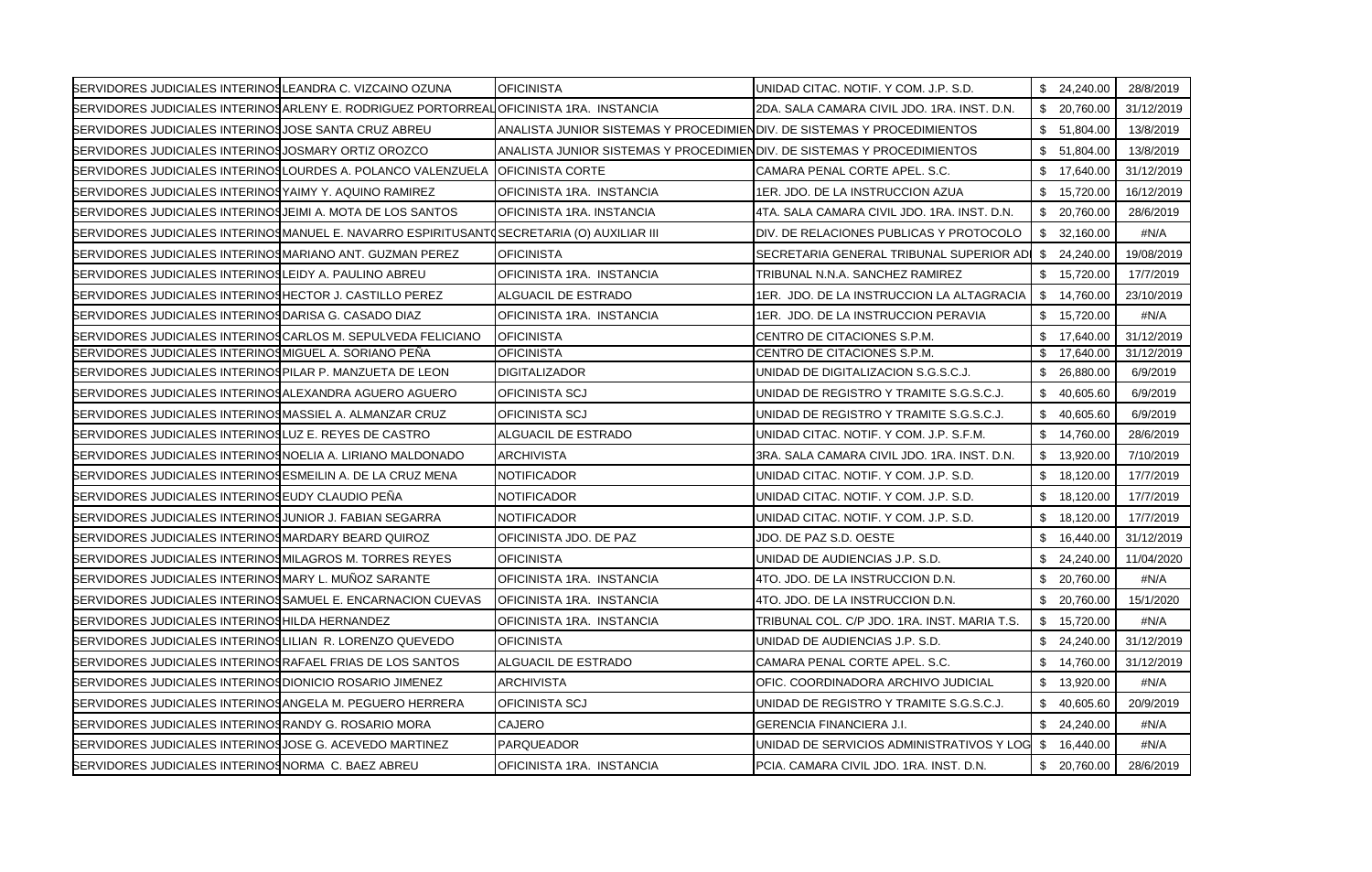|                                                                    | <b>SERVIDORES JUDICIALES INTERINOSELIZABETH DEL C. ALMANZAR ACOST OFICINISTA 1RA. INSTANCIA</b> |                           | PCIA. CAMARA CIVIL JDO. 1RA. INST. D.N.     | \$20,760.00  | 28/6/2019  |
|--------------------------------------------------------------------|-------------------------------------------------------------------------------------------------|---------------------------|---------------------------------------------|--------------|------------|
| SERVIDORES JUDICIALES INTERINOS JOSE DE LOS SANTOS PANIAGUA        |                                                                                                 | <b>OFICINISTA</b>         | UNIDAD SERV. A CORTE J.P. S.J.M.            | \$ 18,780.00 | 20/9/2020  |
| SERVIDORES JUDICIALES INTERINOS JENNY BURGOS DE LA ROSA            |                                                                                                 | <b>OFICINISTA</b>         | UNIDAD DE AUDIENCIAS J.P. S.D.              | \$24,240.00  | #N/A       |
| SERVIDORES JUDICIALES INTERINOS JUANA D. CABA GIRON                |                                                                                                 | <b>OFICINISTA</b>         | UNIDAD SERV. MERO TRAMITE J.P. S.D. OESTE   | \$20,760.00  | #N/A       |
| <b>SERVIDORES JUDICIALES INTERINOSHIPOLITA SEPULVEDA ROSADO</b>    |                                                                                                 | <b>OFICINISTA</b>         | UNIDAD SERV. A LA INSTRUCCION J.P. S.D.     | \$24,240.00  | 28/08/2019 |
| SERVIDORES JUDICIALES INTERINOS MARIA A. REYES SANTOS              |                                                                                                 | OFICINISTA 1RA. INSTANCIA | 1ER. JDO. DE LA INSTRUCCION S.P.M.          | \$15,720.00  | 7/10/2019  |
| <b>SERVIDORES JUDICIALES INTERINOSALEJANDRA NUÑEZ GERALDINO</b>    |                                                                                                 | OFICINISTA 1RA. INSTANCIA | PCIA, CAMARA CIVIL JDO, 1RA, INST, D.N.     | \$20,760.00  | 28/6/2019  |
| SERVIDORES JUDICIALES INTERINOS SANTO M. MORALES NUÑEZ             |                                                                                                 | <b>CHOFER</b>             | SECCION DE TRANSPORTACION                   | \$24,240.00  | #N/A       |
| <b>SERVIDORES JUDICIALES INTERINOSNELSON J. ZACARIAS ALMANZAR</b>  |                                                                                                 | <b>OFICINISTA</b>         | UNIDAD DE AUDIENCIAS J.L. SANTIAGO          | \$ 17,640.00 | 31/12/2019 |
| <b>SERVIDORES JUDICIALES INTERINOSDIAMELY GOMEZ VASQUEZ</b>        |                                                                                                 | <b>OFICINISTA</b>         | UNIDAD DE AUDIENCIAS J.P. S.D.              | \$24,240.00  | 31/12/2019 |
| SERVIDORES JUDICIALES INTERINOSLOREN E. GONZALEZ ARIAS             |                                                                                                 | <b>DIGITALIZADOR</b>      | UNIDAD DE DIGITALIZACION S.G.S.C.J.         | \$26,880.00  | 12/10/2019 |
| SERVIDORES JUDICIALES INTERINOS CARLOS E. PLACENCIA MEJIA          |                                                                                                 | OFICINISTA 1RA. INSTANCIA | 9NA. SALA CAMARA PENAL JDO. 1RA. INST. D.N. | \$ 20,760.00 | 4/1/2020   |
| SERVIDORES JUDICIALES INTERINOS PERLA M. SORIANO JIMENEZ           |                                                                                                 | OFICINISTA 1RA. INSTANCIA | CAMARA PENAL JDO. 1RA. INST. HATO MAYOR     | \$ 15,720.00 | #N/A       |
|                                                                    | BERVIDORES JUDICIALES INTERINOSRAMONA FLORIMON SANTANA DE TOHOFICINISTA 1RA. INSTANCIA          |                           | 2DA. SALA CAMARA CIVIL JDO. 1RA. INST. D.N. | \$20,760.00  | 22/4/2019  |
| <b>SERVIDORES JUDICIALES INTERINOS CAROLIN E. SANCHEZ LANTIGUA</b> |                                                                                                 | OFICINISTA JDO. DE PAZ    | JDO. DE PAZ DE LA 2DA. CIRC. S.D. ESTE      | \$16,440.00  | #N/A       |
| <b>SERVIDORES JUDICIALES INTERINOSELISSA J. RODRIGUEZ MARTINEZ</b> |                                                                                                 | <b>OFICINISTA</b>         | UNIDAD SERV. MERO TRAMITE J.P. S.D. OESTE   | \$20,760.00  | #N/A       |
| SERVIDORES JUDICIALES INTERINOS FANNY M. GRULLON LUNA              |                                                                                                 | <b>OFICINISTA CORTE</b>   | 3RA, SALA CAMARA CIVIL CORTE APEL, D.N.     | \$24,240.00  | 28/6/2019  |
| SERVIDORES JUDICIALES INTERINOSALEX VASQUEZ VARGAS                 |                                                                                                 | <b>NOTIFICADOR</b>        | UNIDAD CITAC. NOTIF. Y COM. J.P. S.D.       | \$18,120.00  | 17/7/2019  |
| SERVIDORES JUDICIALES INTERINOSLUIS E. BISONO                      |                                                                                                 | <b>MENSAJERO INTERNO</b>  | DPTO. ADMINISTRATIVO JDOS. DE TRABAJO       | \$12.444.00  | 11/4/2020  |
| SERVIDORES JUDICIALES INTERINOS ALEXANDER ROSA ARIAS               |                                                                                                 | NOTIFICADOR               | UNIDAD CITAC. NOTIF. Y COM. J.P. S.D.       | \$18,120.00  | 17/7/2019  |
| <b>SERVIDORES JUDICIALES INTERINOS VANESSA M. SANCHEZ REYES</b>    |                                                                                                 | OFICINISTA 1RA. INSTANCIA | TRIBUNAL EJEC. DE LA PENA MONTE CRISTI      | \$15,720.00  | 18/8/2019  |
| SERVIDORES JUDICIALES INTERINOSLISSETTE DE LA ROSA CRUZ            |                                                                                                 | OFICINISTA 1RA. INSTANCIA | 5TO. JDO. DE LA INSTRUCCION D.N.            | \$ 20,760.00 | 15/10/2019 |
| SERVIDORES JUDICIALES INTERINOS LAIMA TEJADA CACERES               |                                                                                                 | <b>OFICINISTA</b>         | UNIDAD SERV. 1RA. INST. J.P. S.D.           | \$24,240.00  | 25/9/2019  |
|                                                                    | BERVIDORES JUDICIALES INTERINOSYOKASTHERY DEL C. OZORIA GONZALOFICINISTA 1RA. INSTANCIA         |                           | PCIA. CAMARA CIVIL JDO. 1RA. INST. SANTIAGO | \$15,720.00  | #N/A       |
| <b>SERVIDORES JUDICIALES INTERINOS JORGELINA GERMOSEN LEON</b>     |                                                                                                 | OFICINISTA 1RA. INSTANCIA | PCIA. CAMARA CIVIL JDO. 1RA. INST. SANTIAGO | \$15,720.00  | #N/A       |
| SERVIDORES JUDICIALES INTERINOS DANIEL A. PARRA PEREZ              |                                                                                                 | NOTIFICADOR               | UNIDAD CITAC. NOTIF. Y COM. J.P. S.D.       | \$18,120.00  | 17/7/2019  |
| <b>SERVIDORES JUDICIALES INTERINOS MAXIMO VARGAS AMANCIO</b>       |                                                                                                 | <b>NOTIFICADOR</b>        | UNIDAD CITAC. NOTIF. Y COM. J.P. S.D.       | \$18,120.00  | 17/7/2019  |
|                                                                    | BERVIDORES JUDICIALES INTERINOSLORANYI FIGUEROA ABREU DE BAEZ OFICINISTA 1RA. INSTANCIA         |                           | 1ER. TRIBUNAL COL. C/P JDO. 1RA. INST. S.D. | \$20,760.00  | 17/6/2019  |
| <b>SERVIDORES JUDICIALES INTERINOSHEIDY LORENZO JIMENEZ</b>        |                                                                                                 | OFICINISTA 1RA. INSTANCIA | 1ER. TRIBUNAL COL. C/P JDO. 1RA. INST. S.D. | \$ 20.760.00 | 17/6/2019  |
| SERVIDORES JUDICIALES INTERINOSIGNACIO BANKS RAMIREZ               |                                                                                                 | <b>PINTOR</b>             | UNIDAD DE SERVICIOS Y MANTENIMIENTO         | \$21,480.00  | 19/9/2019  |
| SERVIDORES JUDICIALES INTERINOS WINIFER TORRES ABAD                |                                                                                                 | OFICINISTA 1RA. INSTANCIA | PCIA. CAMARA CIVIL JDO. 1RA. INST. D.N.     | \$ 20,760.00 | 28/6/2019  |
| SERVIDORES JUDICIALES INTERINOS ROSA D. LUNA BAEZ                  |                                                                                                 | OFICINISTA CORTE          | CAMARA CIVIL CORTE APEL. SANTIAGO           | \$17,640.00  | #N/A       |
| SERVIDORES JUDICIALES INTERINOS NICOLE N. NOVA CANDELARIO          |                                                                                                 | OFICINISTA JDO. DE PAZ    | JDO. DE PAZ S.C.                            | \$ 14,760.00 | 31/12/2019 |
| SERVIDORES JUDICIALES INTERINOS MIGUEL E. MORLA                    |                                                                                                 | <b>OPERADOR GIS II</b>    | UNIDAD DE CARTOGRAFIA DNMC                  | \$35,856.00  | #N/A       |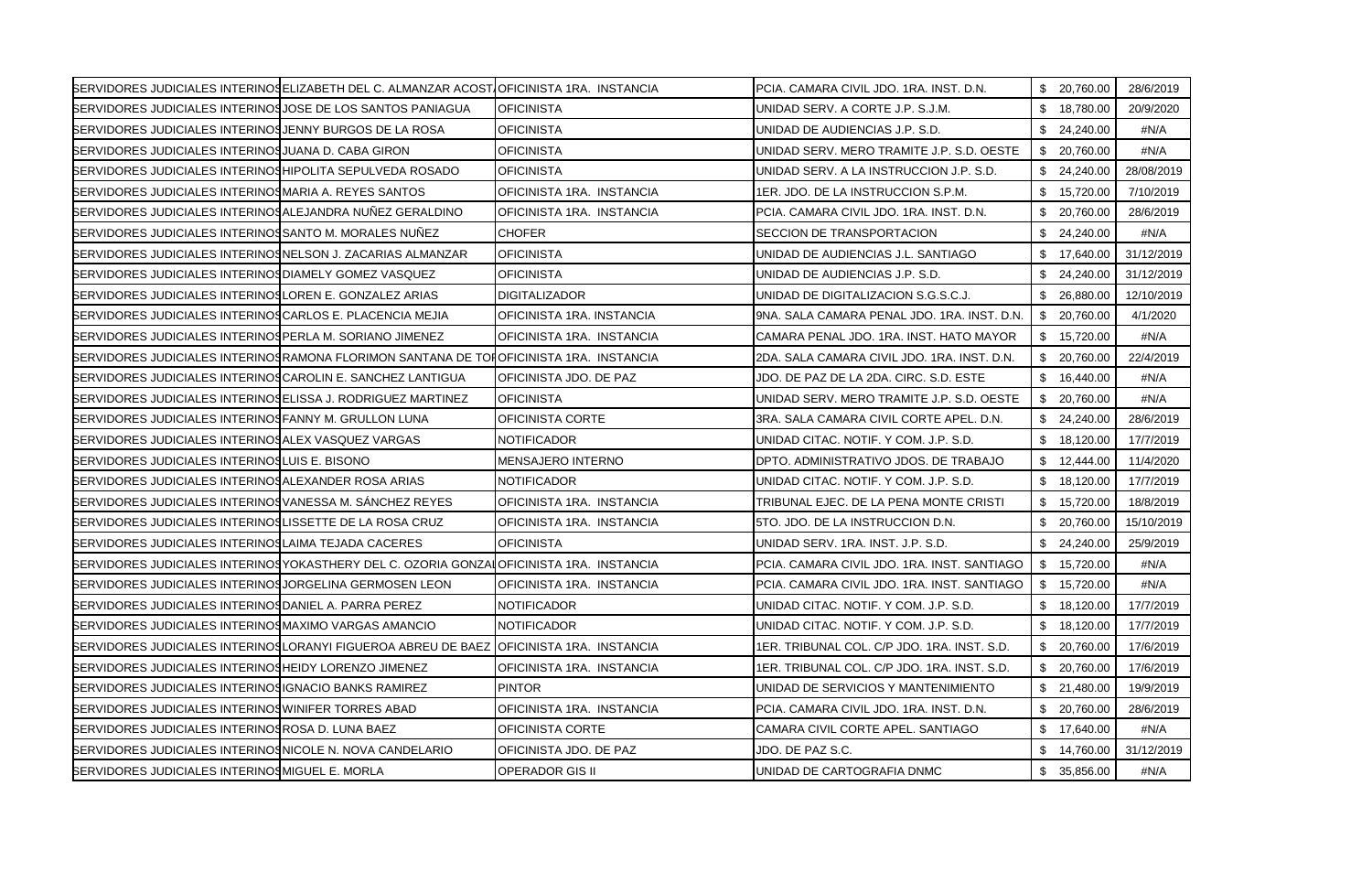| SERVIDORES JUDICIALES INTERINOS NIKAURYS A. PEÑA JAVIER               |                                                                                        | <b>TECNICO REVISOR II</b>     | UNIDAD DE REVISION, DNMC                                   | \$ 58,370.40    | #N/A       |
|-----------------------------------------------------------------------|----------------------------------------------------------------------------------------|-------------------------------|------------------------------------------------------------|-----------------|------------|
| <b>BERVIDORES JUDICIALES INTERINOS RAMON A. FELIZ ESPINOSA</b>        |                                                                                        | TECNICO REVISOR II            | UNIDAD DE REVISION, DNMC                                   | \$58,370.40     | #N/A       |
| <b>SERVIDORES JUDICIALES INTERINOS CRISTY P. REYES</b>                |                                                                                        | OFICINISTA 1RA. INSTANCIA     | PCIA. CAMARA CIVIL JDO. 1RA. INST. D.N.                    | \$20,760.00     | 28/6/2019  |
| <b>SERVIDORES JUDICIALES INTERINOS ANDREISY Y. ESPINAL CABRERA</b>    |                                                                                        | <b>ARCHIVISTA</b>             | OFIC. DE ARCHIVO JUDICIAL PJ SANTIAGO                      | \$13,920.00     | 30/06/2019 |
| <b>SERVIDORES JUDICIALES INTERINOS GABRIELA N. DIAZ FERRERAS</b>      |                                                                                        | OFICINISTA 1RA. INSTANCIA     | 3RA. SALA CAMARA CIVIL JDO. 1RA. INST. D.N.                | \$ 20,760.00    | #N/A       |
| SERVIDORES JUDICIALES INTERINOSISMAEL ALVARADO CUEVAS                 |                                                                                        | <b>NOTIFICADOR</b>            | UNIDAD CITAC. NOTIF. Y COM. J.P. S.D.                      | \$18,120.00     | 17/7/2019  |
| SERVIDORES JUDICIALES INTERINOS CARINA VALDEZ CAPELLAN                |                                                                                        | OFICINISTA 1RA. INSTANCIA     | 1RA. SALA CAMARA CIVIL JDO. 1RA. INST. SANTIA \$ 15,720.00 |                 | 31/12/2019 |
| SERVIDORES JUDICIALES INTERINOS ADRIAN E. ACEVEDO RECIO               |                                                                                        | <b>OPERADOR GIS II</b>        | UNIDAD DE CARTOGRAFIA DNMC                                 | \$35,856.00     | 7/6/2019   |
| <b>SERVIDORES JUDICIALES INTERINOSELIZABETH N. MANCEBO GARCIA</b>     |                                                                                        | OFICINISTA 1RA. INSTANCIA     | PCIA. CAMARA CIVIL JDO. 1RA. INST. D.N.                    | \$ 20,760.00    | 28/6/2019  |
| <b>SERVIDORES JUDICIALES INTERINOSDELIANNY SOTO MARTINEZ</b>          |                                                                                        | AUXILIAR ADMINISTRATIVO       | DIRECCION REG. MENSURAS CAT. DPTO. CENTR \$ 24,240.00      |                 | #N/A       |
| SERVIDORES JUDICIALES INTERINOSLODIS J. MEDINA PEREZ                  |                                                                                        | <b>TECNICO DE MENSURAS</b>    | DIRECCION REG. MENSURAS CAT. DPTO. CENTRI                  | \$51,804.00     | #N/A       |
| SERVIDORES JUDICIALES INTERINOS ALICIA REYES PEREZ                    |                                                                                        | <b>OPERADOR GIS II</b>        | UNIDAD DE CARTOGRAFIA DNMC                                 | \$<br>35,856.00 | #N/A       |
|                                                                       | SERVIDORES JUDICIALES INTERINOS MAYELIN RIVERA MENDEZ DE DISLA                         | <b>OFICINISTA</b>             | PCIA. CAMARA CIVIL JDO. 1RA. INST. D.N.                    | \$ 20,760.00    | 28/6/2019  |
| <b>SERVIDORES JUDICIALES INTERINOSMARY P. ALVAREZ PEREZ</b>           |                                                                                        | OFICINISTA 1RA. INSTANCIA     | TRIBUNAL COL. C/P JDO. 1RA. INST. S.C.                     | \$ 15,720.00    | 21/12/2019 |
| <b>SERVIDORES JUDICIALES INTERINOSNICAURIS S. AQUINO REYNOSO</b>      |                                                                                        | <b>OFICINISTA</b>             | 1ER. JDO. DE LA INSTRUCCION PERAVIA                        | \$15,720.00     | 31/7/2019  |
| SERVIDORES JUDICIALES INTERINOS JOSEL ROSA MARTE                      |                                                                                        | <b>CHOFER</b>                 | <b>SECCION DE TRANSPORTACION</b>                           | \$24,240.00     | #N/A       |
| SERVIDORES JUDICIALES INTERINOS LOREICY E. HEREDIA REYES              |                                                                                        | OFICINISTA 1RA. INSTANCIA     | 5TA, SALA CAMARA CIVIL JDO, 1RA, INST, D.N.                | \$20,760.00     | 20/9/2020  |
| <b>SERVIDORES JUDICIALES INTERINOS DAVID E. DE RIVERA EVANGELISTA</b> |                                                                                        | <b>ALGUACIL DE ESTRADO</b>    | UNIDAD CITAC. NOTIF. Y COM. J.P. S.D.                      | \$ 15,960.00    | 31/12/2019 |
|                                                                       | BERVIDORES JUDICIALES INTERINOS CATHERINE B. PEREZ MEJIA DE GOME OPERADOR GIS II       |                               | UNIDAD DE CARTOGRAFIA DNMC                                 | \$35,856.00     | #N/A       |
| SERVIDORES JUDICIALES INTERINOSARIANMY ALT. MATA ORTEGA               |                                                                                        | OFICINISTA 1RA. INSTANCIA     | CAMARA CIVIL JDO. 1RA. INST. SANCHEZ RAMIRE                | \$<br>15,720.00 | 15/10/2019 |
| BERVIDORES JUDICIALES INTERINOSFRANCIS PERALTA RODRIGUEZ              |                                                                                        | <b>ARCHIVISTA</b>             | OFIC. COORDINADORA ARCHIVO JUDICIAL                        | \$13,920.00     | #N/A       |
| <b>SERVIDORES JUDICIALES INTERINOS ROSSILLY C. MELO GONZALEZ</b>      |                                                                                        | AUXILIAR ADMINISTRATIVO       | DIV. SEGUIMIENTO DE CASOS Y DE CALIDAD DEL                 | \$24,240.00     | 13/8/2019  |
| SERVIDORES JUDICIALES INTERINOSELISON MATEO MATOS                     |                                                                                        | <b>AYUDANTE DE TOPOGRAFIA</b> | UNIDAD DE INSPECCION DNMC                                  | \$25,680.00     | #N/A       |
| <b>SERVIDORES JUDICIALES INTERINOS LUISAIMAX P. CONSTANZO BERAS</b>   |                                                                                        | OFICINISTA 1RA. INSTANCIA     | JDO. DE LA INSTRUCCION EL SEIBO                            | \$15,720.00     | 7/8/2019   |
| <b>SERVIDORES JUDICIALES INTERINOSBRENDA L. DOTEL CORDERO</b>         |                                                                                        | <b>ARCHIVISTA</b>             | 8VA. SALA CAMARA CIVIL JDO. 1RA. INST. D.N.                | \$13,920.00     | #N/A       |
| SERVIDORES JUDICIALES INTERINOSLUZ DEL A. REYES RAMON                 |                                                                                        | <b>OFICINISTA</b>             | UNIDAD SERV. 1RA. INST. J.P. S.D.                          | \$24,240.00     | #N/A       |
| SERVIDORES JUDICIALES INTERINOS STEPHANIE C. MELO IGNACIO             |                                                                                        | <b>OFICINISTA</b>             | UNIDAD DE AUDIENCIAS J.P. S.D.                             | \$24,240.00     | 31/12/2019 |
| SERVIDORES JUDICIALES INTERINOS YINET BENITEZ NUÑEZ                   |                                                                                        | OFICINISTA 1RA. INSTANCIA     | PCIA. CAMARA CIVIL JDO. 1RA. INST. D.N.                    | \$20,760.00     | 28/6/2019  |
| <b>SERVIDORES JUDICIALES INTERINOS SEBASTIAN I. FLORES MICHEL</b>     |                                                                                        | ALGUACIL DE ESTRADO           | UNIDAD CITAC. NOTIF. Y COM. J.P. S.D.                      | \$15,960.00     | 31/12/2019 |
| SERVIDORES JUDICIALES INTERINOS AIDA M. VELEZ CASTRO                  |                                                                                        | ARCHIVISTA                    | OFIC. DE ARCHIVO JUDICIAL JURISD. N.N.A. D.N.              | \$13,920.00     | #N/A       |
| <b>SERVIDORES JUDICIALES INTERINOSDANNY VILLANUEVA HEREDIA</b>        |                                                                                        | <b>MENSAJERO INTERNO</b>      | DPTO. ADMINISTRATIVO HATO MAYOR                            | \$12,444.00     | #N/A       |
|                                                                       | BERVIDORES JUDICIALES INTERINOSLORENNE ESPIRITUSANTO MARTINEZOFICINISTA 1RA. INSTANCIA |                               | 2DO. JDO. DE LA INSTRUCCION LA ALTAGRACIA                  | \$15,720.00     | #N/A       |
| SERVIDORES JUDICIALES INTERINOS SHERLY M. MARTE                       |                                                                                        | OFICINISTA JDO. DE PAZ        | 1RA. SALA JDO. DE PAZ ESP. TRANS. MONSEÑOR                 | \$14,760.00     | 1/7/2019   |
| SERVIDORES JUDICIALES INTERINOS HUMDERTO BRUNO REYES                  |                                                                                        | <b>ARCHIVISTA</b>             | OFIC. DE ARCHIVO JUDICIAL PJ SANTIAGO                      | \$ 13,920.00    | 30/6/2019  |